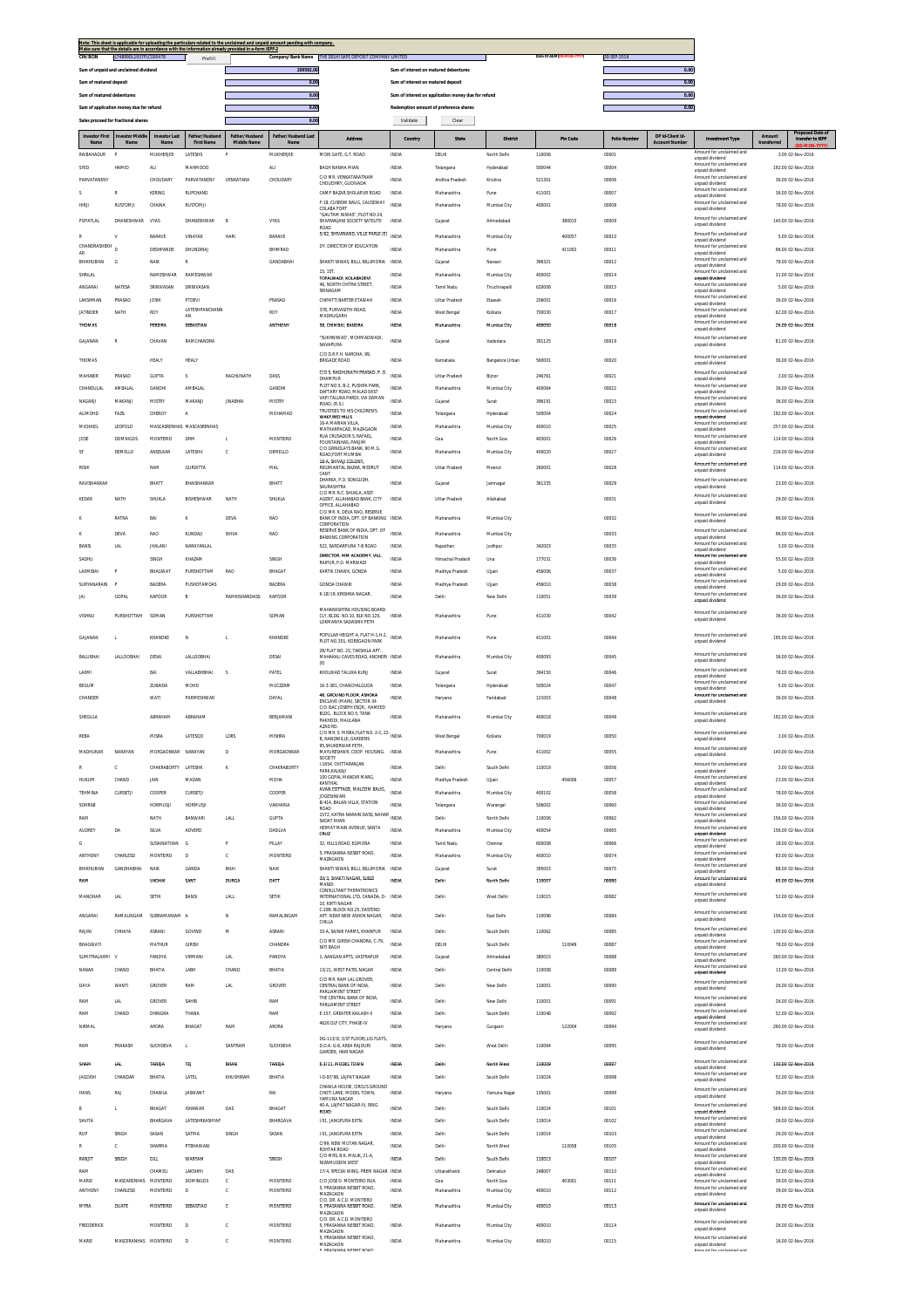| SEBASTIAO                 | EDUARTE                         | MONTEIRO               | D                                        | ¢                | MONTEIRO            | C/O DR. A.C.D. MONTEIRO,5,<br>PRASSANA NESBIT ROAD,<br>MAZAGAON                           | INDIA                 | Maharashtra               | Mumbal City                     | 400010           |        | 00117          | Amount for unclaimed and<br>unpaid dividend                             | 16.00 02-Nov-2016                        |
|---------------------------|---------------------------------|------------------------|------------------------------------------|------------------|---------------------|-------------------------------------------------------------------------------------------|-----------------------|---------------------------|---------------------------------|------------------|--------|----------------|-------------------------------------------------------------------------|------------------------------------------|
| FREDDERICK                |                                 | MONTEIRO               | D                                        | c                | MONTEIRO            | C/O DR A C D MONTFIRD<br>5, PRASANNA NESBIT ROAD,<br>MAZAGAON                             | INDIA                 | Maharashtra               | Mumbai City                     | 400010           |        | 00118          | Amount for unclaimed and<br>unpaid dividend                             | 16.00 02-Nov-2016                        |
|                           | p                               | CHOUBE                 | LATECOLO                                 | P                | CAUBE               | B-404, NEEL PADEM KUNJ<br>APARTMENT-III. MAIN LINK ROAD                                   | INDIA                 | Uttar Pradesh             | Ghaziabad                       | 201012           |        | 00120          | Amount for unclaimed and<br>unpaid dividend                             | 390.00 02-Nov-2016                       |
| SOHRAB                    | <b>HORMUSJ</b>                  | VAKHARIA               | <b>HORMUSJI</b>                          |                  | MANCHARSHAW         | JUMMA MASJID ROAD, FORT<br>(GUJRAT STATE), BROACH                                         | INDIA                 | Gujarat                   | Bharuch                         | 392001           |        | 00121          | Amount for unclaimed and<br>unpaid dividend                             | 229.00 02-Nov-2016                       |
| KAMAI AMMA                |                                 |                        | N                                        | KSESHEDI         | SAGAR               | NO.466, I-BLOCK WCR, III, STAGE,<br>BASWASHWARNAGAR<br>AGENT. ALLAHABAD BANK              | <b>INDIA</b>          | Karnataka                 | Bangalore Urban                 | 560079           |        | 00124          | Amount for unclaimed and<br>unpaid dividend<br>Amount for unclaimed and | 260.00 02-Nov-2016                       |
| ROMESH<br>RUP             | CHANDRA<br><b>SINGH</b>         | SHUKLA<br>SASAN        | KEDAR<br>SATMA                           | NATH<br>SINGH    | SHUKLA<br>SASAN     | MIRZAPUR<br>1-51, JANGPURA EXTN.                                                          | INDIA<br>INDIA        | Uttar Pradesh<br>Delhi    | Mirzapur<br>South Delhi         | 231001<br>110014 |        | 00130<br>00134 | unpaid dividend<br>Amount for unclaimed and                             | 10.00 02-Nov-2016<br>10.00 02-Nov-2016   |
| VIDYADHAR                 | MANJULA                         | THAKOR                 | MANJULAL                                 |                  | THAKORE             | 23, PRITAM NAGAR, AHMEDABAD INDIA                                                         |                       | Gujarat                   | Ahmedabad                       | 380006           |        | 00136          | unpaid dividend<br>Amount for unclaimed and<br>unpaid dividend          | 957.00 02-Nov-2016                       |
| <b>AMMEMBAL</b>           | VITTAL                          | PAI                    | A                                        | SRINIVASAN       | PAI                 | 41-D, SUJAN SINGH PARK                                                                    | <b>INDIA</b>          | Delhi                     | New Delhi                       | 110003           |        | 00142          | Amount for unclaimed and<br>unpaid dividend                             | 26.00 02-Nov-2016                        |
| KANCHANBEN                | k                               | SON                    | <b>HARKISONDAS</b>                       |                  | PAREKH              | VANSHIVAT, JALWAN BAPPA ROAD,<br>OPP. TELEPHONE EXCHANGE,<br>BULSAR 396001                | INDIA                 | Gujarat                   | Valsad                          |                  | 396001 | 00144          | Amount for unclaimed and<br>unpaid dividend                             | 627.00 02-Nov-2016                       |
| BHAGWATI                  |                                 | VASISHTHA              | STSHIV                                   | NARAIN           | VASISHTHA           | SHIV NIWAS, GURGAON                                                                       | <b>INDIA</b>          | Haryana                   | Gurgaon                         | 122001           |        | 00147          | Amount for unclaimed and<br>unpaid dividend                             | 260.00 02-Nov-2016                       |
| <b>FAQUIR</b>             |                                 | CHAND                  | HAR                                      |                  | DAYAL               | M/S KUMAR WOOL SHOP<br>4772/15, MAIN BAZAR, PAHAR<br>GANJ                                 | <b>INDIA</b>          | Delhi                     | Central Delhi                   | 110055           |        | 00148          | Amount for unclaimed and<br>unpaid dividend                             | 26.00 02-Nov-2016                        |
|                           | K                               | BANSAL                 | L.                                       | <b>JAGDISH</b>   | PARSAD              | 2-B, D.D.A. (M.I.G.) FLATS, NIRMAN<br><b>VIHAR</b>                                        | <b>INDIA</b>          | Delhi                     | East Delhi                      | 110092           |        | 00149          | Amount for unclaimed and<br>unpaid dividend                             | 26.00 02-Nov-2016                        |
| TRILOK                    | NATH                            | NANDA                  | RAM                                      | NATH             | NANDA               | M/S. RAM NATH KIDAR NATH<br>NANDA, CHAWRI BAZAR                                           | INDIA                 | Delhi                     | North Delhi                     | 110006           |        | 00150          | Amount for unclaimed and<br>unpaid dividend                             | 130.00 02-Nov-2016                       |
| c                         | D                               | GAUR                   | NATHOD                                   |                  | RAM                 | 1932-A/147, GANESHPURA<br>TRINAGAR<br>129-A, POCKET 'A', SUKHDEV                          | INDIA                 | Delhi                     | North West                      | 110035           |        | 00151          | Amount for unclaimed and<br>unpaid dividend<br>Amount for unclaimed and | 26.00 02-Nov-2016                        |
| SOMESHWAR                 |                                 | DATT<br>Stitte         | GANPAT                                   | ANAND            | RAI<br>LALL         | VIHAR<br>316, S.F.S., D.D.A. FLATS, HAUZ                                                  | <b>INDIA</b><br>mou   | Delhi<br>Deth             | South Delhi<br>South West Delhi | 110025<br>110016 |        | 00155<br>00157 | unpaid dividend<br>Amount for unclaimed and                             | 26.00 02-Nov-2016<br>52.00 02-Nov-2016   |
| BHAGWAN                   | DASS                            | GAUMBHIR               | DHARAN                                   | GAND             | GAUMBHIR            | KHAS<br>H.NO. 1640, SOHANGANJ, KRISHNA<br>GALI, SUBZIMANDI                                | <b>INDIA</b>          | Delhi                     | New Delhi                       | 110006           |        | 00162          | unpaid dividend<br>Amount for unclaimed and<br>unpaid dividend          | 26.00 02-Nov-2016                        |
| <b>TRILOK</b>             | CHAND                           | VU                     | L.                                       | <b>JAIRAM</b>    | DAS                 | 1601. DHEERAJ VALLEY TOWER<br>NEAR SAI BABAB COMPLEX                                      | INDIA                 | Maharashtra               | Mumbai City                     |                  | 400063 | 00163          | Amount for unclaimed and<br>unpaid dividend                             | 390.00 02-Nov-2016                       |
| AIT                       |                                 | KAUR                   | s                                        | <b>HARKISHEN</b> | SINGH               | <b>GOREGAON (EAST)</b><br>C/O. S. HARKISHEN SINGH. BLOCK<br>No.14, H.NO.1019, IIND FLOOR, | INDIA                 | Delhi                     | Central Delhi                   | 110005           |        | 00164          | Amount for unclaimed and                                                | 130.00 02-Nov-2016                       |
|                           | c                               | ANAND                  |                                          |                  | ANAND               | W.E.A.KAROL BAGH<br>15/32. EAST PUNJABI BAGH                                              | INDIA                 | Delhi                     | West Delh                       | 110026           |        | 00165          | unpaid dividend<br>Amount for unclaimed and                             | 260.00 02-Nov-2016                       |
| ASHA                      |                                 | <b>MEHTA</b>           | R                                        |                  | MEHTA               | H.NO. 7. PHASE - I. MUHALI                                                                | <b>INDIA</b>          | Chandigarh                | Chandigarh                      | 160017           |        | 00167          | unpaid dividend<br>Amount for unclaimed and<br>unpaid dividend          | 26.00 02-Nov-2016                        |
| AMRIT                     |                                 | SODH                   | N                                        | s                | SODHI               | SARHIND CLUB. AMBALA CANTT.                                                               | INDIA                 | Haryana                   | Ambala                          | 133001           |        | 00168          | Amount for unclaimed and<br>unpaid dividend                             | 26.00 02-Nov-2016                        |
| KAMLA                     |                                 | <b>JAISWAL</b>         | L.                                       |                  | <b>JAISWAL</b>      | SANT THEATRE, JALANDHAR                                                                   | INDIA                 | Punjab                    | Jalandhar                       | 144008           |        | 00172          | Amount for unclaimed and<br>unpaid dividend<br>Amount for unclaimed and | 3.00 02-Nov-2016                         |
| $\mathsf{V}$              | $\overline{D}$                  | KHOSLA                 | $\hat{\mathbf{z}}$                       | N                | KHOSHLA             | 35/2, E.C. ROAD<br>C/O GRINDLAYS BANK, 270, D.N.                                          | <b>INDIA</b>          | Uttarakhand               | Dehradun                        | 248001           |        | 00173          | unpaid dividend<br>Amount for unclaimed and                             | 52.00 02-Nov-2016                        |
| SHARMILA                  | MARIELOUISE                     | DEMELLO                | ERIC                                     | R                | DEMELLO             | ROAD, POST BOX NO.48<br>C/O M/S. PLACE SIDDONS &                                          | <b>INDIA</b>          | Maharashtra               | Mumbai City                     | 400001           |        | 00175          | unpaid dividend<br>Amount for unclaimed and                             | 65.00 02-Nov-2016                        |
| <b>SUBHASH</b>            | CHANDRA                         | CHATTERJEE             | SUDHIR                                   | CHANDRA          | CHATTERJEE          | COUGH (P) LTD., 6, LYONS RANGE<br>7. MANJU MANSION.54.                                    | INDIA                 | West Bengal               | Kolkata                         | 700001           |        | 00177          | unpaid dividend                                                         | 3.00 02-Nov-2016                         |
| <b>IRENE</b>              | JOYCE                           | ROSARIO                | CHARLES                                  | HANRY            | ROSARIO             | <b>WOODHOUSE</b><br>COLABA                                                                | INDIA                 | Maharashtra               | Mumbai City                     | 400005           |        | 00179          | Amount for unclaimed and<br>unpaid dividend                             | 81.00 02-Nov-2016                        |
| LAXMI                     |                                 | AGATE                  | NARAYAN                                  | V                | AGATE               | NO. 7, SANT NYNESHWAR, SANT<br>NAGAR SOCIETY                                              | <b>INDIA</b>          | Maharashtra               | Pune                            | 411009           |        | 00181          | Amount for unclaimed and<br>unpaid dividend                             | 52.00 02-Nov-2016                        |
|                           |                                 | KHANDKE                | JANARDAN                                 |                  | LAXMAN              | 1/22, PARMANAND BLDG., DR.A.K. INDIA<br><b>RANGEKAR MARG</b>                              |                       | Maharashtra               | Mumbai City                     | 400007           |        | 00184          | Amount for unclaimed and<br>unpaid dividend                             | 489.00 02-Nov-2016                       |
| R                         | N                               | KHANDKE                | NAMDEO                                   | L.               | KHANDEO             | 38-A/5, GANESH PRASAD, SLEATOR<br>ROAD, TARDEO                                            | <b>INDIA</b>          | Maharashtra               | Mumbai City                     | 400007           |        | 00185          | Amount for unclaimed and<br>unpaid dividend                             | 130.00 02-Nov-2016                       |
| ANNE                      | LEONILDA                        | SALDANHA               | ROBERTA                                  | A                | SOLDANHA            | C/O GRINDLAYS BANK, 270, D.N.<br>ROAD, POST BOX NO.48                                     | INDIA                 | Maharashtra               | Mumbai City                     | 400001           |        | 00187          | Amount for unclaimed and<br>unpaid dividend                             | 151.00 02-Nov-2016                       |
| OLIVA                     |                                 | FONESCA                |                                          | c                | FONESCA             | 292, CHURCH ROAD, GUN<br><b>FOUNDARY</b><br>ABDEALI CHAMBERS, 1ST FLOOR,                  | INDIA                 | Telangana                 | Hyderabad                       | 500001           |        | 00190          | Amount for unclaimed and<br>unpaid dividend                             | 78.00 02-Nov-2016                        |
| ARNAVAZ                   | PHIROZE                         | <b>WADIA</b>           |                                          | B                | <b>WADIA</b>        | OPP. MINERVA TALKIES,<br>LAMINGTON ROAD                                                   | <b>INDIA</b>          | Maharashtra               | Mumbai City                     | 400007           |        | 00192          | Amount for unclaimed and<br>unpaid dividend                             | 10.00 02-Nov-2016                        |
| DHUNBAI                   | SAVAKHA                         | THANEWALLA             | $\overline{\mathbf{s}}$                  | P                | THANEWALLA          | C/O MR.P.S. PASTAKIA, 184, MODI<br>STREET FORT                                            | INDIA                 | Maharashtra               | Mumbai City                     | 400021           |        | 00195          | Amount for unclaimed and<br>unpaid dividend                             | 78.00 02-Nov-2016                        |
| STHELENSNOM<br>NEESPVTLTD |                                 |                        | COMPANY                                  |                  |                     | C/O STANDARD CHARTERED BANK,<br>PB.NO. 558, 25, M.G. ROAD, FORT                           | INDIA                 | Maharashtra               | Mumbai City                     | 400001           |        | 00198          | Amount for unclaimed and<br>unpaid dividend                             | 260.00 02-Nov-2016                       |
| DNYANSHWAR NAMDEO         |                                 | KHANDKE                | NAMDEO                                   | п.               | KHANDKE             | C/O R.G. KHANDKE.H/2. POPULAR<br>HEIGHTSNO.4, 301, KOREGAON                               | INDIA                 | Maharashtra               | Pune                            | 411001           |        | 00204          | Amount for unclaimed and<br>unpaid dividend                             | 390.00 02-Nov-2016                       |
| KALAVATI                  | BHOGLAL                         | PATEL                  | KRISHANKUMAR                             | <b>BHOGILAL</b>  | PATEL               | PARK<br>VACHALI POLE, WADI, BARODA                                                        | <b>INDIA</b>          | Gujarat                   | Vadodara                        | 390017           |        | 00210          | Amount for unclaimed and<br>unpaid dividend                             | 36.00 02-Nov-2016                        |
| RUSTOM                    | <b>ARDESHIP</b>                 | GAGRET                 | ARDESHIR                                 |                  | GAGRET              | C/O M/S. GAGRET & CO., ALLI<br>CHAMBERS, NAGINDAS MASTER                                  | INDIA                 | Maharashtra               | Mumbai City                     | 400001           |        | 00211          | Amount for unclaimed and<br>unpaid dividend                             | 192.00 02-Nov-2016                       |
|                           |                                 |                        | DATTATRAYA                               |                  |                     | ROAD, FORT MUMBAI<br>C/O MR. D.K. HANDIEKAR.<br>EXECUTIVE ENGG. (GOVT. OF                 |                       |                           |                                 |                  |        |                | Amount for unclaimed and                                                |                                          |
| SHAKUNTALA                | Ð                               | HANDIEKAR              |                                          |                  |                     |                                                                                           |                       |                           |                                 |                  |        |                |                                                                         |                                          |
|                           |                                 |                        |                                          | $\kappa$         | HANDIEKAR           | U.P.)B-2-249. RAVINDERAPURI<br>CLY., LANE NO.14.                                          | <b>INDIA</b>          | Uttar Pradesh             | Varanasi                        | 221005           |        | 00215          | unpaid dividend                                                         | 140.00.02-Nov-2016                       |
| <b>ELA</b>                |                                 | BHAR                   | KASHI                                    | NATH             | <b>BRAR</b>         | 13. ASHWINI DUTT ROAD                                                                     | <b>INDIA</b>          | West Bengal               | Kolkata                         | 700126           |        | 00216          | Amount for unclaimed and<br>unpaid dividend                             | 130.00 02-Nov-2016                       |
| BAKULA                    | NAVEEN                          | PAREKH                 | NAVID                                    | LALUBHA          | BHARGAVA            | PAREKH HOSPITAL, MADAN WADI<br>C/O DR. E.B. MISRA, 2, DOCTOR'S                            | INDIA                 | Gujarat                   | Valsad                          | 396001           |        | 00217          | Amount for unclaimed and<br>unpaid dividend<br>Amount for unclaimed and | 10.00 02-Nov-2016                        |
| <b>JAYANTI</b>            | DEVI                            | SHARMA                 | ĸ                                        | N                | SHARMA              | LANE<br>C/O K C GUPTA ROOM NO 51 STH                                                      | INDIA                 | Delhi                     | New Delhi                       | 110001           |        | 00221          | unpaid dividend<br>Amount for unclaimed and                             | 520.00 02-Nov-2016                       |
| MADANLAL                  | <b>BANWARILAL</b>               | AGARWAL                | BANWARILAL                               | -S               | <b>AGARWAL</b>      | FLOOR, DHARAM PREM<br>BLD. NEHRU RD. VILLE PARLE(E)                                       | INDIA                 | Maharashtra               | Mumbai City                     | 400057           |        | 00224          | unpaid dividend<br>Amount for unclaimed and                             | 5.00 02-Nov-2016                         |
| SANDEEP<br>ARUN           | KUMAR<br>KUMAR                  | SARKAR<br>RATNA        | VIDYA                                    | M                | SARKAR<br>RATNA     | B-5/280, YAMMUNA VIHAR<br>C-87, N.D.S.E., PART-II, 2ND FLOOR INDIA                        | INDIA                 | Delhi<br>Delhi            | East Delhi<br>South Delhi       | 110053<br>110049 |        | 00228<br>00231 | unpaid dividend<br>Amount for unclaimed and                             | 3.00 02-Nov-2016<br>4160.00 02-Nov-2016  |
| PRABHAVATI                | DEVIDAS                         | <b>JAI</b>             | DEVIDAS                                  |                  | PURSHUTAMDAS        | 9. SAGAR VIHAR, 23. ABDUL<br>GAFFAR KHAN ROAD, WORLD                                      | INDIA                 | Maharashtra               | Mumbai City                     | 400018           |        | 00234          | Amount for unclaimed and<br>unpaid dividend                             | 161.00 02-Nov-2016                       |
| SUDHIR                    |                                 | RALHAN                 | D                                        |                  | RALHAN              | E-378, GREATER KAILASH, PART-II INDIA                                                     |                       | Delhi                     | South Delhi                     | 110048           |        | 00236          | Amount for unclaimed and<br>unpaid dividend                             | 260.00 02-Nov-2016                       |
| REGINA                    |                                 | THOMAS                 | M                                        |                  | THOMAS              | 25, MALYAAPAN STREET,<br>MANNADY                                                          | <b>INDIA</b>          | Tamil Nadu                | Chennai                         | 600001           |        | 00242          | Amount for unclaimed and<br>unpaid dividend<br>Amount for unclaimed and | 78.00 02-Nov-2016                        |
| SOHRAB<br>RAJENDRA        | <b>MOHAN</b>                    | BHOTE<br>MOUDGILL      | JEHANGIR<br><b>DRK</b>                   | D<br>л.          | BHOTE<br>MOUDGILL   | ADI RATAN VILLA' 88, J.P. ROAD<br><b>ANDHERIOVO</b><br>J-39. LAJPAT NAGAR-III             | INDIA<br><b>INDIA</b> | Maharashtra<br>Delhi      | Mumbai City<br>South Delhi      | 400058<br>110024 |        | 00261<br>00272 | unpaid dividend<br>Amount for unciaimed and                             | 94.00 02-Nov-2016<br>1950.00 02-Nov-2016 |
|                           | S                               | BAHL                   |                                          | s                | BAHL                | D-1, DDA, FLATS, BHIM NAGRI                                                               | INDIA                 | Delhi                     | South Delhi                     | 110016           |        | 00288          | unpaid dividend<br>Amount for unclaimed and                             | 650.00 02-Nov-2016                       |
|                           | Р                               | KAPAI                  | MANI                                     | <b>LAL</b>       | KAPAI               | B-4/62, AZAD APTMS., SRI<br>AURBINDO MARG                                                 | <b>INDIA</b>          | Delhi                     | South West Delhi                | 110016           |        | 00295          | unpaid dividend<br>Amount for unclaimed and<br>unpaid dividend          | 335.00 02-Nov-2016                       |
| PURNIMA                   | R                               | DHOLABHAI              | <b>ROMESH</b>                            | GDHQLA           | BHAI                | MANGAN NIWAS GODDOD ROAD                                                                  | INDIA                 | Gujarat                   | Surat                           |                  | 395001 | 00304          | Amount for unclaimed and<br>unpaid dividend                             | 390.00 02-Nov-2016                       |
|                           |                                 | SUBRAMANIAM I          |                                          |                  | KALISWARAN          | H.NO. 94, DUPLEX-II, SECTOR-62,<br><b>RAJAT VIHAR</b>                                     | <b>INDIA</b>          | Uttar Pradesh             | Gautam Buddha Nagar             | 201301           |        | 00323          | Amount for unclaimed and<br>unpaid dividend<br>Amount for unclaimed and | 390.00 02-Nov-2016                       |
| SANDEEP<br>SANDEEF        |                                 | KUMAR<br>KUMAR         | RAM<br>RAM                               |                  | KUMAR<br>KUMAR      | E-164, PRASHANT VIHAR<br>E-164, PRASHANT VIHAR                                            | <b>INDIA</b><br>INDIA | Delhi<br>Delhi            | North West<br>North West        | 110085<br>110085 |        | 00362<br>00363 | unpaid dividend<br>Amount for unclaimed and                             | 260.00 02-Nov-2016<br>216.00 02-Nov-2016 |
| ARUNA                     | DEVI                            |                        |                                          |                  |                     | C/O. LT. GEN. Y.S. TUMAR (RETD)<br>45/1, VASANT VIHAR, P.O. NEW                           | INDM                  | Uttarakhand               | Dehradur                        |                  | 248006 | 00425          | unpaid dividend<br>Amount for unclaimed and                             |                                          |
|                           |                                 | RATHOD                 | s                                        | P                | RATHOD<br>MUKHERJEE | FOREST                                                                                    | INDIA                 | Delhi                     | Delhi                           | 110006           |        |                | unpaid dividend<br>Amount for unclaimed and                             | 36.00 02-Nov-2016                        |
| SYED                      | <b>BAHADURP</b><br><b>HAMID</b> | MUKHERJEE<br><b>AU</b> | MAHMOOD                                  |                  | <b>ALI</b>          | MORI GATE G.T. ROAD, DELHI<br>BAGH NANHA MIAN, HYDERABAD INDIA                            |                       | Telangana                 | Hyderabao                       | 500044           |        |                | unpaid dividend<br>Amount for unclaimed and<br>unpaid dividend          | 3.00 26-Oct-2017<br>192.00 26-Oct-2017   |
| PARVATANENY               |                                 | CHOUDARY               | PARVATANENY                              | VENKATARA        | CHOUDARY            | GUDIVADA, (KRISTNA DISTT),<br>ANDHRA                                                      | aupua                 | Andhra Pradesh            | Krishna                         |                  |        | h              | Amount for unclaimed and                                                | 36.00 26-Oct-2017                        |
| s                         | R                               | <b>KERING</b>          | <b>RUPCHAND</b>                          |                  |                     | PRADESH<br>CAMP BAZAR, SHOLAPUR ROAD,<br>PUNE                                             | <b>INDIA</b>          | Maharashtra               | Pune                            |                  |        | 7              | unpaid dividend<br>Amount for unclaimed and<br>unpaid dividend          | 36.00 26-Oct-2017                        |
| <b>HIRJI</b>              | RUSTOMJ                         | CHAINA                 | <b>RUSTOMJI</b>                          |                  |                     | F-18, CUSROW BAUG, CAUSEWAY<br>COLABA                                                     | <b>INDIA</b>          | Maharashtra               | Mumbai City                     | 400001           |        | 8              | Amount for unclaimed and                                                | 78.00 26-Oct-2017                        |
|                           |                                 |                        |                                          |                  |                     | FORT, MUMBAI-400001<br>PLOT NO 24                                                         |                       |                           |                                 |                  |        |                | unpaid dividend                                                         |                                          |
| POPATLAL                  | DHANESHWAR                      | VYAS                   | DHANESHWAR                               |                  | VYAS                | SHIVRANJANI SOCIETY SATELITE<br>ROAD,<br>AHMEDABAD-380015                                 | INDIA                 | Gujarat                   | Ahmedabad                       | 380015           |        | 9              | Amount for unclaimed and<br>unpaid dividend                             | 140.00 26-Oct-2017                       |
| R                         | V                               | <b>BARAVE</b>          | VINAYAK                                  | <b>HARI</b>      | BHIMRAO             | 5/62, SHIVANAND, VILLE PARLE (E)<br>MUMBAI-4000057                                        | <b>INDIA</b>          | Maharashtra               | Mumbai City                     |                  |        | 10             | Amount for unclaimed and                                                | 5.00 26-Oct-2017                         |
| CHANDRASHEKH<br>AR        | D                               | DESHPANDE              | DHUNDIRAJ                                |                  | BHIMRAO             | DY. DIRECTOR OF EDUCATION<br>PUNE                                                         | INDIA                 | Maharashtra               | Pune                            |                  |        | $11\,$         | unpaid dividend<br>Amount for unclaimed and<br>unpaid dividend          | 96.00 26-Oct-2017                        |
| BHIKHUBHAI                | G                               | NAIK                   | R                                        | GANDHABHAI       | NAIK                | SHANTI NIWAS, BILLI, BILLIMORIA<br>396321                                                 | INDIA                 | Gujarat                   | Navsari                         | 396321           |        | 12             | Amount for unclaimed and<br>unpaid dividend                             | 78.00 26-Oct-2017                        |
| SHRILAL                   |                                 | RAMESHWAR              | RAMESHWAR                                |                  |                     | 15, 1ST,<br>TOFALWADI, KOLABADEVI,<br>MUMBAI                                              | INDIA                 | Maharashtra               | Mumbai City                     | 400002           |        | $14\,$         | Amount for unclaimed and<br>unpaid dividend                             | 31.00 26-Oct-2017                        |
| ANGARAI                   | NATESA                          | SRINIVASAN             | SRINIVASAN                               |                  |                     | 46, NORTH CHITRA STREET<br><b>SRINAGAM</b>                                                | INDIA                 | Tamii Nadu                | Tiruchirapalli                  | 620006           |        | 15             | Amount for unclaimed and                                                | 5.00 26-Oct-2017                         |
| LAKSHMAN                  | PRASAD                          | <b>JOSHI</b>           | PTDEVI                                   |                  | PRASAD              | TIRUCHI-620006<br>CHIPATTI BARTER ETAWAH (U.P.)                                           | INDIA                 | Uttar Pradesh             | Etawah                          | 206001           |        | 16             | unpaid dividend<br>Amount for unclaimed and                             | 36.00 26-Oct-2017                        |
| <b>JATINDER</b>           | NATH                            | ROY                    | LATESHPANCHANA                           |                  | ROY                 | 378, PURVASITHI ROAD,<br>MADHUGARH                                                        | INDIA                 | West Bengal               | Kolkata                         | 700030           |        | 17             | unpaid dividend<br>Amount for unclaimed and                             | 62.00 26-Oct-2017                        |
| THOMAS                    |                                 | PEREIRA                | N<br>SEBASTIAN                           |                  | <b>ANTHONY</b>      | KOLKATA 700030<br>58, CHIMBAI, BANDRA, MUMBAI                                             | INDM                  | Maharashtra               | Mumbai City                     | 400050           |        | 18             | unpaid dividend<br>Amount for unclaimed and                             | 26.00 26-Oct-2017                        |
| GAJANAN                   | R                               | CHAVAN                 | RAMCHANDRA                               |                  |                     | "SUKHNIWAS", MOHMADWADI,                                                                  | <b>INDIA</b>          | Gujarat                   | Vadodara                        | 391125           |        | 19             | unpaid dividend<br>Amount for unclaimed and                             | 81.00 26-Oct-2017                        |
|                           |                                 |                        |                                          |                  |                     | NAVAPURA, BARODA<br>C/O D.R.F.H. NAROHA, 99,                                              | <b>INDIA</b>          |                           |                                 |                  |        |                | unpaid dividend<br>Amount for unclaimed and                             |                                          |
| THOMAS                    |                                 | HEALY                  | <b>HEALY</b><br>$\overline{\phantom{a}}$ |                  |                     | <b>BRIGADE ROAD</b><br><b>BANGLORE</b><br>C/O S. RAGHUNATH PRASAD, P. O.                  |                       | Karnataka                 | Bangalore Urban                 | 560001           |        | 20             | unpaid dividend<br>Amount for unclaimed and                             | 36.00 26-Oct-2017                        |
| MAHABIR                   | PRASAD                          | <b>GUPTA</b>           |                                          | RAGHUNATH        | DASS                | DHAMPUR, BUNOR, (U.P.)<br>PLOT NO.5. B-2. PUSHPA PARK                                     | INDIA                 | Uttar Pradesh             | Bijnor                          | 246761           |        | 21             | unpaid dividend<br>Amount for unclaimed and                             | 3.00 26-Oct-2017                         |
| CHANDULAL                 | AMBALAL                         | GANDHI                 | AMBALAL                                  |                  | GANDHI              | DAFTARY ROAD, MALAD EAST,<br>MUMBAI-400064<br>VAPI TALUKA PARDI, VIA DAMAN                | INDIA                 | Maharashtra               | Mumbai City                     | 400064           |        | 22             | unpaid dividend<br>Amount for unclaimed and                             | 36.00 26-Oct-2017                        |
| NAGARJI<br><b>ALIMOHD</b> | MAKANJ<br><b>FAZIL</b>          | MISTRY<br>CHENOY       | MAKANJI<br>A                             | <b>JINABHAI</b>  | MISTRY<br>MOHAMAD   | ROAD, (R.S.) SURAT<br>TRUSTEES TO HIS CHILDREN'S                                          | INDIA<br>INDIA        | Gujarat<br>Andhra Pradesh | Surat                           | 396191<br>500004 |        | 23<br>24       | unpaid dividend<br>Amount for unclain<br>red and                        | 36.00 26-Oct-2017<br>192.00 26-Oct-2017  |
| MICHAEIL                  | LEOPOLD                         |                        | MASCASRENHAS MASCARENHAS                 |                  |                     | WAKE, RED HILLS, HYDERABAD<br>16-A MARIAN VILLA.<br>MATHARPACAD, MAZAGAON,                | INDIA                 | Maharashtra               | Mumbai City                     | 400010           |        | 25             | unpaid dividend<br>Amount for unclaimed and                             | 257.00 26-Oct-2017                       |
| JOSE                      | <b>DOMNIGOS</b>                 | <b>MONTERIO</b>        | DRM                                      |                  | MONTEIRO            | MUMBAI 400010<br>RUA CRUSADOR S. RAFAEL<br>FOUNTAINHAS, PANJIM GOA                        | INDIA                 | Goa                       | North Goa                       | 403001           |        | 26             | unpaid dividend<br>Amount for unclaimed and<br>unpaid dividend          | 114.00 26-Oct-2017                       |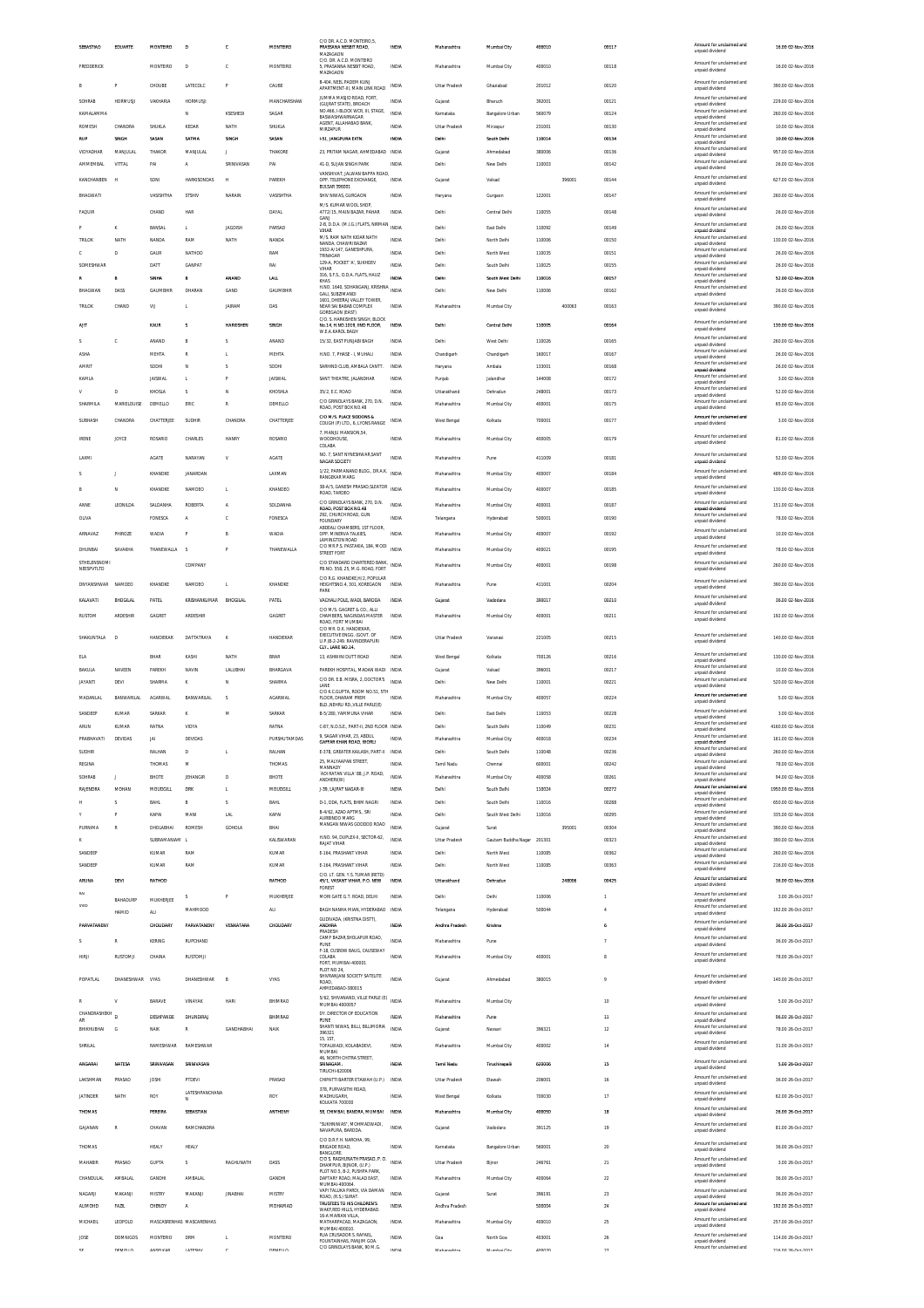| <b>RISH</b>          |                | RAM                 | <b>GURDITTA</b>                  |                         | MAI                | 18-A, SHIVAJI COLONY<br>REGIMANTAL BAZAR, MEERUT                                                | INDM                  | Uttar Pradesh        | Meerut                     | 26000            |        | 28         | Amount for unclaimed and                                                | 114.00 26-Oct-2017                      |
|----------------------|----------------|---------------------|----------------------------------|-------------------------|--------------------|-------------------------------------------------------------------------------------------------|-----------------------|----------------------|----------------------------|------------------|--------|------------|-------------------------------------------------------------------------|-----------------------------------------|
|                      |                |                     |                                  |                         |                    | CANT. MEERUT-260001<br>DHARKA, P.O. SONGUDH.                                                    |                       |                      |                            |                  |        |            | unpaid dividend<br>Amount for unclaimed and                             |                                         |
| RAVISHANKAR          |                | BHATT               | BHAI                             | SHANKAR                 | BHATT              | SAURASHTRA, GUJRAT.<br>C/O MR. R.C. SHUKLA, ASST                                                | INDIA                 | Gujarat              | Jamnager                   | 361335           |        | 29         | unpaid dividend<br>Amount for unclaimed and                             | 23.00 26-Oct-2017                       |
| KEDAR                | NATH           | SHUKLA              | BISHESHWAR                       | NATH                    | SHUKLA             | AGENT. ALLAHABAD BANK. CITY<br>OFFICE, ALLAHABAD.<br>C/O MR. K. DEVA RAO, RESERVE               | <b>INDIA</b>          | <b>Uttar Pradesh</b> | Allahabad                  |                  |        | 31         | unpaid dividend                                                         | 16.00 26-Oct-2017                       |
|                      | RATNA          | BAI                 |                                  | DEVA                    | RAO                | BANK OF INDIA, DPT. OF BANKING INDIA<br>CORPORATION, MUMBAI                                     |                       | Maharashtra          | Mumbai City                |                  |        | 32         | Amount for unclaimed and<br>unpaid dividend                             | 96.00 26-Oct-2017                       |
|                      | <b>DEVA</b>    | RAO                 | KUNDAJI                          | SHIVA                   | <b>RAO</b>         | RESERVE BANK OF INDIA, DPT. OF<br>BANKING CORPORATION, MUMBAI<br>PLOT NO-650, KARNI BLOG, PALAM | INDIA                 | Maharashtra          | Mumbai City                |                  |        | 33         | Amount for unclaimed and<br>unpaid dividend                             | 96.00 26-Oct-2017                       |
| MANEK<br>B           |                | SAHAIR              | <b>BURGORJI</b>                  | м                       | SAHIAF             | KOTA, PARSI COLONY, DADAR-<br>MUMBAL                                                            | <b>INDIA</b>          | Maharashtra          | Mumbai City                |                  |        | 34         | Amount for unclaimed and<br>unpaid dividend                             | 156.00 26-Oct-2017                      |
| BANSI                | LAL            | <b>JHALANI</b>      | NARAYAN                          |                         | LAL                | 522, SARDARPURA 7-B ROAD,<br>JODHPUR, RAJASTHAN-342003                                          | <b>INDIA</b>          | Raiasthan            | Jodhpur                    | 342003           |        | 35         | Amount for unclaimed and<br>unpaid dividend                             | 3.00 26-Oct-2017                        |
| SADHU                |                | SINGH               | KHAZAM                           |                         | SINGH              | DIRECTOR. HIM ACADEMY. VILL<br>RAIPUR, P.O. MARWADI, DISTT.<br>UNA (H.P.)                       | INDIA                 | Himachal Pradesh     | Una                        |                  |        | 36         | Amount for unclaimed and<br>unpaid dividend                             | 55.00 26-Oct-2017                       |
| LAXMIBA              |                | BHAGWAT             | PURSHOTTAM                       | RAC                     | BHAGAT             | KARTIK CHAWK, GONDA, UJJAIN                                                                     | INDIA                 | Madhya Pradesh       | Ujjain                     | 456006           |        | 37         | Amount for unclaimed and<br>unpaid dividend                             | 5.00 26-Oct-2017                        |
| SURYANARAIN<br>- P   |                | <b>BADERA</b>       | PURSHOTTAM                       | DAS                     | <b>BADERA</b>      | GONDA CHAWKI, UJJAIN                                                                            | <b>INDIA</b>          | Madhya Pradesh       | Ujjain                     |                  |        | 38         | Amount for unclaimed and<br>unpaid dividend                             | 29.00 26-Oct-2017                       |
| JAI                  | GOPAL          | KAPOOR              | RRAMKRISHNAN                     | DASS                    | KAPOOR             | K-18/19, KRISHNA NAGAR<br>NEW DELHI-110051                                                      | <b>INDIA</b>          | Delhi                | New Delhi                  | 110051           |        | 39         | Amount for unclaimed and<br>unpaid dividend                             | 36.00 26-Oct-2017                       |
| VISHNU               | PURSHOTTAM     | SOMAN               | PURSHOTTAM                       | DASS                    | SOMAN              | MAHARASHTRA HOUSING BOARD<br>CLY, BLDG. NO.10, BLK NO.120,<br>LOKMANYA SADASHIV PETH, PUNE      | INDIA                 | Maharashtra          | Pune                       |                  |        | 42         | Amount for unclaimed and<br>unpaid dividend                             | 36.00 26-Oct-2017                       |
| GAJANAN<br>т         |                | KHANDKE             | N                                | $\mathbf{L}$            | KHANDKE            | POPULAR HEIGHT-4, FLAT H-1.H-2.<br>PLOT NO.301. KOREGAON PARK.                                  | INDIA                 | Maharashtra          | Pune                       | 411001           |        | 44         | Amount for unclaimed and<br>unpaid dividend                             | 195.00.26-0rt-2017                      |
|                      |                |                     |                                  |                         |                    | PUNE 411001<br>2B/FLAT NO. 23, TAKSHILA APT.                                                    |                       |                      |                            |                  |        |            | Amount for unclaimed and                                                |                                         |
| BALUBHAI             | LALLOOBHAI     | DESAI               | LALLOO                           | BHAI                    | DESAI              | MAHAKALI CAVES ROAD, ANDHERI INDIA<br>(E), MUMBAI-400093<br>KHOLWAD TALUKA KUNJ, DISTT.         |                       | Maharashtra          | Mumbai City                | 400093           |        | 45         | unpaid dividend<br>Amount for unclaimed and                             | 36.00 26-Oct-2017                       |
| LAXMI<br>BEGUM       |                | BAI<br>ZUBAIDA      | VALLA<br>MOHD                    | <b>BHAIS</b><br>MUCZZAM | PATEL              | SURAT GUJRAT.<br>16-3-381, CHANCHALGUDA                                                         | INDIA<br><b>INDIA</b> | Gujarat<br>Telangana | Surat<br>Hyderabad         |                  |        | 46<br>47   | unpaid dividend<br>Amount for unclaimed and                             | 78.00 26-Oct-2017<br>5.00 26-Oct-2017   |
| CHANDER              |                | WATI                | PARMESHWAR                       |                         | DAYAL              | HYDERABAD.<br>48, GROUND FLOOR, ASHOKA                                                          | INDIA                 |                      | Faridabad                  | 121003           |        | 48         | unpaid dividend<br>Amount for unclaimed and                             | 36.00 26-Oct-2017                       |
|                      |                |                     |                                  |                         |                    | ENCLAVE (MAIN), SECTOR-34<br>FARIDABAD-121003<br>C/O ISAC JOSEPH ESOR., HAMEED                  |                       | Haryana              |                            |                  |        |            | unpaid dividend                                                         |                                         |
| SHEGULA              |                | ABRAHAM             | ABRAHAM                          |                         | BERJAMANI          | BLDG. BLOCK NO.5, TANK<br>PAKHODI, MAULANA                                                      | INDV                  | Maharashtra          | Mumbai City                |                  |        | 49         | Amount for unclaimed and<br>unpaid dividend                             | 192.00 26-Oct-2017                      |
|                      |                |                     |                                  |                         |                    | AZAD RD, MUMBAI<br>C/O MR. S. MISRA, FLAT NO. 2-C, 22-                                          |                       |                      |                            |                  |        |            |                                                                         |                                         |
| <b>REBA</b>          |                | MISR/               | LATESQD                          | LDRS                    | <b>MISTRA</b>      | B, NANDWILLE, GARDENS,<br>BALIGANJ, KOLKATTA.                                                   | INDV                  | West Bengal          | Kolkata                    |                  |        | 50         | Amount for unclaimed and<br>unpaid dividend                             | 3.00 26-Oct-2017                        |
| MADHUKAR             | NARAYAN        | MORGAONKAR NARAYAN  |                                  |                         | MORGAONKAR         | 95, SHUKERWAR PETH,<br>MAYURESHWR, COOP. HOUSING. INDIA                                         |                       | Maharashtra          |                            | 411002           |        | 55         | Amount for unclaimed and                                                | 140.00 26-Oct-2017                      |
|                      |                |                     |                                  | D                       |                    | SOCEITY, PUNE-411002                                                                            |                       |                      | Pune                       |                  |        |            | unpaid dividend                                                         |                                         |
| C                    |                | CHAKRABORTY LATESHK |                                  | K                       | CHAKRABORTY        | I-1654, CHITTARANJAN<br>PARK, KALKAJI NEW DELHI-110019 INDIA                                    |                       | Delhi                | South Delhi                | 110019           |        | 56         | Amount for unclaimed and<br>unpaid dividend                             | 3.00 26-Oct-2017                        |
| TEHMINA              | CURSETJI       | COOPER              | CURSETJI                         |                         | COOPER             | AVAN COTTAGE, MALCOM BAUG, INDIA<br>JOGESHWARI, MUMBAI,                                         |                       | Maharashtra          | Mumbai City                |                  |        | 58         | Amount for unclaimed and<br>unnaid dividend                             | 78.00 26-Oct-2017                       |
| SOHRAB               |                | <b>HORMUSJI</b>     | <b>HURMUSJI</b>                  |                         | VAKHARIA           | 8/414, BALAN VILLA, STATION<br>ROAD, WARANGAL                                                   | INDIA                 | Telangana            | Warangal                   | 506002           |        | 60         | Amount for unclaimed and<br>unpaid dividend                             | 36.00 26-Oct-2017                       |
| RAM                  |                | NATH                | BANWARI                          | LALL                    | <b>GUPTA</b>       | 1572 KATRA NARAIN DASS NAHAR<br>SADAT KHAN, NEW                                                 | INDIA                 | Delhi                | North Delhi                | 110006           |        | 62         | Amount for unclaimed and<br>unpaid dividend                             | 156.00 26-Oct-2017                      |
| <b>AUDREY</b>        | DA             | SILVA               | ADVERD                           |                         | DASILVA            | DELHI-110006<br>HEIMAT MAIN AVENUE, SANTA<br>CRUZ, MUMBAI                                       | INDIA                 | Maharashtra          | Mumbai City                | 400054           |        | 65         | Amount for unclaimed and<br>unpaid dividend                             | 156.00 26-Oct-2017                      |
| G                    |                | SUSAINATHAN         | G                                | P.                      | PILLAY             | 32, HILLS ROAD, EGMORA,<br>CHENNAL                                                              | <b>INDIA</b>          | Tamil Nadu           | Chennai                    | 600008           |        | 66         | Amount for unclaimed and<br>unpaid dividend                             | 18.00 26-Oct-2017                       |
| SURESH<br>N          |                | <b>PARKH</b>        | NARASIKHLAL                      |                         |                    | NEW SHARDA MANDIR ROAD<br>VASANT KUNJ, BANGLA NO-54,                                            | INDIA                 | Gujarat              | Ahmedabad                  |                  |        | 70         | Amount for unclaimed and<br>unpaid dividend                             | 52.00 26-Oct-2017                       |
| BHIKHUBHAI           | GANDHABHAI     | NAIK                | GANDA                            | BHAI                    | NAIK               | PALDO AHMEDABAD<br>SHANTI NIWAS, BILLI, BILLIMORIA,<br>SURAT                                    | <b>INDV</b>           | Gujarat              | Surat                      | 395003           |        | 75         | Amount for unclaimed and                                                | 88.00 26-Oct-2017                       |
| RAM                  |                | VADHAI              | SANT                             | <b>DURGA</b>            | DATT               | 30/3, SHAKTI NAGAR, SUBZI<br>MANDI. NEW DELHI.                                                  | <b>INDIA</b>          | Delhi                | North Delhi                | 110007           |        | 80         | unpaid dividend<br>Amount for unclaimed and<br>unpaid dividend          | 65.00 26-Oct-2017                       |
| <b>MANOHAR</b>       | LAL            | SETHI               | BANS                             | <b>LAL</b>              | SETHI              | CONSULTANT THERATRONICS<br>INTERNATIONAL LTD. CANADA, D-                                        | INDIA                 | Delhi                | West Delhi                 | 110015           |        | 82         | Amount for unclaimed and                                                | 52.00 26-Oct-2017                       |
|                      |                |                     |                                  |                         |                    | 10, KIRTI NAGAR, NEW DELHI-<br>110015.                                                          |                       |                      |                            |                  |        |            | unpaid dividend                                                         |                                         |
| ANGARAI              | RAMALINGAM     | SUBRAMANIAM A       |                                  | N                       | RAMALINGAM         | C-289. BLOCK NO.25. EASTEND<br>APT. NEAR NEW ASHOK NAGAR,                                       | INDIA                 | Delhi                | East Delhi                 | 110096           |        | 84         | Amount for unclaimed and<br>unpaid dividend                             | 156.00 26-Oct-2017                      |
|                      |                |                     |                                  |                         |                    | CHILLA, NEW DELHI-110096                                                                        |                       |                      |                            |                  |        |            | Amount for unclaimed and                                                |                                         |
| RAJINI               | CHHAYA         | ASRANI              | GOVIND                           | M                       | ASRANI             | 33-A, SAINIK FARMS, KHANPUR,<br>NEW DELHI-110062                                                | <b>INDIA</b>          | Delhi                | South Delhi                | 110062           |        | 85         | unpaid dividend                                                         | 130.00 26-Oct-2017                      |
| BHAGWATI             |                | MATHUR              | GIRISH                           |                         | CHANDRA            | C/O MR. GIRISH CHANDRA, C-79<br>NITI BAGH, NEW DELHI.                                           | INDIA                 | Delhi                | South Delhi                | 110049           |        | 87         | Amount for unclaimed and<br>unpaid dividend<br>Amount for unclaimed and | 78.00 26-Oct-2017                       |
| SUMITRALAXMI V       |                | PANDYA              | VIRMAN                           | <b>LAL</b>              | PANDYA             | 1, AANGAN APTS, VASTRAPUR,<br>AHMEDABAD.<br>13/21, WEST PATEL NAGAR, NEW                        | <b>INDV</b>           | Gujarat              | Ahmedabad                  | 380015           |        | 88         | unpaid dividend<br>Amount for unclaimed and                             | 260.00 26-Oct-2017                      |
| <b>NANAK</b>         | CHAND          | BHATIA              | LABH                             | CHAND                   | BHATIA             | DELHI                                                                                           | INDIA                 | Delhi                | Central Delhi              | 110008           |        | 89         | unpaid dividend                                                         | 13.00 26-Oct-2017                       |
| DAYA                 | <b>WANTI</b>   | GROVER              | RAM                              | <b>LAL</b>              | GROVER             | C/O MR. RAM LAL GROVER,<br>CENTRAL BANK OF INDIA.                                               | INDIA                 | Delhi                | New Delhi                  | 110001           |        | 90         | Amount for unclaimed and                                                | 26.00 26-Oct-2017                       |
|                      |                |                     |                                  |                         |                    |                                                                                                 |                       |                      |                            |                  |        |            | unpaid dividend                                                         |                                         |
|                      |                |                     |                                  |                         |                    | PARLIAMENT STREET, NEW DELHI<br>THE CENTRAL BANK OF INDIA                                       |                       |                      |                            |                  |        |            |                                                                         |                                         |
| RAM                  | LAL            | GROVER              | SAHIE                            |                         | RAM                | PARLIAMENT STREET. NEW DELHI                                                                    | INDIA                 | Delhi                | New Delhi                  | 110001           |        | 91         | Amount for unclaimed and<br>unpaid dividend                             | 26.00 26-Oct-2017                       |
| RMA                  | CHAND          | DHINGRA             | THAN                             |                         | RAM                | E-157, GREATER KAILASH-II, NEW<br>DELHI                                                         | <b>INDU</b>           | Delh                 | South Delhi                | 110048           |        | 92         | Amount for unclaimed and<br>unpaid dividend                             | 52.00 26-Oct-2017                       |
| RAM                  | <b>PRAKASH</b> | SUCHDEVA            | t,                               | SANTRAM                 | SUCHDEVA           | DG-113/D, (1ST FLOOR),LIG FLATS,<br><b>D.D.A. G-8. AREA RAJOURI</b>                             | INDIA                 | Delhi                | West Delhi                 | 110064           |        | 95         | Amount for unclaimed and<br>unpaid dividend                             | 78.00 26-Oct-2017                       |
| SHAM                 | LAL            | TANEJA              | TEJ                              | BHAN                    | TANEJA             | GARDEN. HARI NAGAR. NEW DELHI                                                                   | INDIA                 | Delhi                | North West                 | 110009           |        | 97         |                                                                         | 130.00 26-Oct-2017                      |
| <b>JAGDISH</b>       | CHANDAR        | BHATIA              | LATEL                            | KHUSHIRAM               | BHATIA             | DELHI.<br>I-D-97/98. LAJPAT NAGAR. NEW                                                          | <b>INDIA</b>          | Delhi                | South Delhi                | 110024           |        | 98         | unpaid dividend<br>Amount for unclaimed and                             | 52.00 26-Oct-2017                       |
| HANS                 | RAJ            | CHAWLA              | JASWANT                          |                         | RAI                | DELHI<br>CHAWLA HOUSE. CIRCUS GROUND<br>CHOTI LANE, MODEL TOWN,                                 | <b>INDIA</b>          | Haryana              | Yamuna Nagar               | 135001           |        | 99         | unpaid dividend<br>Amount for unclaimed and                             | 26.00 26-Oct-2017                       |
| B<br>L               |                |                     |                                  |                         |                    | YAMUNA NAGAR<br>40-A. LAJPAT NAGAR-IV. RING                                                     | <b>INDIA</b>          |                      |                            |                  |        |            | unpaid dividend<br>Amount for unclaimed and                             |                                         |
| SAVITA               |                | BHAGAT<br>BHARGAVA  | ISHAWAR<br><b>LATESHRKASHYAP</b> | DAS                     | BHAGAT<br>BHARGAVA | ROAD, NEW DELHI<br>1-51. JANGPURA EXTN NEW DELHI INDIA                                          |                       | Delhi<br>Delhi       | South Delhi<br>South Delhi | 110024<br>110014 |        | 101<br>102 | unpaid dividend<br>Amount for unclaimed and                             | 569.00 26-Oct-2017<br>26.00 26-Oct-2017 |
| RUP                  | SINGH          | SASAN               | SATMA                            | SINGH                   | SASAN              | 1-51, JANGPURA EXTN., NEW DELHI INDIA                                                           |                       | Delhi                | South Delhi                | 110014           |        | 103        | unpaid dividend<br>Amount for unclaimed and                             | 26.00 26-Oct-2017                       |
| <b>GURKIRET</b>      | KAUR           | <b>MALIK</b>        | SHRIA                            | п.                      | KAUR               | C/O. MR. J.A SINGH, ESQR,69<br>KOREGAON PARK, PUNE                                              | <b>INDIA</b>          | Maharashtra          | Pune                       |                  |        | 104        | unpaid dividend<br>Amount for unclaimed and<br>unpaid dividend          | 1131.00 26-Oct-2017                     |
| R<br>c               |                | SHARMA              | LATEPT                           |                         | BHAWANI            | C/99, NEW MUTAN NAGAR<br>ROHTAK ROAD                                                            | <b>INDIA</b>          | Delhi                | Delhi                      |                  | 110056 | 105        | Amount for unclaimed and<br>unpaid dividend                             | 200.00 26-Oct-2017                      |
| RANJIT               | <b>SINGH</b>   | GILL                | WARYAM                           |                         | SINGH              | C/O MRS. B.K. MALIK, 21-A<br>NIZAMUDDIN WEST, NEW DELHI                                         | INDIA                 | Delhi                | South Delhi                | 110013           |        | 107        | Amount for unclaimed and<br>unpaid dividend                             | 130.00.26-0rt-2017                      |
| RAM                  |                | CHAMELI             | LATESHLAKSHMI                    |                         | DAS                | 17/4, SPECIAL WING, PREM NAGAR, INDIA<br>DEHRADUN                                               |                       | Uttarakhand          | Dehradun                   | 248007           |        | 110        | Amount for unclaimed and<br>unpaid dividend                             | 52.00 26-Oct-2017                       |
| FREDDERICK           |                | MONTEIRO            | D                                | c                       | MONTEIRO           | C/O. DR. A.C.D. MONTEIRO<br>5, PRASANNA NESBIT ROAD,                                            | INDIA                 | Maharashtra          | Mumbai City                | 400010           |        | 114        | Amount for unclaimed and<br>unpaid dividend                             | 26.00 26-Oct-2017                       |
| SEBASTIAO            |                |                     | D                                | c                       |                    | MAZAGAON, MUMBAI<br>C/O DR. A.C.D. MONTEIRO.5<br>PRASSANA NESBIT ROAD,                          | INDIA                 | Maharashtra          | Mumbai City                | 400010           |        | 117        | Amount for unclaimed and                                                | 16.00 26-Oct-2017                       |
|                      | EDUARTE        | MONTEIRO            |                                  |                         | MONTEIRO           | MAZAGAON, MUMBAI<br>C/O. DR. A.C.D. MONTEIRO                                                    |                       |                      |                            |                  |        |            | unpaid dividend                                                         |                                         |
| <b>FREDDERICK</b>    |                | MONTEIRO            | D                                | c                       | MONTEIRO           | 5. PRASANNA NESBIT ROAD.<br>MAZAGAON, MUMBAI                                                    | <b>INDIA</b>          | Maharashtra          | Mumbai City                | 400010           |        | 118        | Amount for unclaimed and<br>unpaid dividend                             | 16.00 26-Oct-2017                       |
| SOHRAB               | HORMUSJI       | VAKHARIA            | <b>HORMUSJI</b>                  |                         | MANCHARSHAW        | JUMMA MASJID ROAD, FORT<br>(GUJRAT STATE). BROACH                                               | INDIA                 | Gujarat              | Bharuch                    |                  |        | 121        | Amount for unclaimed and<br>unpaid dividend                             | 229.00 26-Oct-2017                      |
| KAMALAMMA            |                |                     | LATESHRIN                        | ĸ                       | SESHEDISAGRA       | NO.466, I-BLOCK WCR, III, STAGE<br>BASWASHWARNAGAR,<br>BANGALORE                                | INDIA                 | Karnataka            | Bangalore Urban            | 560079           |        | 124        | Amount for unclaimed and<br>unpaid dividend                             | 260.00 26-Oct-2017                      |
| ROMESH               | CHANDRA        | SHUKLA              | KEDAR                            | NATH                    | SHUKLA             | AGENT, ALLAHABAD BANK<br>MIRZAPUR                                                               | <b>INDIA</b>          | Uttar Pradesh        | Mirzapur                   |                  |        | 130        | Amount for unclaimed and<br>unpaid dividend                             | 10.00 26-Oct-2017                       |
| RUP                  | <b>SINGH</b>   | SASAN               | s                                | <b>ATMASINGH</b>        | SASAN              | 1-51, JANGPURA EXTN., NEW DELHI INDIA                                                           |                       | Delhi                | South Delhi                | 110014           |        | 134        | Amount for unclaimed and<br>unpaid dividend                             | 10.00 26-Oct-2017                       |
| VIDYADHAR            | MANJULAL       | THAKORE             | MANJULAL                         | $\blacksquare$          | THAKORE            | 23. PRITAM NAGAR. AHMEDABAD INDIA                                                               |                       | Gujarat              | Ahmedabad                  | 380006           |        | 136        | Amount for unclaimed and<br>unpaid dividend                             | 957.00 26-Oct-2017                      |
| AMMEMBAL             | VITTAL         | PAI                 | A                                | SRINIVASA               | PAI                | 41-D, SUJAN SINGH PARK, NEW<br>DELHI<br>VANSHIVAT, JALWAN BAPPA ROAD                            | INDIA                 | Delhi                | New Delhi                  | 110003           |        | 142        | Amount for unclaimed and<br>unpaid dividend                             | 26.00 26-Oct-2017                       |
| KANCHANBEN<br>H      |                | SONI                | <b>HARKISONDAS</b>               | H                       | PAREKH             | OPP. TELEPHONE EXCHANGE,<br>BULSAR 396001                                                       | INDIA                 | Gujarat              | Valsad                     |                  | 396001 | 144        | Amount for unclaimed and<br>unpaid dividend                             | 627.00 26-Oct-2017                      |
| BHAGWATI             |                | VASISHTHA           | PTSHIV                           | NARAIN                  | VASISHTHA          | SHIV NIWAS, GURGAON                                                                             | <b>INDIA</b>          | Haryana              | Gurgaon                    |                  |        | 147        | Amount for unclaimed and<br>unpaid dividend                             | 260.00 26-Oct-2017                      |
| FAQUIR               |                | CHAND               | HAR                              |                         | DAYAL              | M/S KLIMAR WOOL SHOP<br>4772/15, MAIN BAZAR, PAHAR<br>GANJ, NEW DELHI                           | INDIA                 | Delhi                | Central Delhi              | 110055           |        | 148        | Amount for unclaimed and<br>unpaid dividend                             | 26.00 26-Oct-2017                       |
| K                    |                | BANSAL              | L.                               | <b>JAGDISH</b>          | PRASAD             | GANU, NEW DELLEY PLATS, NIRMAN<br>2-B, D.D.A. (M.I.G.) FLATS, NIRMAN<br>VIHAR, NEW DELHI        |                       | Delhi                | East Delhi                 | 110092           |        | 149        | Amount for unclaimed and<br>unpaid dividend                             | 26.00 26-Oct-2017                       |
| TRILOK               | NATH           | NAND/               | RAM                              | NATH                    | NANDA              | M/S. RAM NATH KIDAR NATH<br>NANDA, CHAWRI BAZAR, NEW                                            | INDIA                 | Delhi                | North Delhi                | 110006           |        | 150        | Amount for unclaimed and<br>unpaid dividend                             | 130.00 26-Oct-2017                      |
| D<br>c               |                | GAUR                | NATHOO                           |                         | RAM                | DELHI<br>1932-A/147, GANESHPURA,                                                                | <b>INDIA</b>          | Delhi                | North West                 | 110035           |        | 151        | Amount for unclaimed and                                                | 26.00 26-Oct-2017                       |
| SOMESHWAR            |                | DATT                | GANPAT                           |                         | RAI                | TRINAGAR, NEW DELHI<br>129-A, POCKET 'A', SUKHDEV<br>VIHAR. NEW DELHI                           | <b>INDV</b>           | Delhi                | South Delhi                | 110025           |        | 155        | unpaid dividend<br>Amount for unclaimed and<br>unpaid dividend          | 26.00 26-Oct-2017                       |
| R<br>B               |                | SINHA               | B                                | ANAND                   | LALL               | 316, S.F.S., D.D.A. FLATS, HAUZ<br>KHAS, NEW DELHI                                              | <b>INDIA</b>          | Delhi                | South West Delhi           | 110016           |        | 157        | Amount for unclaimed and<br>unpaid dividend                             | 52.00 26-Oct-2017                       |
| BHAGWAN              | DASS           | GAUMBHIR            | DHARAM                           | CHAND                   | GAUMBHIR           | H.NO. 1640, SOHANGANJ, KRISHNA INDIA                                                            |                       | Delhi                | New Delhi                  | 110006           |        | 162        | Amount for unclaimed and                                                | 26.00 26-Oct-2017                       |
|                      |                |                     |                                  |                         |                    | GALI, SUBZIMANDI, NEW DELHI<br>1601. DHEERAJ VALLEY TOWER                                       |                       |                      |                            |                  |        |            | unpaid dividend                                                         |                                         |
| TRILOK               | CHAND          | VU                  | L                                | <b>JAIRAM</b>           | DAS                | NEAR SAI BABAB COMPLEX<br>GOREGAON (EAST) MUMBAI<br>400063                                      | INDIA                 | Maharashtra          | Mumbai City                |                  | 400063 | 163        | Amount for unclaimed and<br>unpaid dividend                             | 390.00 26-Oct-2017                      |
| AIIT                 |                | KAUR                | s                                | <b>HARKISHEN</b>        | SINGH              | C/O. S. HARKISHEN SINGH, BLOCK<br>No.14. H.NO.1019. IIND FLOOR.                                 | INDIA                 | Delhi                | Central Delhi              | 110005           |        |            | Amount for unclaimed and                                                |                                         |
|                      |                |                     |                                  |                         |                    | W.E.A.KAROL BAGH,NEW DELHI<br>15/32. EAST PUNJABI BAGH.                                         |                       |                      |                            |                  |        | 164        | unpaid dividend<br>Amount for unclaimed and                             | 130.00 26-Oct-2017                      |
| s<br>C               |                | ANAND               | B                                | s                       | ANAND              | NEW DELHI<br>H.NO. 7, PHASE - I, MUHALI,                                                        | <b>INDIA</b>          | Delhi                | West Delhi                 | 110026           |        | 165        | unpaid dividend<br>Amount for unclaimed and                             | 260.00 26-Oct-2017                      |
| ASHA<br><b>AMRIT</b> |                | MEHTA<br>SODHI      |                                  | s                       | MEHTA<br>SODHI     | CHANDIGARH<br>SARHIND CLUB, AMBALA CANTT                                                        | INDIA<br><b>INDIA</b> | Chandigarh           | Chandigarh                 | 160017           |        | 167        | unpaid dividend<br>Amount for unclaimed and                             | 26.00 26-Oct-2017                       |
| KAMLA                |                | <b>JAISWAL</b>      | N<br>L                           |                         | <b>JAISWAL</b>     | <b>AMBALA</b><br>SANT THEATRE, JALANDHAR<br>PUNJAB                                              | INDIA                 | Haryana<br>Punjab    | Ambala<br>Jalandhar        | 133001<br>144008 |        | 168<br>172 | unpaid dividend<br>Amount for unclaimed and<br>unpaid dividend          | 26.00 26-Oct-2017<br>3.00 26-Oct-2017   |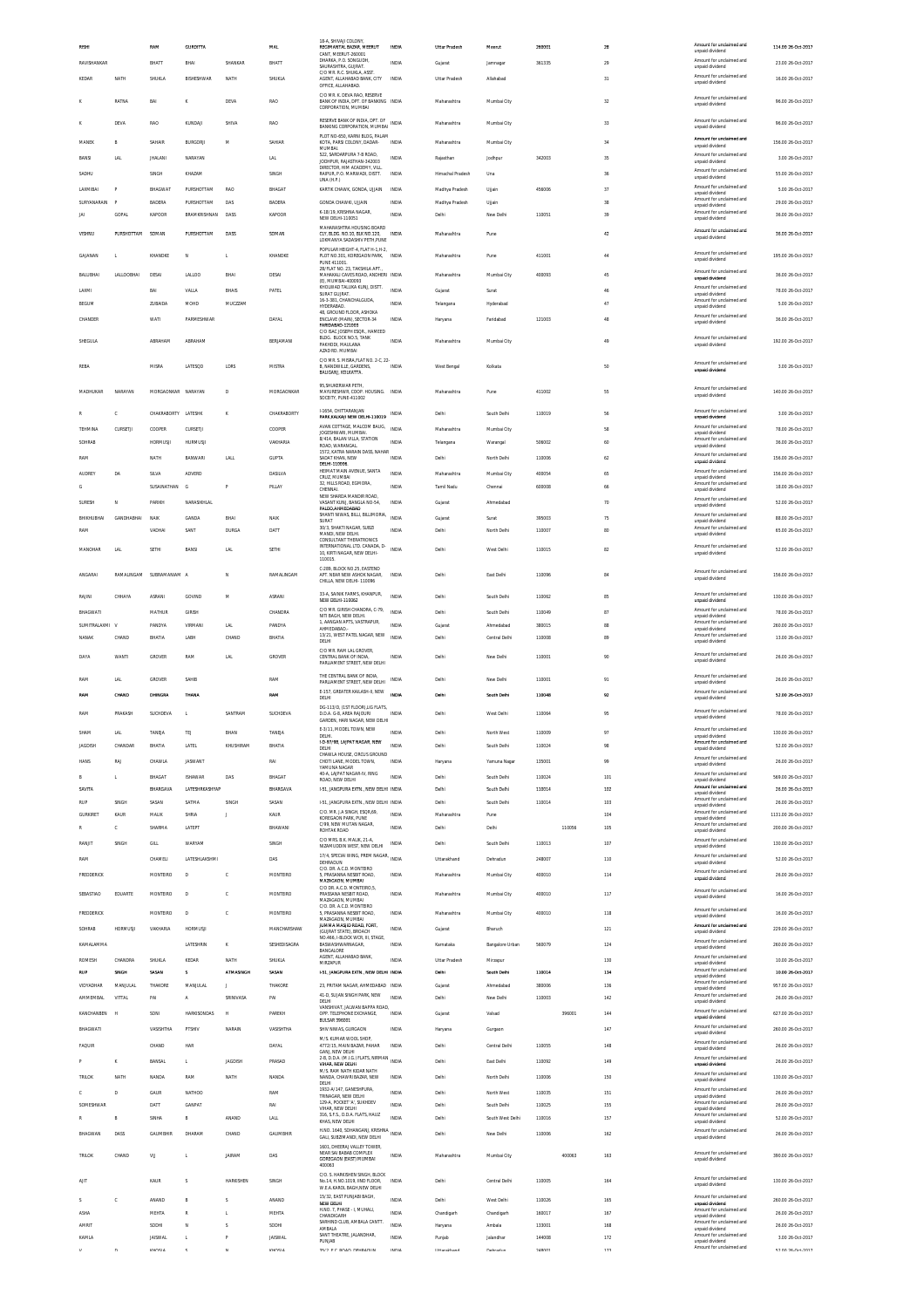| SHARMILA                  | MARIELOUISE      | DEMELLO                  | ERIC                       | ROSARIO         | <b>DEMELLO</b>      | C/O GRINDLAYS BANK, 270, D.N.<br>ROAD, POST BOX NO.48, MUMBAL INDIA                     |                              | Maharashtra                      | Mumbal City                             | 400001           |        | 175            | Amount for unclaimed and<br>unpaid dividend                             | 65.00 26-Oct-2017                        |
|---------------------------|------------------|--------------------------|----------------------------|-----------------|---------------------|-----------------------------------------------------------------------------------------|------------------------------|----------------------------------|-----------------------------------------|------------------|--------|----------------|-------------------------------------------------------------------------|------------------------------------------|
| SUBHASH                   | CHANDRA          | CHATTERJEE               | SUDHIR                     | CHANDRA         | CHATTERJEE          | C/O M/S. PLACE SIDDONS &<br>COUGH (P) LTD., 6, LYONS RANGE, INDIA                       |                              | West Bengal                      | Kolkata                                 | 700001           |        | 177            | Amount for unclaimed and<br>unpaid dividend                             | 3.00 26-Oct-2017                         |
|                           |                  |                          |                            |                 |                     | KOLKATTA<br>7. MANJU MANSION.54                                                         |                              |                                  |                                         |                  |        |                | Amount for unclaimed and                                                |                                          |
| <b>IRENE</b>              | JOYCE            | <b>ROSARIO</b>           | CHARLES                    | <b>HENRY</b>    | ROSARIO             | WOODHOUSE,<br>COLABA, MUMBAI                                                            | INDIA                        | Maharashtra                      | Mumbai City                             | 400005           |        | 179            | unpaid dividend                                                         | 81.00 26-Oct-2017                        |
| LAXM                      |                  | <b>AGATE</b>             | NARAYAN                    | v               | AGATE               | NO. 7, SANT NYNESHWAR, SANT<br>NAGAR SOCIETY. PUNE                                      | INDIA                        | Maharashtra                      | Pune                                    | 411009           |        | 181            | Amount for unclaimed and<br>unpaid dividend                             | 52.00 26-Oct-2017                        |
| ς                         | $\mathbf{I}$     | KHANDKE                  | <b>JANARDAN</b>            | LAXMAN          | KHANDKE             | 1/22, PARMANAND BLDG., DR.A.K. INDIA<br>RANGEKAR MARG, MUMBAI                           |                              | Maharashtra                      | Mumbai City                             | 400007           |        | 184            | Amount for unclaimed and<br>unpaid dividend                             | 489.00.26-0ct-2017                       |
| R                         | N                | KHANDKE                  | NAMDEO                     | L.              | KHANDKE             | 38-A/5, GANESH PRASAD, SLEATOR<br>ROAD, TARDEO, MUMBAI                                  | <b>INDIA</b>                 | Maharashtra                      | Mumbai City                             | 400007           |        | 185            | Amount for unclaimed and<br>unpaid dividend                             | 130.00 26-Oct-2017                       |
| TARLA                     | PRADYUMNA        | VOHRA                    | PRADYUMNA                  | $\mathbb{R}$    | VOHRA               | 14-C, AVANI FLATS,                                                                      | <b>INDIA</b>                 | Gujarat                          | Ahmedabad                               |                  | 380009 | 186            | Amount for unclaimed and<br>unpaid dividend                             | 260.00 26-Oct-2017                       |
| ANNE                      | LEONILDA         | SALDANHA                 | <b>ROBERT</b>              | A               | SALDANHA            | NAVRANGPURA, AHMEDABAD<br>C/O GRINDLAYS RANK 270 D.N.                                   | <b>INDIA</b>                 | Maharashtra                      | Mumbai City                             | 400001           |        | 187            | Amount for unclaimed and                                                | 151.00 26-Oct-2017                       |
| OLIVA                     |                  | <b>FONESCA</b>           | A                          |                 | FONESCA             | ROAD, POST BOX NO.48, MUMBAI<br>292. CHURCH ROAD, GUN                                   | <b>INDIA</b>                 | Telangana                        | Hyderabad                               | 500001           |        | 190            | unpaid dividend<br>Amount for unclaimed and                             | 78.00 26-Oct-2017                        |
|                           |                  |                          |                            |                 |                     | FOUNDARY, HYDERABAD<br>ABDEALI CHAMBERS, 1ST FLOOR,                                     |                              |                                  |                                         |                  |        |                | unpaid dividend<br>Amount for unclaimed and                             |                                          |
| ARNAVAZ                   | PHIROZE          | WADIA                    | P                          |                 | <b>WADIA</b>        | OPP. MINERVA TALKIES,<br>LAMINGTON ROAD, MUMBAI                                         | INDIA                        | Maharashtra                      | Mumbai City                             | 400007           |        | 192            | unpaid dividend                                                         | 10.00 26-Oct-2017                        |
| FRANEY                    | MINOWCHER        | MOGAL                    | M                          | N               | MOGAL               | 2ND FLOOR, BOTAWALLA<br>BLDG. 257 THAKURDWAR ROAD<br>C/O MR.P.S. PASTAKIA, 184, MODI    | INDIA                        | Maharashtra                      | Mumbai City                             |                  | 400002 | 193            | Amount for unclaimed and<br>unpaid dividend<br>Amount for unclaimed and | 10.00 26-Oct-2017                        |
| DHUNRAL<br>STHELENSNOM    | SAVAKHA          | THANEWALLA               | -S                         | D               | THANEWALLA          | STREET FORT, MUMBAI<br>C/O STANDARD CHARTERED BANK                                      | <b>INDIA</b>                 | Maharashtra                      | Mumbai City                             | 400021           |        | 195            | unpaid dividend<br>Amount for unclaimed and                             | 78.00 26-Oct-2017                        |
| NEESPVTLTD                |                  |                          | COMPANY                    |                 |                     | PB.NO. 558, 25, M.G. ROAD, FORT, INDIA<br>MUMBAI<br>C/O R.G. KHANDKE, H/2, POPULAR      |                              | Maharashtra                      | Mumbai City                             | 400001           |        | 198            | unpaid dividend                                                         | 260.00 26-Oct-2017                       |
| DNYANSHWAR                | NAMDEO           | KHANDKE                  | NAMDEO                     | L.              | KHANDKE             | HEIGHTSNO.4, 301, KOREGAON<br>PARK, PUNE                                                | <b>INDIA</b>                 | Maharashtra                      | Pune                                    | 411001           |        | 204            | Amount for unclaimed and<br>unpaid dividend                             | 390.00 26-Oct-2017                       |
| MANI                      | MANEK            | SAHIAR                   | MANEK                      |                 | SAHIAR              | 650, FIRDOSHI ROAD, PARS<br>COLONY, DADR, MUMBAI                                        | <b>INDIA</b>                 | Maharashtra                      | Mumbai City                             |                  | 400014 | 207            | Amount for unclaimed and<br>unpaid dividend                             | 70.00 26-Oct-2017                        |
| KALAVATI                  | RHOGILA          | PATEL                    | KRISHANKUMAR               | <b>R</b>        | PATEL               | VACHALI POLE, WADI, BARODA<br>C/O M/S. GAGRET & CO., ALLI                               | <b>INDIA</b>                 | Gujarat                          | Vadodara                                | 390017           |        | 210            | Amount for unclaimed and<br>unpaid dividend                             | 36.00 26-Oct-2017                        |
| <b>RUSTOM</b>             | <b>ARDESHIR</b>  | GAGRET                   | <b>ARDESHIR</b>            |                 | <b>GAGRET</b>       | CHAMBERS, NAGINDAS MASTER<br>ROAD, FORT, MUMBAI                                         | INDIA                        | Maharashtra                      | Mumbai City                             | 400001           |        | 211            | Amount for unclaimed and<br>unpaid dividend                             | 192.00 26-Oct-2017                       |
| SHIRIN                    | MERWAN           | COOPER                   | CURSETJI                   |                 | COOPER              | PRASHANT APARTMENTS, B-21,<br>6TH FLOOR, 140-A, MACINTYRE<br>ROAD, SECUNDERABAD         | INDIA                        | Andhra Pradesh                   |                                         |                  | 500001 | 214            | Amount for unclaimed and<br>unpaid dividend                             | 156.00 26-Oct-2017                       |
| SHAKUNTALA                | D                | HANDIEKAS                | DATTATRAYA                 | K               | HANDIEKAR           | C/O MR. D.K. HANDIEKAR<br>EXECUTIVE ENGG. (GOVT. OF                                     | INDIA                        | Uttar Pradesh                    | Varanasi                                | 221005           |        | 215            | Amount for unclaimed and                                                | 140.00 26-Oct-2017                       |
|                           |                  |                          |                            |                 |                     | LLP 18-2-249 RAVINDERAPURL<br>CLY., LANE NO.14,                                         |                              |                                  |                                         |                  |        |                | unpaid dividend<br>Amount for unclaimed and                             |                                          |
| ELA<br>BAKULA             | NAVEEN           | BHAR<br>PAREKH           | KASI<br>NAVIN              | NATH<br>LALBHAI | BRAR<br>PAREKH      | 13, ASHWINI DUTT ROAD,<br>KOLKATA<br>PAREKH HOSPITAL, MADAN WADI,                       | <b>INDIA</b><br><b>INDIA</b> | West Bengal                      | Kolkata                                 | 700126           | 396001 | 216<br>217     | unpaid dividend<br>Amount for unclaimed and                             | 130.00 26-Oct-2017<br>88.00 26-Oct-2017  |
| SHANTI                    | <b>KUMAR</b>     | PODDAR                   | KESHOADAO                  | N               | PODDAR              | BULSAR-396001<br>SHIV RANJANI APPARTMENTS F<br>102.28. CEMENT ROAD. SHIVAJI             | INDIA                        | Gujarat<br>Maharashtra           |                                         |                  | 440010 | 218            | unpaid dividend<br>Amount for unclaimed and                             | 390.00 26-Oct-2017                       |
|                           |                  |                          |                            |                 |                     | NAGAR- NAGPUR                                                                           |                              |                                  |                                         |                  |        |                | unpaid dividend<br>Amount for unclaimed and                             |                                          |
| SAVITA<br><b>JAYANTI</b>  | DEVI             | BHARGAVA<br>SHARMA       | KASHAF<br>ĸ                | N               | BHARGAVA<br>SHARMA  | 1-51, JANGPURA EXTN., NEW DELHI INDIA<br>C/O DR. E.B. MISRA, 2, DOCTOR'S                | <b>INDIA</b>                 | DELHI<br>Delhi                   | New Delhi<br>New Delhi                  | 110014<br>110001 |        | 220<br>221     | unpaid dividend<br>Amount for unclaimed and                             | 10.00 26-Oct-2017<br>520.00 26-Oct-2017  |
|                           |                  |                          |                            |                 |                     | LANE, NEW DELHI<br>C/O K.C.GUPTA. ROOM NO.51. 5TH<br>FLOOR. DHARAM PREM                 |                              |                                  |                                         |                  |        |                | unpaid dividend<br>Amount for unclaimed and                             |                                          |
| <b>MADANLAL</b>           | BANWARILAL       | AGARWAL                  | BANWARILAL                 | s               | <b>AGARWAL</b>      | BLD. NEHRU RD. VILLE<br>PARLE(E), MUMBAI                                                | INDIA                        | Maharashtra                      | Mumbai City                             | 400057           |        | 224            | unpaid dividend                                                         | 5.00 26-Oct-2017                         |
| SANDEEP                   | KUMAR            | SARKAR                   | K                          | M               | SARKAR              | B-5/280, YAMMUNA VIHAR, NEW<br>DELHI<br>C-87, N.D.S.E., PART-II, 2ND FLOOR,             | <b>INDV</b>                  | Delhi                            | East Delhi                              | 110053           |        | 228            | Amount for unclaimed and<br>unpaid dividend<br>Amount for unclaimed and | 3.00 26-Oct-2017                         |
| ARUN                      | <b>KUMAR</b>     | RATNA                    | VIDYA                      |                 | RATNA               | NEW DELHI<br>9. SAGAR VIHAR, 23, ABDUL                                                  | INDIA                        | Delhi                            | South Delhi                             | 110049           |        | 231            | unpaid dividend<br>Amount for unclaimed and                             | 4160.00 26-Oct-2017                      |
| PRABHAVATI                | DEVIDAS          | JA                       | DEVIDAS                    |                 | PURSHOTHAMDAS       | <b>GAFFAR KHAN ROAD, WORLI</b><br>MUMBAI<br>E-378, GREATER KAILASH, PART-II,            | INDV                         | Maharashtra                      | Mumbai City                             | 400018           |        | 234            | unpaid dividend<br>Amount for unclaimed and                             | 161.00 26-Oct-2017                       |
| SUDHIP<br>REGINA          |                  | RALHAN<br>THOMAS         | D<br>M                     | t,              | RALHAN<br>THOMAS    | NEW DELHI<br>25, MALYAAPAN STREET,                                                      | <b>INDIA</b><br>INDIA        | Delhi<br>Tamil Nadu              | South Delhi<br>Chennai                  | 110048<br>600001 |        | 236<br>242     | unpaid dividend<br>Amount for unclaimed and                             | 260.00 26-Oct-2017<br>78.00 26-Oct-2017  |
| SOHRAB                    | J.               | BHOTE                    | <b>JEHANGIR</b>            | D               | <b>BHOTE</b>        | MANNADY, CHENNAI<br>'ADI RATAN VILLA' 88, J.P. ROAD                                     | <b>INDIA</b>                 | Maharashtra                      | Mumbai City                             | 400058           |        | 261            | unpaid dividend<br>Amount for unclaimed and                             | 94.00 26-Oct-2017                        |
| PARVIZ                    | PIROSHA          |                          | <b>PIROSHA</b>             |                 | PASTAKIA            | ANDHERI(W), MUMBAI<br>BANIA HOUSE, 2ND FLOOR, 184<br>MOODY STREET FORT                  | <b>INDIA</b>                 | Maharashtra                      | Mumbai City                             |                  | 400001 | 271            | unpaid dividend<br>Amount for unclaimed and<br>unpaid dividend          | 36.00 26-Oct-2017                        |
| RAJENDRA                  | MOHAN            | MOUDGILL                 | $\kappa$                   | L.              | MOUDGILL            | J-39, LAJPAT NAGAR-III,<br>NEW DELH                                                     | <b>INDIA</b>                 | Delhi                            | South Delhi                             | 110024           |        | 272            | Amount for unclaimed and<br>unpaid dividend                             | 1950.00 26-Oct-2017                      |
| SEEMA                     |                  | JAIN                     | SUBHASH                    |                 | JAIN                | C/O SUMAT PRASAD JAIN, 2/4, DR<br>WILSON STREET, V.P.ROAD<br>MUMBAI                     | <b>INDIA</b>                 | Maharashtra                      | Mumbai City                             | 400004           |        | 286            | Amount for unclaimed and<br>unpaid dividend                             | 367.00 26-Oct-2017                       |
| н                         | s                | BAHL                     | B                          | s               | <b>BAHL</b>         | D-1, DDA, FLATS, BHIM NAGRI,<br>NEW DELHI                                               | <b>INDIA</b>                 | Delhi                            | South Delhi                             | 110016           |        | 288            | Amount for unclaimed and<br>unpaid dividend                             | 650.00 26-Oct-2017                       |
| <b>ASHOK</b>              |                  | <b>KUMAR</b>             | SHRIVED                    |                 | PARKASH             | C/O. M/S. KIDAR NATH VED<br>PRAKASH, MAIN BAZAR, KALKA<br>B-4/62, AZAD APTMS., SRI      | INDIA                        | Haryana                          |                                         |                  | 133302 | 291            | Amount for unclaimed and<br>unpaid dividend<br>Amount for unclaimed and | 213.00 26-Oct-2017                       |
| ĸ                         |                  | KAPAI<br>SUBRAMANIAM L   | MANI                       | LAL             | KAPAI<br>KALISWARAN | AURBINDO MARG. NEW DELHI<br>H.NO. 94, DUPLEX-II, SECTOR-62,                             | INDIA<br><b>INDIA</b>        | Delhi<br><b>Uttar Pradesh</b>    | South West Delhi<br>Gautam Buddha Nagar | 110016<br>201301 |        | 295<br>323     | unpaid dividend<br>Amount for unclaimed and                             | 335.00 26-Oct-2017<br>390.00 26-Oct-2017 |
|                           |                  |                          |                            |                 |                     | RAIAT VIHAR NOIDA                                                                       |                              |                                  |                                         |                  |        |                | unpaid dividend                                                         |                                          |
| <b>ANIL</b>               |                  | MALHOTRA                 | HARI                       | CHAND           | MALHOTRA            | <b>1-6 LAIPAT NAGAR-IL NEW</b>                                                          | <b>INDIA</b>                 | Delhi                            | South Delhi                             | 110024           |        | 355            | Amount for unclaimed and                                                | 13.00 26-Oct-2017                        |
| <b>GURPREET</b>           | SINGH            | LUTHRA                   | SHVARSINDER                | PALSINGH        | LUTHRA              | DELHI<br>A3-26, JANAK PURI, NEW DELHI-<br>110058                                        | INDIA                        | Delhi                            | New Delhi                               |                  | 110058 | 389            | unpaid dividend<br>Amount for unclaimed and                             | 195.00 26-Oct-2017                       |
| RAVINDER                  |                  | SINGH                    | SHVARSINDER                | PALSINGH        | LUTHRA              | A3-26, JANAK PURI, NEW DELHI-<br>110058                                                 | <b>INDIA</b>                 | Delhi                            | New Delhi                               |                  | 110058 | 398            | unpaid dividend<br>Amount for unclaimed and<br>unpaid dividend          | 195.00 26-Oct-2017                       |
| ARUNA                     | DEVI             | RATHOD                   | L                          |                 | RATHOD              | C/O. LT. GEN. Y.S. TUMAR (RETD)<br>45/1. VASANT VIHAR, P.O. NEW                         | INDIA                        | Uttarakhand                      | Dehradun                                |                  | 248006 | 425            | Amount for unclaimed and                                                | 36.00 26-Oct-2017                        |
|                           |                  |                          |                            |                 |                     | FOREST DEHRADUN 248006                                                                  |                              |                                  |                                         |                  |        |                | unpaid dividend<br>Amount for unclaimed and                             |                                          |
| RAIBAHADUR<br>SYED        | P<br>HAMID       | MUKHERJEE<br><b>ALI</b>  | LATESHS<br>MAHMOOD         |                 | MUKHERJEE<br>ALI.   | MORI GATE, G.T. ROAD<br>BAGH NANHA MIAN                                                 | INDIA<br><b>INDIA</b>        | DELHI<br>Telangana               | North Delhi<br>Hyderabad                | 110006<br>500044 |        | 00001<br>00004 | unpaid dividend<br>Amount for unclaimed and                             | 3.00 06-Nov-2018<br>207.00 06-Nov-2018   |
| PARVATANENY               |                  | CHOUDARY                 | PARVATANENY                | VENKATARA       | CHOUDARY            | C/O MR. VENKATARATNAM<br>CHOUDHRY, GUDIVADA                                             | <b>INDIA</b>                 | Andhra Pradesh                   | Krishna                                 | 521301           |        | 00006          | unpaid dividend<br>Amount for unclaimed and<br>unpaid dividend          | 39.00 06-Nov-2018                        |
| s                         | $\mathbb{R}$     | KERING                   | RUPCHAND                   |                 |                     | CAMP BAZAR SHOLAPUR ROAD                                                                | INDIA                        | Maharashtra                      | Pune                                    | 411001           |        | 00007          | Amount for unclaimed and<br>unpaid dividend                             | 39.00 06-Nov-2018                        |
| HIRJI                     | RUSTOMI          | CHAINA                   | <b>RUSTOMJI</b>            |                 |                     | F-18, CUSROW BAUG, CAUSEWAY<br>COLABA FORT<br>"GALITAM NIWAS" PLOT NO 24                | INDIA                        | Maharashtra                      | Mumbai City                             | 400001           |        | 00008          | Amount for unclaimed and<br>unpaid dividend                             | 84.00 06-Nov-2018                        |
| <b>POPATLAL</b>           | DHANESHWAR       | VYAS                     | DHANESHWAR                 | R               | <b>VYAS</b>         | SHIVRANJANI SOCIETY SATELITE<br>ROAD                                                    | INDIA                        | Guiarat                          | Ahmedabad                               |                  | 380015 | 00009          | Amount for unclaimed and<br>unpaid dividend                             | 151.00 06-Nov-2018                       |
|                           |                  | <b>BARAVE</b>            | VINAYAR                    | HARI            | <b>BARAVE</b>       | 5/62, SHIVANAND, VILLE PARLE (E) INDIA                                                  |                              | Maharashtra                      | Mumbai City                             |                  | 400057 | 00010          | Amount for unclaimed and<br>Innehivib history                           | 6.00 06-Nov-2018                         |
| CHANDRASHEKH              | $\mathsf{D}$     | DESHPANDE                | <b>DHUNDIRAL</b>           |                 | <b>RHIMRAO</b>      | DY. DIRECTOR OF EDUCATION                                                               | <b>INDIA</b>                 | Maharashtra                      | Pune                                    |                  |        | 00011          | Amount for unclaimed and<br>unpaid dividend<br>Amount for unclaimed and | 104.00 06-Nov-2018                       |
| BHIKHUBHAI<br>SHRILAL     | G                | NAIK<br>RAMESHWAR        | ${\mathbb R}$<br>RAMESHWAR | GANDABHAI       | NAIK                | SHANTI NIWAS, BILLI, BILLIMORIA INDIA<br>15, 1ST                                        | <b>INDIA</b>                 | Gujarat<br>Maharashtra           | Navsari<br>Mumbai City                  | 396321<br>400002 |        | 00012<br>00014 | unpaid dividend<br>Amount for unclaimed and                             | 84.00 06-Nov-2018<br>34.00 06-Nov-2018   |
| ANGARAI                   | NATESA           | SRINIVASAN               | SRINIVASAN                 |                 |                     | TOFALWADI. KOLABADEVI<br>46. NORTH CHITRA STREET<br>SRINAGAM                            | INDIA                        | Tamil Nadu                       | Tiruchirapall                           | 620006           |        | 00015          | unpaid dividend<br>Amount for unclaimed and<br>unpaid dividend          | 6.00 06-Nov-2018                         |
| LAKSHMAN                  | PRASAD           | <b>JOSHI</b>             | PTDEVI                     |                 | PRASAD              | CHIPATTI BARTER ETAWAH                                                                  | INDIA                        | Uttar Pradesh                    | Etawah                                  | 206001           |        | 00016          | Amount for unclaimed and<br>unpaid dividend                             | 39.00 06-Nov-2018                        |
| <b>JATINDER</b>           | NATH             | ROY                      | LATESHPANCHANN<br>AN       |                 | ROY                 | 378. PURVASITHI ROAD.<br>MADHUGARH                                                      | INDIA                        | West Bengal                      | Kolkata                                 | 700030           |        | 00017          | Amount for unclaimed and<br>unpaid dividend<br>Amount for unclaimed and | 67.00 06-Nov-2018                        |
| THOMAS                    |                  | PEREIRA                  | SEBASTIAN                  | ANTHONY         | PEREIRA             | 58, CHIMBAI, BANDRA<br>"SLIKHNIWAS" MOHMADWADI                                          | INDIA                        | Maharashtra                      | Mumbai City                             | 400050           |        | 00018          | unpaid dividend<br>Amount for unclaimed and                             | 28.00 06-Nov-2018                        |
| GAJANAN                   | $\mathbb{R}$     | CHAVAN                   | RAMCHANDRA                 |                 |                     | NAVAPURA<br>C/O D.R.F.H. NAROHA, 99                                                     | <b>INDIA</b>                 | Gujarat                          | Vadodara                                | 391125           |        | 00019          | unpaid dividend                                                         | 87.00 06-Nov-2018                        |
| THOMAS                    |                  | <b>HEALY</b>             | HEALY                      |                 |                     | <b>SRIGADE ROAD</b>                                                                     | INDIA                        | Karnataka                        | <b>Bangalore Urbar</b>                  | 560001           |        | 00020          | Amount for unclaimed and<br>unpaid dividend                             | 39.00 06-Nov-2018                        |
| MAHABIR                   | PRASAD           | <b>GUPTA</b>             | RAGHUNATH                  |                 | DASS                | C/O S. RAGHUNATH PRASAD, P. O.<br>DHAMPUR                                               | <b>INDIA</b>                 | Uttar Pradesh                    | Bijnor                                  | 246761           |        | 00021          | Amount for unclaimed and<br>unpaid dividend                             | 3.00 06-Nov-2018                         |
| CHANDULAL                 | AMBALAL          | GANDHI                   | AMBALAL                    |                 | GANDHI              | PLOT NO.5, B-2, PUSHPA PARK<br>DAFTARY ROAD, MALAD EAST<br>VAPI TALUKA PARDI, VIA DAMAN | <b>INDIA</b>                 | Maharashtra                      | Mumbai City                             | 400064           |        | 00022          | Amount for unclaimed and<br>unpaid dividend<br>Amount for unclaimed and | 39.00 06-Nov-2018                        |
| NAGARJI<br><b>ALIMOHD</b> | MAKANIL<br>FAZIL | <b>MISTRY</b><br>CHENOY  | MAKANI<br>$\mathbb A$      | <b>IINARHAI</b> | MISTRY<br>MOHAMAD   | ROAD, (R.S.)<br>TRUSTEES TO HIS CHILDREN'S                                              | <b>INDIA</b><br>INDIA        | Gujarat<br>Telangana             | Surat<br>Hyderabad                      | 396191<br>500004 |        | 00023<br>00024 | unpaid dividend<br>Amount for unclaimed and                             | 39.00 06-Nov-2018<br>207.00 06-Nov-2018  |
| MICHAEIL                  | LEOPOLD          |                          | MASCASRENHAS MASCASRENHAS  |                 |                     | WAKE RED HILLS<br>16-A MARIAN VILLA<br>MATHARPACAD, MAZAGAON                            | <b>INDIA</b>                 | Maharashtra                      | Mumbai City                             | 400010           |        | 00025          | unpaid dividend<br>Amount for unclaimed and<br>unpaid dividend          | 277.00 06-Nov-2018                       |
| JOSE                      | <b>DOMNIGOS</b>  | <b>MONTERIO</b>          | DRM                        | $\mathbf{t}$    | MONTEIRO            | RUA CRUSADOR S. RAFAEL,<br>FOUNTAINHAS, PANJIM                                          | INDIA                        | Goa                              | North Goa                               | 403001           |        | 00026          | Amount for unclaimed and<br>unpaid dividend                             | 123.00 06-Nov-2018                       |
| SF                        | DEMELLO          | ANSELKAR                 | LATESHV                    | c               | DEMELLO             | C/O GRINDLAYS BANK, 90 M.G.<br>ROAD.FORT MUMBAI<br>18-A. SHIVAII COLONY                 | INDIA                        | Maharashtra                      | Mumbai City                             | 400020           |        | 00027          | Amount for unclaimed and<br>unpaid dividend                             | 232.00 06-Nov-2018                       |
| RISHI                     |                  | RAM                      | GURDITTA                   |                 | MAL                 | REGIMANTAL BAZAR, MEERUT<br>CANT                                                        | INDIA                        | Uttar Pradesh                    | Meerut                                  | 260001           |        | 00028          | Amount for unclaimed and<br>unpaid dividend                             | 123.00 06-Nov-2018                       |
| RAVISHANKAR               |                  | BHATT                    | BHAISHANKAR                |                 | BHATT               | DHARKA, P.O. SONGUDH<br>SAURASHTRA<br>C/O MR. R.C. SHUKLA, ASST                         | INDV                         | Gujarat                          | Jamnaga                                 | 361335           |        | 00029          | Amount for unclaimed and<br>unpaid dividend                             | 25.00 06-Nov-2018                        |
| KEDAR                     | NATH             | SHUKLA                   | <b>RISHESHWAR</b>          | NATH            | SHUKLA              | AGENT. ALLAHABAD BANK, CITY<br>OFFICE, ALLAHABAD                                        | INDIA                        | <b>Uttar Pradesh</b>             | Aliahahari                              |                  |        | 00031          | Amount for unclaimed and<br>unpaid dividend                             | 17.00 06-Nov-2018                        |
|                           | RATNA            | BAI                      | ĸ                          | DEVA            | <b>RAO</b>          | C/O MR. K. DEVA RAO, RESERVE<br>BANK OF INDIA, DPT. OF BANKING INDIA<br>CORPORATION     |                              | Maharashtra                      | Mumbai City                             |                  |        | 00032          | Amount for unclaimed and<br>unpaid dividend                             | 104.00 06-Nov-2018                       |
|                           | DEVA             | <b>RAO</b>               | KUNDAJI                    | SHIVA           | <b>RAO</b>          | RESERVE BANK OF INDIA, DPT. OF<br><b>BANKING CORPORATION</b>                            | <b>INDIA</b>                 | Maharashtra                      | Mumbai City                             |                  |        | 00033          | Amount for unclaimed and<br>unpaid dividend                             | 104.00 06-Nov-2018                       |
| BANS                      | LN               | <b>JHALANI</b>           | NARAYANLAL                 |                 |                     | 522, SARDARPURA 7-B ROAD                                                                | mpu                          | Rajasthan                        | Jodhpur                                 | 342003           |        | 00035          | Amount for unclaimed and<br>unpaid dividend                             | 3.00 06-Nov-2018                         |
| SADHU                     |                  | SINGH                    | KHAZAM                     |                 | SINGH               | DIRECTOR, HIM ACADEMY, VILL.<br>RAIPUR, P.O. MARWADI                                    | INDIA                        | Himachal Pradesh                 | Una                                     | 177031           |        | 00036          | Amount for unclaimed and<br>unpaid dividend<br>Amount for unclaimed and | 59.00 06-Nov-2018                        |
| LAXMIBAI<br>SURYANARAIN   | F                | <b>BHAGWAT</b><br>BADERA | PURSHOTTAM<br>PUSHOTAMDAS  | RAO             | BHAGAT<br>BADERA    | KARTIK CHAWK, GONDA<br><b>GONDA CHAWKI</b>                                              | INDIA<br>INDIA               | Madhya Pradesh<br>Madhya Pradesh | Ujjain<br>Ujjain                        | 456006<br>456010 |        | 00037<br>00038 | unpaid dividend<br>Amount for unclaimed and                             | 6.00 06-Nov-2018<br>31.00 06-Nov-2018    |
| JAI                       | GOPAL            | KAPOOR                   | $\,$ B                     | RAMKISHANDASS   | KAPOOR              | K-18/19, KRISHNA NAGAR.                                                                 | <b>INDIA</b>                 | Delhi                            | New Delhi                               | 110051           |        | 00039          | unpaid dividend<br>Amount for unclaimed and<br>unpaid dividend          | 39.00 06-Nov-2018                        |
| VISHNU                    | PURSHOTTAM       | SOMAN                    | PURSHOTTAN                 |                 | SOMAN               | MAHARASHTRA HOUSING BOARD<br>CLY, BLDG. NO.10, BLK NO.120,                              | INDIA                        | Maharashtra                      | Pune                                    | 411030           |        | 00042          | Amount for unclaimed and                                                | 39.00 06-Nov-2018                        |
|                           |                  |                          |                            |                 |                     | LOKMANYA SADASHIV PETH                                                                  |                              |                                  |                                         |                  |        |                | unpaid dividend                                                         |                                          |
| GAIANAN                   | ٠                | KHANDKE                  | N                          | ٠               | KHANDKE             | POPULAR HEIGHT-4, FLAT H-1, H-2,<br>PLOT NO.301, KOREGAON PARK                          | INDIA                        | Maharashtra                      | Pune                                    | 411001           |        | 00044          | Amount for unclaimed and<br>unpaid dividend                             | 210.00 06-Nov-2018                       |
| BALUBHAI                  | LALLOOBHAI       | DESAI                    | <b>LALLOOBHAI</b>          |                 | DESAI               | 2B/FLAT NO. 23. TAKSHILA APT<br>MAHAKALI CAVES ROAD, ANDHERI INDIA<br>(E)               |                              | Maharashtra                      | Mumbai City                             | 400093           |        | 00045          | Amount for unclaimed and<br>unpaid dividend                             | 39.00 06-Nov-2018                        |
| LAXMI                     |                  | BAI<br><b>ZUDAINA</b>    | VALLABHBHAI                | s               | PATEL               | KHOLWAD TALUKA KUNJ                                                                     | INDIA                        | Gujarat                          | Surat                                   | 394150           |        | 00046          | Amount for unclaimed and<br>unpaid dividend<br>Amount for unclaimed and | 84.00 06-Nov-2018                        |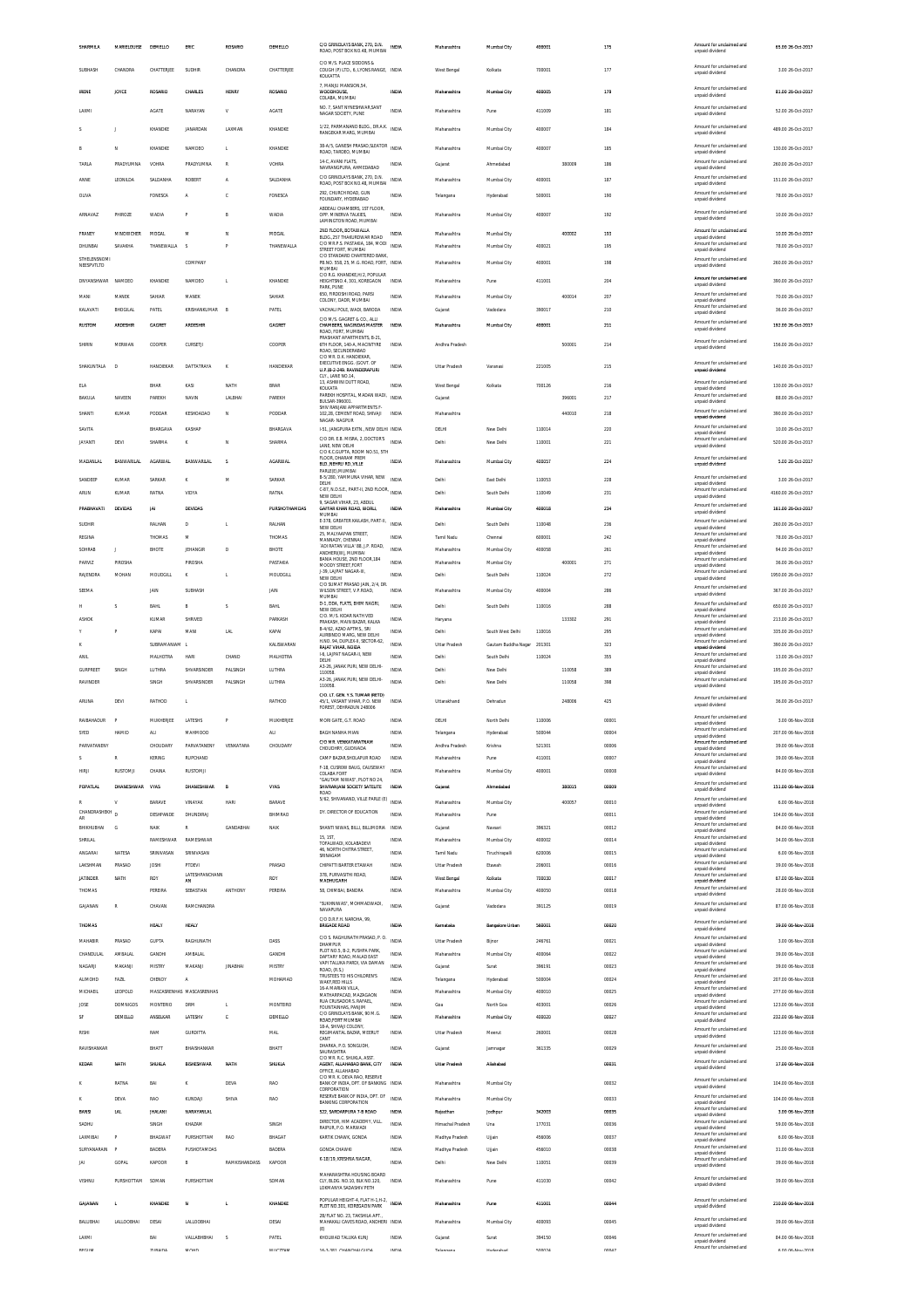|                                                 | ABRAHAM                   | ABRAHAM                           |                     | BERJAMANI                | C/O ISAC JOSEPH ESOR., HAMEED<br>BLDG. BLOCK NO.5, TANK<br>PAKHODI, MAULANA           | INDIA                 | Maharashtra              | Mumbai City                     | 400018           |        | 00049          | Amount for unclaimed and<br>unpaid dividend                             | 207.00 06-Nov-2018                       |
|-------------------------------------------------|---------------------------|-----------------------------------|---------------------|--------------------------|---------------------------------------------------------------------------------------|-----------------------|--------------------------|---------------------------------|------------------|--------|----------------|-------------------------------------------------------------------------|------------------------------------------|
| REBA                                            | <b>MISRA</b>              | LATESQD                           | LDRS                | MISHRA                   | AZAD RD.<br>C/O MR. S. MISRA, FLAT NO. 2-C, 22- INDIA                                 |                       | West Bengal              | Kolkata                         | 700019           |        | 00050          | Amount for unclaimed and                                                | 3.00 06-Nov-2018                         |
|                                                 | SETHNA                    | P                                 | D                   | SETHNA                   | B, NANDWILLE, GARDENS<br>51, Mall Road, Kamptee                                       | INDIA                 | Maharashtra              | Nagpur                          |                  | 441001 | 00054          | unpaid dividend<br>Amount for unclaimed and<br>unpaid dividend          | 207.00 06-Nov-2018                       |
| MADHLIKAR<br>NARAYAN                            | MORGAONKAR NARAYAN        |                                   |                     | MORGAONKAR               | 95, SHUKERWAR PETH,<br>MAYURESHWR, COOP. HOUSING. INDIA<br>SOCEITY                    |                       | Maharashtra              | Pune                            | 411002           |        | 00055          | Amount for unclaimed and<br>unpaid dividend                             | 151.00 06-Nov-2018                       |
| R<br>C.                                         | CHAKRABORTY LATESHK       |                                   | ĸ                   | CHAKRARORTY              | I-1654, CHITTARANJAN<br>PARK.KALKAJI                                                  | <b>INDIA</b>          | Delhi                    | South Delhi                     | 110019           |        | 00056          | Amount for unclaimed and<br>unpaid dividend                             | 3.00 06-Nov-2018                         |
| HUKUM<br>CHAND                                  | <b>JAIN</b>               | MADAN                             |                     | MOHAN                    | 100 GOPAL MANDIR MARG<br>KANTHAL<br>AVAN COTTAGE, MALCOM BAUG,                        | INDIA                 | Madhya Pradesh           | Ujjair                          |                  | 456006 | 00057          | Amount for unclaimed and<br>unpaid dividend<br>Amount for unclaimed and | 25.00 06-Nov-2018                        |
| TEHMINA<br>CURSETJI<br>SOHRAB                   | COOPER<br><b>HORMUSJI</b> | <b>CURSETJI</b><br><b>HORMUSJ</b> |                     | COOPER<br>VAKHARIA       | <b>INCESHMADI</b><br>8/414, BALAN VILLA, STATION                                      | INDIA<br>INDIA        | Maharashtra<br>Telangana | Mumbai City<br>Warangal         | 400102<br>506002 |        | 00058<br>00060 | unpaid dividend<br>Amount for unclaimed and                             | 84.00 06-Nov-2018<br>39.00 06-Nov-2018   |
| RAM                                             | NATH                      | BANWARI                           | <b>LALI</b>         | GUPTA                    | ROAD<br>1572, KATRA NARAIN DASS, NAHAR<br>SADAT KHAN                                  | INDIA                 | Delhi                    | North Delhi                     | 110006           |        | 00062          | unpaid dividend<br>Amount for unclaimed and<br>unpaid dividend          | 168.00 06-Nov-2018                       |
| <b>AUDREY</b><br>DA                             | SILVA                     | ADVERD                            | DA                  | SILVA                    | HEIMAT MAIN AVENUE, SANTA<br>CRUZ                                                     | <b>INDIA</b>          | Maharashtra              | Mumbai City                     | 400054           |        | 00065          | Amount for unclaimed and<br>unpaid dividend                             | 168.00 06-Nov-2018                       |
| G<br>BHIKHUBHAI<br>GANDHABHAI                   | SUSAINATHAN<br>NAIK       | G<br>GANDA                        | Þ<br>BHAI           | PILLAY<br>NAIK           | 32, HILLS ROAD, EGMORA<br>SHANTI NIVAS. BILLI, BILLIMORIA INDIA                       | INDIA                 | Tamil Nadu<br>Guiarat    | Chennai<br>Surat                | 600008<br>395003 |        | 00066<br>00075 | Amount for unclaimed and<br>unpaid dividend<br>Amount for unclaimed and | 20.00 06-Nov-2018<br>95.00.06-Nov-2018   |
| RAM                                             | VADHAI                    | SANT                              | DURGA               | DATT                     | 30/3. SHAKTI NAGAR. SUBZI<br>MANDI                                                    | <b>INDIA</b>          | Delhi                    | North Delhi                     | 110007           |        | 00080          | unpaid dividend<br>Amount for unclaimed and<br>unpaid dividend          | 70.00 06-Nov-2018                        |
| MANOHAR<br>LA                                   | SETHI                     | BANSI                             | <b>LALL</b>         | <b>SETHI</b>             | CONSULTANT THERATRONICS<br>INTERNATIONAL LTD. CANADA, D- INDIA                        |                       | Deihi                    | West Delhi                      | 110015           |        | 00082          | Amount for unclaimed and<br>unpaid dividend                             | 56.00 06-Nov-2018                        |
| <b>PRABHA</b><br>SINGH                          | MALHOTRA                  | SHRIPREM                          |                     | SINGH                    | 10, KIRTI NAGAR<br>C/O PRABHA SINGH JASWANT<br>SINGH KHARLBAOLI                       | <b>INDIA</b>          | Delhi                    | North Delhi                     |                  | 110006 | 00083          | Amount for unclaimed and<br>unpaid dividend                             | 84.00 06-Nov-2018                        |
| ANGARAI<br>RAMALINGAM                           | SUBRAMANIAM A             |                                   | N                   | RAMALINGAM               | C-289. BLOCK NO.25. EASTEND<br>APT. NEAR NEW ASHOK NAGAR,                             | <b>INDIA</b>          | Delhi                    | East Delhi                      | 110096           |        | 00084          | Amount for unclaimed and<br>unpaid dividend                             | 168.00 06-Nov-2018                       |
| RAINI<br>CHHAYA                                 | ASRAN                     | GOVIND                            | M                   | ASRAN                    | CHILLA<br>33-A, SAINIK FARMS, KHANPUR                                                 | INDIA                 | Dethi                    | South Delh                      | 110062           |        | 00085          | Amount for unclaimed and<br>unpaid dividend                             | 140.00 06-Nov-2018                       |
| BHAGWATI                                        | MATHUR                    | GIRISH                            |                     | CHANDRA                  | C/O MR. GIRISH CHANDRA, C-79,<br>NITI BAGH                                            | INDIA                 | DELHI                    | South Delhi                     |                  | 110049 | 00087          | Amount for unclaimed and<br>unpaid dividend                             | 84.00 06-Nov-2018                        |
| SUMITRALAXML V<br>CHAND<br>NANAK                | PANDYA<br>BHATIA          | VIRMANI<br>LABH                   | <b>LAL</b><br>CHAND | PANDYA<br>BHATIA         | 1, AANGAN APTS, VASTRAPUR<br>13/21, WEST PATEL NAGAR                                  | INDIA<br>INDIA        | Gujarat<br>Delhi         | Ahmedabad<br>Central Delhi      | 380015<br>110008 |        | 00088<br>00089 | Amount for unclaimed and<br>unpaid dividend<br>Amount for unclaimed and | 280.00 06-Nov-2018<br>14.00 06-Nov-2018  |
| DAYA<br>WANTI                                   | GROVER                    | RAM                               | LAL                 | GROVER                   | C/O MR. RAM LAL GROVER,<br>CENTRAL BANK OF INDIA,                                     | INDIA                 | Delhi                    | New Delhi                       | 110001           |        | 00090          | unpaid dividend<br>Amount for unclaimed and                             | 28.00 06-Nov-2018                        |
| RAM<br>LAL                                      | GROVER                    | SAHIR                             |                     | RAM                      | PARLIAMENT STREET<br>THE CENTRAL BANK OF INDIA.                                       | <b>INDIA</b>          | Delhi                    | New Delhi                       | 110001           |        | 00091          | unpaid dividend<br>Amount for unclaimed and                             | 28.00 06-Nov-2018                        |
| CHAND<br>RAM                                    | DHINGRA                   | THANA                             |                     | RAM                      | PARLIAMENT STREET<br>E-157, GREATER KAILASH-II                                        | INDIA                 | Delhi                    | South Delhi                     | 110048           |        | 00092          | unpaid dividend<br>Amount for unclaimed and<br>unnaid dividend          | 56.00 06-Nov-2018                        |
| PRAKASH<br>RAM                                  | SUCHDEVA                  |                                   | SANTRAM             | SUCHDEVA                 | DG-113/D. (1ST FLOOR) LIG FLATS<br>D.D.A. G-8, AREA RAJOURI                           | INDIA                 | Delhi                    | West Delhi                      | 110064           |        | 00095          | Amount for unclaimed and                                                | 84.00 06-Nov-2018                        |
|                                                 |                           |                                   |                     |                          | GARDEN, HARI NAGAR                                                                    |                       |                          |                                 |                  |        |                | unpaid dividend<br>Amount for unclaimed and                             |                                          |
| SHAM<br><b>LAL</b><br><b>JAGDISH</b><br>CHANDAR | TANEJA<br>BHATIA          | <b>TEJ</b><br>LATEL               | BHAN<br>KHUSHIRAM   | TANEJA<br>BHATIA         | E-3/11. MODEL TOWN<br>I-D-97/98, LAJPAT NAGAR                                         | <b>INDIA</b><br>INDIA | Delhi<br>Delhi           | North West<br>South Delh        | 110009<br>110024 |        | 00097<br>00098 | unpaid dividend<br>Amount for unclaimed and                             | 140.00 06-Nov-2018<br>56.00 06-Nov-2018  |
| <b>HANS</b><br>RAI                              | CHAWLA                    | <b>IASWANT</b>                    |                     | RAI                      | CHAWLA HOUSE, CIRCUS GROUND<br>CHOTI LANE, MODEL TOWN,                                | INDIA                 | Haryana                  | Yamuna Nagar                    | 135001           |        | 00099          | unpaid dividend<br>Amount for unclaimed and<br>unpaid dividend          | 28.00 06-Nov-2018                        |
| L.<br>R                                         | BHAGAT                    | LATESHISHAWARD                    |                     | BHAGAT                   | YAMUNA NAGAR<br>40-A. LAJPAT NAGAR-IV. RING<br>ROAD                                   | <b>INDIA</b>          | Delhi                    | South Delhi                     | 110024           |        | 00101          | Amount for unclaimed and<br>unpaid dividend                             | 613.00 06-Nov-2018                       |
| SINGH<br>RIP                                    | SASAN                     | AS<br>s                           | ATMASINGH           | SASAN                    | I-51, JANGPURA EXTN.                                                                  | INDIA                 | Delhi                    | South Delhi                     | 110014           |        | 00103          | Amount for unclaimed and<br>unpaid dividend                             | 28.00 06-Nov-2018                        |
| GURKIRET<br>KAUR                                | MALIK                     | SHRIA                             |                     | KAUR                     | C/O Mr. J.A. Singh, ESOR. 69,<br>Koregaon Park<br>C/99, NEW MUTAN NAGAR               | INDIA                 | Maharashtra              | Pune                            |                  | 411001 | 00104          | Amount for unclaimed and<br>unpaid dividend<br>Amount for unclaimed and | 1218.00 06-Nov-2018                      |
| c<br>RANJIT                                     | SHARMA<br>GILL            | <b>LATEPTRHAWANI</b><br>WARYAM    |                     | SHARMA<br>SINGH          | ROHTAK ROAD<br>C/O MRS. B.K. MALIK, 21-A                                              | <b>INDIA</b><br>INDIA | Delhi<br>Delhi           | North West<br>South Delhi       | 110013           | 110058 | 00105<br>00107 | unpaid dividend<br>Amount for unclaimed and                             | 216.00 06-Nov-2018<br>140.00 06-Nov-2018 |
| SINGH<br>RAM                                    | CHAMELI                   | LATESHLAKSHMI                     |                     | DAS                      | NIZAMUDDIN WEST<br>17/4. SPECIAI WING, PREM NAGAR INDIA                               |                       | Uttarakhand              | Dehradun                        | 248007           |        | 00110          | unpaid dividend<br>Amount for unclaimed and<br>unpaid dividend          | 56.00 06-Nov-2018                        |
| DUATE<br>MYRA                                   | MONTEIRO                  | SEBASTIAO                         | Ė                   | MONTEIRO                 | C/O. DR. A.C.D. MONTEIRO<br>5, PRASANNA NESBIT ROAD,                                  | <b>INDIA</b>          | Maharashtra              | Mumbai City                     | 400010           |        | 00113          | Amount for unclaimed and<br>unpaid dividend                             | 28.00 06-Nov-2018                        |
| FREDDERICK                                      | MONTEIRO                  | D                                 | c                   | MONTEIRO                 | MAZAGAON<br>C/O. DR. A.C.D. MONTEIRO<br>5. PRASANNA NESBIT ROAD.                      | <b>INDIA</b>          | Maharashtra              | Mumbai City                     | 400010           |        | 00114          | Amount for unclaimed and                                                | 28.00 06-Nov-2018                        |
| MARIE                                           | MASCERANHAS MONTEIRO      | <b>DOMINGOS</b>                   | ¢                   | MONTEIRO                 | MAZAGAON<br>5, PRASANNA NESBIT ROAD,                                                  | INDIA                 | Maharashtra              | Mumbai City                     | 400010           |        | 00115          | unpaid dividend<br>Amount for unclaimed and                             | 17.00 06-Nov-2018                        |
| SEBASTIAO<br>EDUARTE                            | MONTEIRO                  | D                                 | c                   | MONTEIRO                 | MAZAGAON<br>C/O DR. A.C.D. MONTEIRO,5,<br>PRASSANA NESBIT ROAD,                       | INDIA                 | Maharashtra              | Mumbai City                     | 400010           |        | 00117          | unpaid dividend<br>Amount for unclaimed and                             | 17.00 06-Nov-2018                        |
|                                                 |                           | D                                 | c                   | MONTEIRO                 | MAZAGAON<br>C/O. DR. A.C.D. MONTEIRO                                                  |                       |                          |                                 |                  |        |                | unpaid dividend<br>Amount for unclaimed and                             |                                          |
| <b>FREDDERICK</b><br>SOHRAB<br>HORMUSJI         | MONTEIRO<br>VAKHARIA      | <b>HORMUSJ</b>                    |                     | MANCHARSHAW              | 5, PRASANNA NESBIT ROAD,<br>MAZAGAON<br>JUMMA MASJID ROAD, FORT                       | INDIA<br>INDIA        | Maharashtra<br>Gujarat   | Mumbai City<br>Bharuch          | 400010<br>392001 |        | 00118<br>00121 | unpaid dividend<br>Amount for unclaimed and                             | 17.00 06-Nov-2018<br>246.00 06-Nov-2018  |
| KAMALAMMA                                       |                           | LATESHRIN                         | K                   | SESHEDISAGRA             | (GUJRAT STATE), BROACH<br>NO.466, I-BLOCK WCR, III, STAGE<br>BASWASHWARNAGAR          | INDIA                 | Karnataka                | Bangalore Urban                 | 560079           |        | 00124          | unpaid dividend<br>Amount for unclaimed and<br>unpaid dividend          | 280.00 06-Nov-2018                       |
| ROMESH<br>CHANDRA                               | SHUKLA                    | KEDAR                             | NATH                | SHUKLA                   | AGENT. ALLAHABAD BANK<br>MIRZAPUR                                                     | INDIA                 | Uttar Pradesh            | Mirzapur                        | 231001           |        | 00130          | Amount for unclaimed and<br>unpaid dividend                             | 11.00 06-Nov-2018                        |
| SINGH<br><b>RUP</b>                             | SASAN                     | s                                 | ATMASINGH           | SASAN                    | I-51, JANGPURA EXTN.                                                                  | INDIA                 | Delhi                    | South Delhi                     | 110014           |        | 00134          | Amount for unclaimed and<br>unpaid dividend<br>Amount for unclaimed and | 11.00 06-Nov-2018                        |
| VIDYADHAR<br>MANJULAL<br>AMMEMBAL<br>VITTAL     | THAKOR<br>PA              | MANJULAL<br>$\mathbb A$           | п<br>SRINIVASA      | THAKORE<br>PAI           | 23. PRITAM NAGAR. AHMEDABAD INDIA<br>41-D, SUJAN SINGH PARK                           | INDIA                 | Guiarat<br>Delhi         | Ahmedabad<br>New Delhi          | 380006<br>110003 |        | 00136<br>00142 | unpaid dividend<br>Amount for unclaimed and                             | 1030.00 06-Nov-2018<br>28.00 06-Nov-2018 |
| <b>KANCHANREN</b><br><b>H</b>                   | SONI                      | <b>HARKISONDAS</b>                | н                   | PARFKH                   | VANSHIVAT, JALWAN BAPPA ROAD,<br>OPP. TELEPHONE EXCHANGE                              | <b>INDIA</b>          | Gujarat                  | Valsad                          |                  | 396001 | 00144          | unpaid dividend<br>Amount for unclaimed and                             | 675.00 06-Nov-2018                       |
| BHAGWATI                                        | VASISHTHA                 | PTSHIV                            | NARAIN              | VASISHTHA                | BULSAR 396001<br>SHIV NIWAS, GURGAON                                                  | <b>INDIA</b>          | Harvana                  | Gurason                         | 122001           |        | 00147          | unpaid dividend<br>Amount for unclaimed and                             | 280.00 06-Nov-2018                       |
| <b>FAQUIR</b>                                   | CHAND                     | HAR                               |                     | DAYAL                    | M/S KUMAR WOOL SHOP<br>4772/15 MAIN RAZAR PAHAR                                       | <b>INDIA</b>          | Delhi                    | Central Delhi                   | 110055           |        | 00148          | unpaid dividend<br>Amount for unclaimed and                             | 28.00 06-Nov-2018                        |
|                                                 | BANSAL                    |                                   | <b>JAGDISH</b>      | PRASAD                   | GANJ<br>C 1 ELATS NIPAAN                                                              | INDIA                 | Delhi                    | East Delhi                      | 110092           |        | 00149          | unpaid dividend<br>nt for<br>unnaid dividend                            | 28.00 06-Nov-2018                        |
| <b>TRILOK</b><br>NATH                           | NANDA                     | RAM                               | NATH                | NANDA                    | VIHAR<br>M/S. RAM NATH KIDAR NATH<br>NANDA, CHAWRI BAZAR                              | <b>INDIA</b>          | Delhi                    | North Delhi                     | 110006           |        | 00150          | Amount for unclaimed and<br>unpaid dividend                             | 140.00 06-Nov-2018                       |
| D                                               | GAUR                      |                                   |                     | RAM                      | 1932-A/147, GANESHPURA,<br>TRINAGAR                                                   | INDIA                 | Delhi                    | North West                      |                  |        |                |                                                                         |                                          |
|                                                 |                           | NATHOO                            |                     |                          |                                                                                       |                       |                          |                                 | 110035           |        | 00151          | Amount for unclaimed and<br>unpaid dividend                             | 28.00 06-Nov-2018                        |
| SURINDER<br>KUMARI                              | KHANNA                    | PARVESH                           | CHAND               | KHANNA                   | 540. DOUBLE STOERY. NEW<br><b>RAJINDER NAGAR</b><br>129-A, POCKET 'A', SUKHDEV        | <b>INDIA</b>          | Delhi                    | Central Delhi                   |                  | 110060 | 00153          | Amount for unclaimed and<br>unpaid dividend<br>Amount for unclaimed and | 140.00.06-Nov-2018                       |
| SOMESHWAR<br>R                                  | DATT<br>SINHA             | GANPAT<br>B                       | ANAND               | RAI<br>LALL              | VIHAR<br>316, S.F.S., D.D.A. FLATS, HAUZ                                              | INDIA<br><b>INDIA</b> | Delhi<br>Delhi           | South Delhi<br>South West Delhi | 110025<br>110016 |        | 00155<br>00157 | unpaid dividend<br>Amount for unclaimed and                             | 28.00 06-Nov-2018<br>56.00 06-Nov-2018   |
| BHAGWAN<br>DASS                                 | GAUMBHIR                  | DHARAM                            | CHAND               | GAUMBHIR                 | KHAS<br>H.NO. 1640, SOHANGANJ, KRISHNA<br>GALI, SUBZIMANDI                            | INDIA                 | Delhi                    | New Delhi                       | 110006           |        | 00162          | unpaid dividend<br>Amount for unclaimed and<br>unpaid dividend          | 28.00 06-Nov-2018                        |
| <b>TRILOK</b><br>CHAND                          | VU                        | LIAI                              | RAM                 | DAS                      | 1601, DHEERAJ VALLEY TOWER,<br>NEAR SALBARAR COMPLEX                                  | <b>INDIA</b>          | Maharashtra              | Mumbai City                     |                  | 400063 | 00163          | Amount for unclaimed and<br>unpaid dividend                             | 420.00.06-Nov-2018                       |
| AIIT                                            | KAUR                      | s                                 | <b>HARKISHEN</b>    | SINGH                    | GOREGAON (EAST)<br>C/O. S. HARKISHEN SINGH, BLOCK<br>No.14, H.NO.1019, IIND FLOOR,    | <b>INDIA</b>          | Delhi                    | Central Delhi                   | 110005           |        | 00164          | Amount for unclaimed and                                                | 140.00.06-Nov-2018                       |
| $\tilde{\phantom{a}}$<br>C.                     | ANAND                     | B                                 | s                   | ANAND                    | W.E.A.KAROL BAGH<br>15/32 FAST PUNJARI RAGH                                           | <b>INDIA</b>          | Delhi                    | West Delhi                      | 110026           |        | 00165          | unpaid dividend<br>Amount for unclaimed and                             | 280.00 06-Nov-2018                       |
| <b>ASHA</b>                                     | MEHTA                     | R                                 |                     | MEHTA                    | H.NO. 7, PHASE - I, MUHALI                                                            | INDIA                 | Chandigarh               | Chandigarh                      | 160017           |        | 00167          | unpaid dividend<br>Amount for unclaimed and<br>unpaid dividend          | 28.00 06-Nov-2018                        |
| AMRIT                                           | SODHI                     | N<br>T.                           | Ś<br>Þ              | SODHI                    | SARHIND CLUB, AMBALA CANTT.                                                           | INDIA                 | Haryana                  | Ambala                          | 133001           |        | 00168          | Amount for unclaimed and<br>unpaid dividend<br>Amount for unclaimed and | 28.00 06-Nov-2018                        |
| KAMLA<br>D                                      | <b>JAISWAL</b><br>KHOSLA  | s                                 | N                   | <b>JAISWAL</b><br>KHOSLA | SANT THEATRE, JALANDHAR<br>35/2, E.C. ROAD                                            | INDIA<br>INDIA        | Punjab<br>Uttarakhand    | Jalandhar<br>Dehradun           | 144008<br>248001 |        | 00172<br>00173 | unpaid dividend<br>Amount for unclaimed and<br>unpaid dividend          | 3.00 06-Nov-2018<br>56.00 06-Nov-2018    |
| SHARMILA<br>MARIFLOUISE                         | DEMELLO                   | ERIC                              | R                   | KHOSLA                   | C/O GRINDLAYS BANK, 270, D.N.<br>ROAD, POST BOX NO.48                                 | <b>INDIA</b>          | Maharashtra              | Mumbai City                     | 400001           |        | 00175          | Amount for unclaimed and<br>unpaid dividend                             | 70.00 06-Nov-2018                        |
| SUBHASH<br>CHANDRA                              | CHATTERJEE                | SUDHIR                            | CHANDRA             | CHATTERJEE               | C/O M/S. PLACE SIDDONS &<br>COUGH (P) LTD., 6, LYONS RANGE                            | INDIA                 | West Bengal              | Kolkata                         | 700001           |        | 00177          | Amount for unclaimed and<br>unpaid dividend                             | 3.00 06-Nov-2018                         |
| <b>IRENE</b><br>JOYCE                           | ROSARIO                   | CHARLES                           | <b>HENRY</b>        | ROSARIO                  | 7, MANJU MANSION, 54<br>WOODHOUSE,                                                    | <b>INDIA</b>          | Maharashtra              | Mumbai City                     | 400005           |        | 00179          | Amount for unclaimed and                                                | 87.00 06-Nov-2018                        |
| LAXMI                                           | <b>AGATE</b>              | NARAYAN                           | V                   | <b>AGATE</b>             | COLABA<br>NO. 7, SANT NYNESHWAR, SANT                                                 | <b>INDIA</b>          | Maharashtra              | Pune                            | 411009           |        | 00181          | unpaid dividend<br>Amount for unclaimed and                             | 56.00 06-Nov-2018                        |
|                                                 | LOWE                      | SQNLDR                            | $\overline{1}$      | MLOWE                    | NAGAR SOCIETY<br>E-295, EAST OF KAILASH                                               | INDIA                 | Delhi                    | South Delhi                     |                  | 110065 | 00183          | unpaid dividend<br>Amount for unclaimed and                             | 280.00 06-Nov-2018                       |
| J.                                              | KHANDKE                   | <b>IANARDAN</b>                   |                     | LAXMAN                   | 1/22, PARMANAND BLDG., DR.A.K. INDIA<br>RANGEKAR MARG                                 |                       | Maharashtra              | Mumbai City                     | 400007           |        | 00184          | unpaid dividend<br>Amount for unclaimed and<br>unpaid dividend          | 526.00 06-Nov-2018                       |
| N<br>R                                          | KHANDKE                   | NAMDEO                            | L.                  | KHANDKE                  | 38-A/5, GANESH PRASAD, SLEATOR<br>ROAD, TARDEO                                        | <b>INDIA</b>          | Maharashtra              | Mumbai City                     | 400007           |        | 00185          | Amount for unclaimed and<br>unpaid dividend                             | 140.00 06-Nov-2018                       |
| ANNE<br>LEONILDA                                | SALDANHA                  | ROBERT                            | A                   | SALDANHA                 | C/O GRINDLAYS BANK, 270, D.N.<br>ROAD, POST BOX NO.48                                 | <b>INDIA</b>          | Maharashtra              | Mumbai City                     | 400001           |        | 00187          | Amount for unclaimed and<br>unpaid dividend                             | 162.00 06-Nov-2018                       |
| OLIVA                                           | FONESCA                   | A                                 | c                   | FONESCA                  | 292, CHURCH ROAD, GUN<br><b>FOUNDARY</b><br>ABDEALI CHAMBERS, 1ST FLOOR               | <b>INDIA</b>          | Telangana                | Hyderabad                       | 500001           |        | 00190          | Amount for unclaimed and<br>unpaid dividend                             | 84.00 06-Nov-2018                        |
| <b>ARNAVAZ</b><br>PHIROZE                       | WADIA                     |                                   | B                   | WADIA                    | OPP. MINERVA TALKIES.<br>LAMINGTON ROAD                                               | INDIA                 | Maharashtra              | Mumbai City                     | 400007           |        | 00192          | Amount for unclaimed and<br>unpaid dividend                             | 11.00 06-Nov-2018                        |
| FRANEY<br>MINOWCHER                             | MOGAL                     | M                                 | N                   | MOGAL                    | 2ND FLOOR, BOTAWALLA<br>BLDG. 257 THAKURDWAR ROAD<br>C/O MR.P.S. PASTAKIA, 184, MODI  | INDIA                 | Maharashtra              | Mumbai City                     |                  | 400039 | 00193          | Amount for unclaimed and<br>unpaid dividend<br>Amount for unclaimed and | 11.00 06-Nov-2018                        |
| DHUNBAI<br>SAVAKHA<br>STHELENSNOMI              | THANEWALLA                | $\mathcal{S}$                     | P                   | THANEWALLA               | STREET FORT<br>C/O STANDARD CHARTERED BANK                                            | INDIA                 | Maharashtra              | Mumbai City                     | 400021           |        | 00195          | unpaid dividend<br>Amount for unclaimed and                             | 84.00 06-Nov-2018                        |
| NEESPVTLTD                                      |                           | COMPANY                           |                     |                          | PB.NO. 558, 25, M.G. ROAD, FORT                                                       | <b>INDIA</b>          | Maharashtra              | Mumbai City                     | 400001           |        | 00198          | unpaid dividend                                                         | 280.00 06-Nov-2018                       |
| DNYANSHWAR<br>NAMDEO                            | KHANDKE                   | NAMDEO                            | L.                  | KHANDKE                  | C/O R.G. KHANDKE, H/2, POPULAR<br>HEIGHTSNO.4, 301, KOREGAON<br>PARK                  | <b>INDIA</b>          | Maharashtra              | Pune                            | 411001           |        | 00204          | Amount for unclaimed and<br>unpaid dividend                             | 420.00 06-Nov-2018                       |
| KALAVATI<br>BHOGILAL                            | PATEL                     | KRISHANKUMAR                      | B                   | PATEL                    | VACHALI POLE, WADI, BARODA<br>C/O M/S. GAGRET & CO., ALLI                             | INDIA                 | Gujarat                  | Vadodara                        | 390017           |        | 00210          | Amount for unclaimed and<br>unpaid dividend                             | 39.00 06-Nov-2018                        |
| <b>ARDESHIR</b><br>RUSTOM                       | GAGRET                    | ARDESHIR                          |                     | GAGRET                   | CHAMBERS, NAGINDAS MASTER<br>ROAD, FORT MUMBAI                                        | <b>INDIA</b>          | Maharashtra              | Mumbai City                     | 400001           |        | 00211          | Amount for unclaimed and<br>unpaid dividend                             | 207.00 06-Nov-2018                       |
| SHAKUNTALA<br>D                                 | HANDIEKAR                 | DATTATRAYA                        | K                   | HANDIEKAR                | C/O MR. D.K. HANDIEKAR<br>EXECUTIVE ENGG. (GOVT. OF<br>U.P.)B-2-249. RAVINDERAPURI    | INDIA                 | Uttar Pradesh            | Varanasi                        | 221005           |        | 00215          | Amount for unclaimed and<br>unpaid dividend                             | 151.00 06-Nov-2018                       |
| ELA                                             | BHAR                      | KASI                              | <b>NATH</b>         | BHAR                     | CLY., LANE NO.14<br>13, ASHWINI DUTT ROAD                                             | INDIA                 | West Bengal              | Kolkata                         | 700126           |        | 00216          | Amount for unclaimed and                                                | 140.00 06-Nov-2018                       |
| <b>JAYANTI</b><br>DEVI                          | SHARMA                    | ĸ                                 | N                   | SHARMA                   | C/O DR. E.B. MISRA, 2, DOCTOR'S<br>LANE                                               | <b>INDIA</b>          | Delhi                    | New Delhi                       | 110001           |        | 00221          | unpaid dividend<br>Amount for unclaimed and<br>unpaid dividend          | 560.00 06-Nov-2018                       |
| MADANLAI<br><b>BANWARILAL</b>                   | AGARWAL                   | BANWARILAL                        | s                   | <b>AGARWAL</b>           | C/O K.C.GUPTA, ROOM NO.51, 5TH<br>FLOOR, DHARAM PREM<br>BLD. NEHRU RD. VILLE PARLE(E) | INDIA                 | Maharashtra              | Mumbai City                     | 400057           |        | 00224          | Amount for unclaimed and<br>unpaid dividend                             | 6.00 06-Nov-2018                         |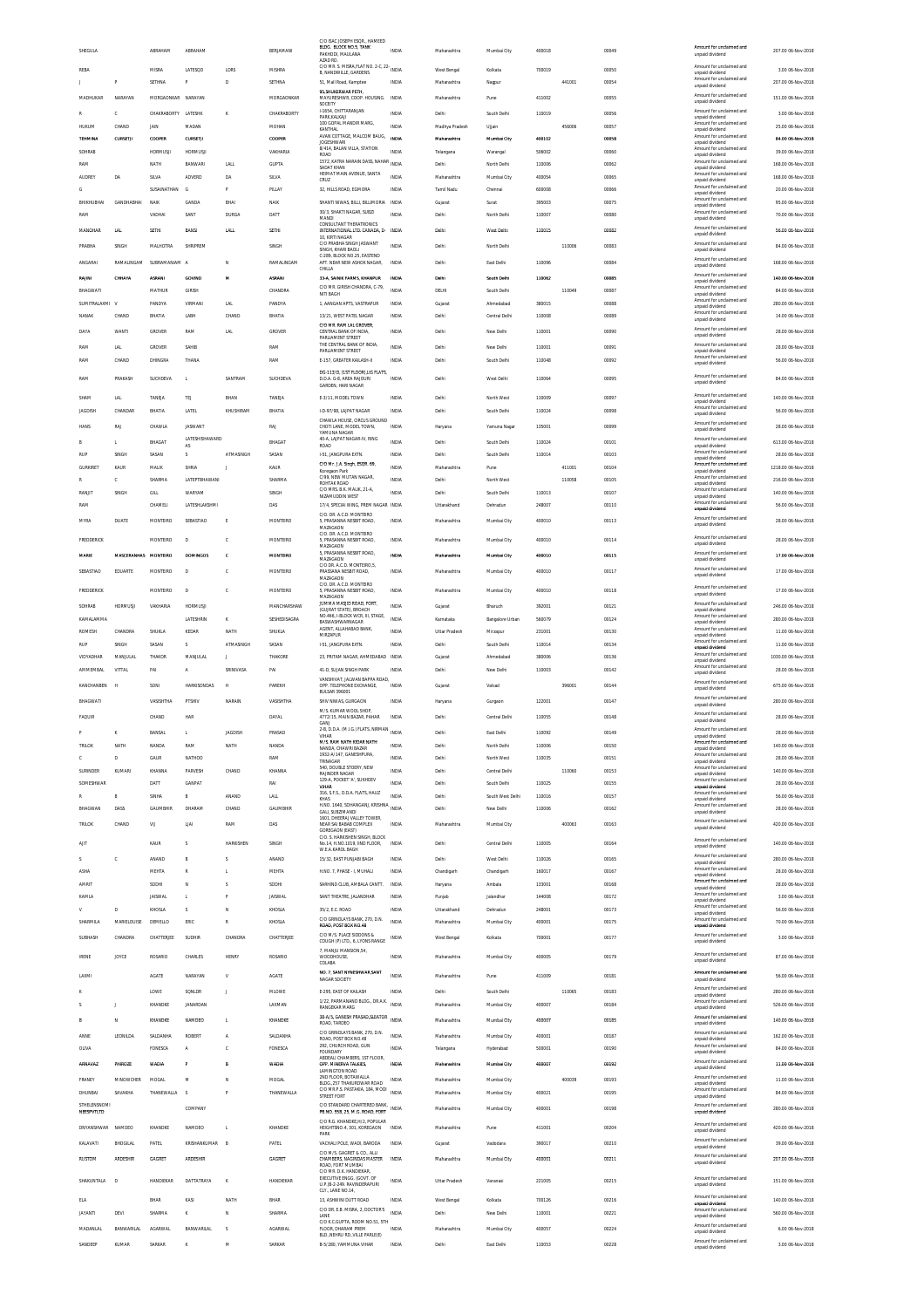|                       | DEVIDAS              | <b>IAI</b>                     | DEVIDAS                     |                        | PURSHOTHAMDAS            | 9, SAGAR VIHAR, 23, ABDUL<br>GAFFAR KHAN ROAD, WORLD                                    | INDIA                 | Maharashtra                | Mumbai City                     | 400018           |                  | 00234          | Amount for unclaimed and<br>unpaid dividend<br>Amount for unclaimed and | 174.00 06-Nov-2018                         |
|-----------------------|----------------------|--------------------------------|-----------------------------|------------------------|--------------------------|-----------------------------------------------------------------------------------------|-----------------------|----------------------------|---------------------------------|------------------|------------------|----------------|-------------------------------------------------------------------------|--------------------------------------------|
| SUDHIR<br>AMIR        | CHAND                | RALHAN<br><b>MAHESHWARI</b>    | DL.<br>RAIBAHADUR           | RALHAN<br>KISHORECHAND | JAI<br><b>MAHESHWARI</b> | E-378, GREATER KAILASH, PART-II<br>PARTAP MANSION-II, THANDI                            | INDIA<br><b>INDIA</b> | Delhi<br>Punjab            | South Delhi<br>Amritsar         | 110048           | 143001           | 00236<br>00240 | unpaid dividend<br>Amount for unclaimed and                             | 280.00 06-Nov-2018<br>140.00 06-Nov-2018   |
| REGINA                |                      | THOMAS                         | M                           |                        | THOMAS                   | KHUI.3-A THEMALL<br>25, MALYAAPAN STREET<br>MANNADY                                     | INDIA                 | Tamil Nadu                 | Chennai                         | 600001           |                  | 00242          | unpaid dividend<br>Amount for unclaimed and<br>unpaid dividend          | 84.00 06-Nov-2018                          |
| SOHRAB                | J.                   | BHOTE                          | JEHANGIR                    | D                      | BHOTE                    | ADI RATAN VILLA' 88, J.P. ROAD,<br>ANDHERI(W)                                           | INDIA                 | Maharashtra                | Mumbai City                     | 400058           |                  | 00261          | Amount for unclair<br>unpaid dividend                                   | 101.00 06-Nov-2018                         |
| PERVIZ                | PIROSHA              | PASTAKIA                       | PIROSHA                     |                        |                          | BANIA HOUSE, 2ND FLOOR 184<br>MOODY STREET, FORT                                        | <b>INDIA</b>          | Maharashtra                | Mumbai City                     | 400001           |                  | 00271          | Amount for unclaimed and<br>unpaid dividend<br>Amount for unclaimed and | 39.00 06-Nov-2018                          |
|                       | s<br>P               | BAHL<br><b>KAPAI</b>           | B<br>MANI                   | s<br><b>LAL</b>        | <b>BAHL</b><br>KAPAI     | D-1, DDA, FLATS, BHIM NAGRI<br>B-4/62, AZAD APTMS., SRI                                 | INDIA<br><b>INDIA</b> | Delhi<br>Delhi             | South Delhi<br>South West Delhi | 110016<br>110016 |                  | 00288<br>00295 | unpaid dividend<br>Amount for unclaimed and                             | 700.00 06-Nov-2018<br>361.00 06-Nov-2018   |
| <b>PURNIMA</b>        | $\mathbb R$          | DHOLABHAI                      | <b>ROMESH</b>               | G                      | DHOLABAHI                | AURBINDO MARG<br>MANGAN NIWAS GODDOD ROAD                                               | INDIA                 | Gujarat                    | Surat                           |                  | 395001           | 00304          | unpaid dividend<br>Amount for unclaimed and<br>unpaid dividend          | 420.00 06-Nov-2018                         |
| ĸ                     |                      | SUBRAMANIAM L                  |                             |                        | KALISWARAN               | H.NO. 94, DUPLEX-II, SECTOR-62,<br>RAJAT VIHAR                                          | INDIA                 | Uttar Pradesh              | Gautam Buddha Nagar 201301      |                  |                  | 00323          | Amount for unclaimed and<br>unpaid dividend                             | 420.00 06-Nov-2018                         |
| CHITRA                |                      | MARKANDEYA                     | SUBHODH                     |                        | MARKANDEYA               | A-193, SURAL MAL VIHAR<br>E-10, CURSOW BAUG, SHAHID                                     | INDIA                 | Delhi                      | East Delhi                      |                  | 110092           | 00324          | Amount for unclaimed and<br>unpaid dividend<br>Amount for unclaimed and | 420.00 06-Nov-2018                         |
| DINOO<br><b>DINOO</b> | JEHANGIR<br>JEHANGIR | MAROLIA<br>MAROUA              | JEHANGIR<br><b>JEHANGIR</b> |                        | MAROLIA<br>MAROLIA       | <b>RHAGAT SINGH ROAD</b><br>E-10, CURSOW BAUG, SHAHID                                   | INDIA<br><b>INDIA</b> | Maharashtra<br>Maharashtra | Mumbai City<br>Mumbai City      |                  | 400039<br>400039 | 00346<br>00347 | unpaid dividend<br>Amount for unclaimed and                             | 1820.00 06-Nov-2018<br>1532.00 06-Nov-2018 |
| ANIL                  |                      | MALHOTRA                       | HARI                        | CHAND                  | MALHOTRA                 | BHAGAT SINGH ROAD<br>I-6, LAIPAT NAGAR-II                                               | INDIA                 | Delhi                      | South Delhi                     |                  | 110024           | 00355          | unpaid dividend<br>Amount for unclaimed and<br>unpaid dividend          | 14.00 06-Nov-2018                          |
| SANDEEP               |                      | <b>KUMAR</b>                   | RAM                         |                        | <b>KUMAR</b>             | E-164. PRASHANT VIHAR                                                                   | <b>INDIA</b>          | Delhi                      | North West                      | 110085           |                  | 00362          | Amount for unclaimed and<br>unpaid dividend                             | 280.00 06-Nov-2018                         |
| SANDEEP               |                      | KUMAR                          | RAM                         |                        | KUMAR                    | E-164, PRASHANT VIHAR                                                                   | INDIA                 | Delh                       | North West                      | 110085           |                  | 00363          | Amount for unclaimed and<br>unpaid dividend<br>Amount for unclaimed and | 232.00 06-Nov-2018                         |
| RAJESH<br>MOHIT       | KUMAR                | <b>KUMAR</b><br><b>GUPTA</b>   | RAM<br>VIRENDRA             |                        | <b>KUMAR</b><br>KUMAR    | E-164. PRASHANT VIHAR<br>202, DALAMAL TOWERS, FPG                                       | <b>INDIA</b><br>INDIA | Delhi<br>Maharashtra       | North West                      | 110085           | 400021           | 00366<br>00367 | unpaid dividend<br>Amount for unclaimed and                             | 700.00 06-Nov-2018                         |
|                       |                      |                                |                             |                        |                          | MARG.NARIMAN POINT<br>H.NO.19, ANAND LOK, GROUND                                        |                       |                            | Mumbai City                     |                  |                  |                | unpaid dividend<br>Amount for unclaimed and                             | 840.00 06-Nov-2018                         |
| <b>ROHINI</b>         |                      | <b>VIRA</b>                    | PRADEEF                     |                        | VIRA                     | FLOOR, RARE PORATION                                                                    | INDIA                 | Delhi                      | New Delhi                       |                  | 110049           | 00381          | unpaid dividend                                                         | 1400.00 06-Nov-2018                        |
| DEEPIKA               |                      | VIRA                           | PRADEEF                     |                        | VIRA                     | H.NO.19, ANAND LOK, GROUND<br>FLOOR, RARE PORATION                                      | <b>INDIA</b>          | Delhi                      | New Delhi                       |                  | 110049           | 00382          | Amount for unclaimed and<br>unpaid dividend                             | 1400.00 06-Nov-2018                        |
| SHIVIKA<br>RAI        |                      | <b>GUPTA</b>                   | $\mathbb{R}$                | c                      | <b>GUPTA</b>             | 802-D. ARJUN NAGAR                                                                      | <b>INDIA</b>          | Delhi                      | South West Delhi                |                  | 110003           | 00406          | Amount for unclaimed and<br>unpaid dividend<br>Amount for unclaimed and | 420.00 06-Nov-2018                         |
| SYED                  | <b>BAHADURE</b>      | MUKHERJEE                      | LATESHS<br>MAHMOOD          | P                      | MUKHERJEE<br>ALI         | MORI GATE G.T. ROAD, DELHI<br>BAGH NANHA MIAN, HYDERABAD                                | INDIA<br>INDIA        | Delhi<br>Telangana         | Delhi<br>Hyderabad              | 110006<br>500044 |                  |                | unpaid dividend<br>Amount for unclaimed and                             | 3.00 05-Nov-2019<br>207.00 05-Nov-2019     |
|                       | HAMID                | ALI.                           |                             |                        |                          | GUDIVADA. (KRISTNA DISTT).                                                              |                       |                            |                                 |                  |                  |                | unpaid dividend<br>Amount for unclaimed and                             |                                            |
| PARVATANENY           |                      | CHOUDARY                       | PARVATANENI                 |                        | VENKATARA                | ANDHRA<br>PRADESH<br>CAMP BAZAR SHOLAPUR ROAD.                                          | INDIA                 | Andhra Pradesh             | Krishna                         |                  |                  |                | unpaid dividend<br>Amount for unclaimed and                             | 39.00 05-Nov-2019                          |
|                       |                      | KERING                         | RUPCHAND                    |                        |                          | PUNE<br>F-18, CUSROW BAUG, CAUSEWAY                                                     | INDIA                 | Maharashtra                | Pune                            |                  |                  |                | unpaid dividend<br>Amount for unclaimed and                             | 39.00 05-Nov-2019                          |
| HIRI                  | RUSTOMIL             | CHAINA                         | <b>RUSTOMJI</b>             |                        |                          | COLABA<br>FORT. MUMBAI-400001<br>PLOT NO 24                                             | INDIA                 | Maharashtra                | Mumbai City                     | 400001           |                  |                | unpaid dividend                                                         | 84.00 05-Nov-2019                          |
| POPATLAL              | DHANESHWAR VYAS      |                                | DHANESHWAR                  | B                      | VYAS                     | SHIVRANJANI SOCIETY SATELITE<br>ROAD.                                                   | <b>INDIA</b>          | Gujarat                    | Ahmedabad                       | 380015           |                  |                | Amount for unclaimed and<br>unpaid dividend                             | 151.00 05-Nov-2019                         |
| R                     | v                    | <b>RARAVE</b>                  | VINAYAR                     | <b>HAR1</b>            | RARAVE                   | AHMEDABAD-380015<br>5/62, SHIVANAND, VILLE PARLE (E) INDIA                              |                       | Maharashtra                | Mumbai City                     |                  |                  | 10             | Amount for unclaimed and                                                | 6.00 05-Nov-2019                           |
| CHANDRASHEKH          |                      | DESHPANDE                      | DHUNDIRAJ                   |                        | BHIMRAO                  | MUMBAI-4000057<br>DY. DIRECTOR OF EDUCATION                                             | INDIA                 | Maharashtra                | Pune                            |                  |                  | 11             | unpaid dividend<br>Amount for unclaimed and                             | 104.00.05-Nov-2019                         |
| AR<br>BHIKHUBHAI      | G                    | NAIK                           | GANDA                       | BHAI                   | NAIK                     | PLINE<br>SHANTI NIWAS, BILLI, BILLIMORIA<br>396321                                      | <b>INDIA</b>          | Gujarat                    | Navsari                         | 396321           |                  | 12             | unpaid dividend<br>Amount for unclaimed and<br>unpaid dividend          | 84.00 05-Nov-2019                          |
| SHRILAL               |                      | <b>RAMESHWAR</b>               | RAMESHWAR                   |                        |                          | 15, 15T<br>TOFALWADI, KOLABADEVI,<br>MUMBAI                                             | INDIA                 | Maharashtra                | Mumbai City                     | 400002           |                  | 14             | Amount for unclaimed and<br>unpaid dividend                             | 34.00 05-Nov-2019                          |
| ANGARAI               | NATESA               | SRINIVASAN                     | SRINIVASAN                  |                        |                          | 46, NORTH CHITRA STREET<br>SRINAGAM                                                     | INDIA                 | Tamil Nadu                 | Tiruchirapalli                  | 620006           |                  | 15             | Amount for unclaimed and                                                | 6.00 05-Nov-2019                           |
|                       |                      |                                |                             |                        |                          | TIRUCHI-620006                                                                          |                       |                            |                                 |                  |                  |                | unpaid dividend<br>Amount for unclaimed and                             |                                            |
| LAKSHMAN              | PRASAD               | <b>JOSHI</b>                   | PTDEVI<br>LATESHPANCHANN    |                        | PRASAD                   | CHIPATTI BARTER ETAWAH (U.P.)<br>378, PURVASITHI ROAD,                                  | <b>INDIA</b>          | Uttar Pradesh              | Etawah                          | 206001           |                  | 16             | unpaid dividend<br>Amount for unclaimed and                             | 39.00 05-Nov-2019                          |
| JATINDER              | NATH                 | ROY                            | AN                          |                        | ROY                      | MADHUGARH,<br>KOLKATA 700030                                                            | INDIA                 | West Bengal                | Kolkata                         | 700030           |                  | $17\,$         | unpaid dividend<br>Amount for unclaimed and                             | 67.00 05-Nov-2019                          |
| THOMAS                |                      | PEREIRA                        | SEBASTIAN                   | A                      | PEREIRA                  | 58, CHIMBAI, BANDRA, MUMBAI<br>"SUKHNIWAS". MOHMADWADI                                  | INDIA                 | Maharashtra                | Mumbai City                     | 400050           |                  | 18             | unpaid dividend<br>Amount for unclaimed and                             | 28.00 05-Nov-2019                          |
| GAJANAN               | $\mathbb R$          | CHAVAN                         | RAMCHANDRA                  |                        |                          | NAVAPURA, BARODA<br>C/O D.R.F.H. NAROHA, 99,                                            | INDIA                 | Gujarat                    | Vadodara                        | 391125           |                  | 19             | unpaid dividend                                                         | 87.00 05-Nov-2019                          |
| THOMAS                |                      | HEALY                          | HEALY                       |                        |                          | <b>BRIGADE ROAD</b><br><b>BANGLORE</b>                                                  | INDIA                 | Karnataka                  | Bangalore Urban                 | 560001           |                  | 20             | Amount for unclaimed and<br>unpaid dividend                             | 39.00 05-Nov-2019                          |
| MAHARIR               | PRASAD               | <b>GLIPTA</b>                  | RAGHUNATH                   |                        | DASS                     | C/O S. RAGHUNATH PRASAD, P. O.<br>DHAMPUR, BUNOR, (U.P.)<br>PLOT NO.5. B-2. PUSHPA PARK | <b>INDIA</b>          | <b>Uttar Pradesh</b>       | Bijnor                          | 246761           |                  | 21             | Amount for unclaimed and<br>unpaid dividend                             | 3.00 05-Nov-2019                           |
| CHANDULAL             | <b>AMBALAL</b>       | <b>GANDHI</b>                  | <b>AMBALAL</b>              |                        | <b>GANDHI</b>            | DAFTARY ROAD. MALAD EAST.<br>MUMBAI-400064                                              | INDIA                 | Maharashtra                | Mumbai City                     | 400064           |                  | 22             | Amount for unclaimed and<br>unpaid dividend                             | 39.00 05-Nov-2019                          |
| NAGARJI               | MAKANJI              | MISTRY                         | MAKANJ                      | <b>JINABHAI</b>        | MISTRY                   | VAPI TALUKA PARDI, VIA DAMAN<br>ROAD, (R.S.) SURAT.                                     | INDIA                 | Gujarat                    | Surat                           | 396191           |                  | 23             | Amount for unclaimed and<br>unpaid dividend                             | 39.00 05-Nov-2019                          |
| <b>ALIMOHD</b>        | FAZIL                | CHENOY                         | $\mathbb A$                 |                        | MOHAMAD                  | TRUSTEES TO HIS CHILDREN'S<br>WAKE, RED HILLS, HYDERABAD.<br>16-A MARIAN VILLA          | INDIA                 | Andhra Pradesh             |                                 | 500004           |                  | 24             | Amount for unclaimed and<br>unpaid dividend                             | 207.00 05-Nov-2019                         |
| MICHAEIL              | LEOPOLD              |                                | MASCASRENHAS MASCASRENHAS   |                        |                          | MATHARPACAD, MAZAGAON<br>MUMBAI 400010.                                                 | INDIA                 | Maharashtra                | Mumbai City                     | 400010           |                  | 25             | Amount for unclaimed and<br>unpaid dividend                             | 277.00 05-Nov-2019                         |
| JOSE                  | <b>DOMNIGOS</b>      | <b>MONTERIO</b>                | M                           | L.                     | MONTEIRO                 | RUA CRUSADOR S. RAFAEL,<br>FOUNTAINHAS, PANJIM GOA<br>C/O GRINDLAYS BANK, 90 M.G.       | INDIA                 | Goa                        | North Goa                       | 403001           |                  | 26             | Amount for unclaimed and<br>unpaid dividend<br>Amount for unclaimed and | 123.00 05-Nov-2019                         |
| SF                    | DEMELLO              | ANSELKAR                       | LATESHV                     | с                      | DEMELLO                  | ROAD, FORT MUMBAI-400020<br>18-A, SHIVAII COLONY,                                       | INDIA                 | Maharashtra                | Mumbai City                     | 400020           |                  | 27             | unpaid dividend<br>Amount for unclaimed and                             | 232.00 05-Nov-2019                         |
| <b>RISHI</b>          |                      | RAM                            | <b>GURDITTA</b>             |                        | MAL                      | REGIMANTAL BAZAR. MEERUT<br>CANT, MEERUT-260001<br>DHARKA, P.O. SONGUDH                 | INDIA                 | <b>Uttar Pradesh</b>       | Meerut                          | 260001           |                  | 28             | unpaid dividend<br>Amount for unclaimed and                             | 123.00 05-Nov-2019                         |
| RAVISHANKAR           |                      | BHATT                          | BHAISHANKAR                 |                        | BHATT                    | SAURASHTRA GUIRAT<br>C/O MR R C SHUKLA ASST                                             | INDIA                 | Gujarat                    | Jamnagar                        | 361335           |                  | 29             | unpaid dividend<br>Amount for unclaimed and                             | 25.00 05-Nov-2019                          |
| KEDAR                 |                      | SHUKL/                         | BISHESHWAR                  | NATH                   | SHUKLA                   | AGENT, ALLAHABAD BANK, CITY<br>OFFICE, ALLAHABAD                                        | INDIA                 | Uttar Pradesh              | Allahabad                       |                  |                  | 31             | unpaid dividend                                                         | 17.00 05-Nov-2019                          |
|                       | NATH                 |                                |                             |                        |                          |                                                                                         |                       |                            |                                 |                  |                  |                |                                                                         |                                            |
|                       | RATNA                | BAI                            | к                           | DEVA                   | <b>RAO</b>               | C/O MR. K. DEVA RAO. RESERVE<br>BANK OF INDIA, DPT, OF BANKING INDIA                    |                       | Maharashtra                | Mumbai City                     |                  |                  | 32             | Amount for unclaimed and                                                | 104.00 05-Nov-2019                         |
|                       |                      |                                |                             |                        |                          | CORPORATION, MUMBAI<br>RESERVE BANK OF INDIA, DPT. OF                                   |                       |                            |                                 |                  |                  |                | unpaid dividend<br>Amount for unclaimed and                             |                                            |
|                       | DEVA                 | RAO                            | KUNDAJ                      | SHIVA                  | RAO                      | BANKING CORPORATION, MUMBAL INDIA                                                       |                       | Maharashtra                | Mumbai City                     |                  |                  | 33             | unpaid dividend                                                         | 104.00 05-Nov-2019                         |
| <b>MANER</b>          |                      | SAHAIR                         | <b>BURGORI</b>              | м                      | SAHIAR                   | PLOT NO-650, KARNI BLOG, PALAM<br>KOTA, PARSI COLONY, DADAR-<br>MUMBAI.                 | <b>INDIA</b>          | Maharashtra                | Mumbai City                     |                  |                  | 34             | Amount for unclaimed and<br>unpaid dividend                             | 168.00 05-Nov-2019                         |
| BANSI                 | LAL                  | <b>JHALANI</b>                 | NARAYANLAL                  |                        |                          | 522 SARDARPURA 7-R ROAD<br>JODHPUR, RAJASTHAN-342003                                    | INDIA                 | Rajasthan                  | Jodhpur                         | 342003           |                  | 35             | Amount for unclaimed and<br>unpaid dividend                             | 3.00 05-Nov-2019                           |
| SADHU                 |                      | SINGH                          | KHAZAM                      |                        | SINGH                    | DIRECTOR. HIM ACADEMY. VILL<br>RAIPUR, P.O. MARWADI, DISTT.<br><b>UNA (H.P.)</b>        | INDIA                 | Himachal Pradesh           | Una                             |                  |                  | 36             | Amount for unclaimed and<br>unpaid dividend                             | 59.00 05-Nov-2019                          |
| LAXMIBA               | P                    | <b>BHAGWAT</b>                 | PURSHOTTAM                  | RAO                    | <b>BHAGAT</b>            | KARTIK CHAWK, GONDA, UJJAIN                                                             | INDIA                 | Madhya Pradesh             | Ujjain                          | 456006           |                  | 37             | Amount for unclaimed and<br>unpaid dividend                             | 6.00 05-Nov-2019                           |
| SURYANARAIN           | P                    | BADERA                         | PUSHOTAMDAS                 |                        | BADERA                   | GONDA CHAWKI, UJJAIN<br>K-18/19, KRISHNA NAGAR,                                         | INDIA                 | Madhya Pradesh             | Ujjain                          |                  |                  | 38             | Amount for unclaimed and<br>unpaid dividend<br>Amount for unclaimed and | 31.00 05-Nov-2019                          |
| JAI                   | GOPAL                | KAPOOR                         | B                           | <b>RAMKISHANDASS</b>   | KAPOOR                   | NEW DELHI-110051<br>MAHARASHTRA HOUSING BOARD                                           | <b>INDIA</b>          | Delhi                      | New Delhi                       | 110051           |                  | 39             | unpaid dividend                                                         | 39.00 05-Nov-2019                          |
| <b>VISHNU</b>         | PURSHOTTAM           | SOMAN                          | PURSHOTTAM                  |                        | SOMAN                    | CLY RUGS NO 10 REK NO 120<br>LOKMANYA SADASHIV PETH, PUNE                               | INDIA                 | Maharashtra                | Pune                            |                  |                  | 42             | Amount for unclaimed and<br>unpaid dividend                             | 39.00 05-Nov-2019                          |
| GAJANAN               |                      | KHANDKE                        | N                           | L                      | KHANDKE                  | POPULAR HEIGHT-4, FLAT H-1.H-2.<br>PLOT NO.301, KOREGAON PARK,                          | INDIA                 | Maharashtra                | Pune                            | 411001           |                  | 44             | Amount for unclaimed and<br>unpaid dividend                             | 210.00 05-Nov-2019                         |
|                       |                      |                                |                             |                        |                          | PUNE 411001.<br>2B/FLAT NO. 23. TAKSHILA APT.                                           |                       |                            |                                 |                  |                  |                | Amount for unclaimed and                                                |                                            |
| BALUBHAI              | LALLOOBHAI           | DESAI                          | LALLOOBHA                   |                        | DESAI                    | MAHAKALI CAVES ROAD, ANDHERI INDIA<br>(E), MUMBAI-400093<br>KHOLWAD TALUKA KUNJ, DISTT  |                       | Maharashtra                | Mumbai City                     | 400093           |                  | 45             | unpaid dividend<br>Amount for unclaimed and                             | 39.00 05-Nov-2019                          |
| LAXMI<br><b>BEGUM</b> |                      | BAI<br>ZUBAIDA                 | VALLABHBHAI<br>MOHD         | s                      | PATEL<br>MUCZZAM         | SURAT GUJRAT.<br>16-3-381, CHANCHALGUDA,                                                | INDIA<br>INDIA        | Gujarat<br>Telangana       | Surat<br>Hyderabad              |                  |                  | 46<br>$47\,$   | unpaid dividend<br>Amount for unclaimed and                             | 84.00 05-Nov-2019<br>6.00 05-Nov-2019      |
| CHANDER               |                      | WATI                           | PARMESHWAR                  |                        | DAYAL                    | HYDERABAD.<br>48. GROUND FLOOR, ASHOKA<br>ENCLAVE (MAIN), SECTOR-34                     | INDIA                 | Haryana                    | Faridabad                       | 121003           |                  | 48             | unpaid dividend<br>Amount for unclaimed and                             | 39.00 05-Nov-2019                          |
|                       |                      |                                |                             |                        |                          | FARIDABAD-121003<br>C/O ISAC JOSEPH ESOR HAMEED                                         |                       |                            |                                 |                  |                  |                | unpaid dividend                                                         |                                            |
| SHEGULA               |                      | ABRAHAM                        | ABRAHAM                     |                        | BERJAMANI                | BLDG. BLOCK NO.5, TANK<br>PAKHODI, MAULANA<br>AZAD RD. MUMBAI                           | INDIA                 | Maharashtra                | Mumbai City                     |                  |                  | 49             | Amount for unclaimed and<br>unpaid dividend                             | 207.00 05-Nov-2019                         |
| REBA                  |                      | <b>MISRA</b>                   | LATESQD                     | LDRS                   | <b>MISHRA</b>            | C/O MR. S. MISRA, FLAT NO. 2-C, 22-                                                     | INDIA                 | West Bengal                | Kolkata                         |                  |                  | 50             | Amount for unclaimed and                                                | 3.00 05-Nov-2019                           |
|                       |                      |                                |                             |                        |                          | B, NANDWILLE, GARDENS,<br>BALIGANI, KOLKATTA.                                           |                       |                            |                                 |                  |                  |                | unpaid dividend                                                         |                                            |
|                       | P                    | SETHNA                         | P                           | D                      | SETHNA                   | 51, MALL ROAD, KAMPTEE DIST,<br>NAGPUR                                                  | INDIA                 | Maharashtra                | Nagpur                          |                  | 441001           | 54             | Amount for unclaimed and<br>unpaid dividend                             | 207.00 05-Nov-2019                         |
| MADHUKAR              | NARAYAN              | MORGAONKAR NARAYAN             |                             |                        | MORGAONKAR               | 95, SHUKERWAR PETH,<br>MAYURESHWR, COOP. HOUSING. INDIA<br>SOCEITY. PUNE-411002         |                       | Maharashtra                | Pune                            | 411002           |                  | 55             | Amount for unclaimed and<br>unpaid dividend                             | 151.00 05-Nov-2019                         |
|                       | c                    | CHAKRABORTY LATESHK            |                             | ĸ                      | CHAKRABORTY              | I-1654, CHITTARANJAN                                                                    | INDIA                 | Delhi                      | South Delhi                     | 110019           |                  | 56             | Amount for unclaimed and                                                | 3.00 05-Nov-2019                           |
| TEHMINA               | CURSETJI             | COOPER                         | CURSETJI                    |                        | COOPER                   | PARK, KALKAJI NEW DELHI-110019<br>AVAN COTTAGE, MALCOM BAUG,                            | INDIA                 | Maharashtra                | Mumbai City                     |                  |                  | 58             | unpaid dividend<br>Amount for unclaimed and                             | 84.00 05-Nov-2019                          |
| SOHRAB                |                      | <b>HORMUSJI</b>                | <b>HORMUSJI</b>             |                        | VAKHARIA                 | JOGESHWARI, MUMBAI.<br>8/414, BALAN VILLA, STATION<br>ROAD, WARANGAL                    | INDIA                 | Telangana                  | Warangal                        | 506002           |                  | 60             | unpaid dividend<br>Amount for unclaimed and<br>unpaid dividend          | 39.00 05-Nov-2019                          |
| RAM                   |                      | NATH                           | BANWARI                     | LALL                   | GUPTA                    | 1572. KATRA NARAIN DASS. NAHAR<br>SADAT KHAN, NEW                                       | INDIA                 | Delhi                      | North Delhi                     | 110006           |                  | 62             | Amount for unclaimed and<br>unpaid dividend                             | 168.00 05-Nov-2019                         |
| <b>AUDREY</b>         | DA                   | SILVA                          | ADVERD                      | DA                     | SILVA                    | DELHI-110006.<br>HEIMAT MAIN AVENUE. SANTA<br>CRUZ, MUMBAI                              | INDIA                 | Maharashtra                | Mumbai City                     | 400054           |                  | 65             | Amount for unclaimed and<br>unpaid dividend                             | 168.00 05-Nov-2019                         |
| G                     |                      | SUSAINATHAN G                  |                             | P                      | PILLAY                   | 32, HILLS ROAD, EGMORA,<br>CHENNAL                                                      | <b>INDIA</b>          | Tamil Nadu                 | Chennai                         | 600008           |                  | 66             | Amount for unclaimed and<br>unpaid dividend                             | 20.00 05-Nov-2019                          |
| BHIKHUBHAI            | <b>GANDHABHAI</b>    | NAIK                           | GANDA                       | BHAI                   | <b>NAJK</b>              | SHANTI NIWAS, BILLI, BILLIMORIA<br>SURAT                                                | INDIA                 | Gujarat                    | Surat                           | 395003           |                  | 75             | Amount for unclaimed and<br>unpaid dividend                             | 95.00 05-Nov-2019                          |
| RAM<br>$\leq$         |                      | VADHA<br>SURRAMANIAM SAMRASIRA | SANT                        | DURG/                  | DATT<br><b>IYER</b>      | 30/3, SHAKTI NAGAR, SUBZI<br>MANDI, NEW DELHI.                                          | <b>INDIA</b>          | Delhi<br>Tamil Nadu        | North Delhi<br>Chennai          | 110007<br>600090 |                  | 80<br>81       | Amount for unclaimed and<br>unpaid dividend<br>Amount for unclaimed and | 70.00 05-Nov-2019<br>84.00 05-Nov-2019     |
|                       |                      |                                |                             |                        |                          | M-88/4, BASANT NAGAR, CHENNAI INDIA<br>CONSULTANT THERATRONICS                          |                       |                            |                                 |                  |                  |                | unpaid dividend<br>Amount for unclaimed and                             |                                            |
| MANOHAR               | <b>LAL</b>           | SETHI                          | BANSI                       | <b>LAL</b>             | SETH                     | INTERNATIONAL LTD. CANADA, D-<br>10, KIRTI NAGAR, NEW DELHI-<br>110015                  | INDIA                 | Delhi                      | West Delhi                      | 110015           |                  | 82             | unpaid dividend                                                         | 56.00 05-Nov-2019                          |
| <b>PRABHA</b>         | SINGH                | MALHOTRA                       | PREM                        |                        | SINGH                    | C/P, PRABHA SINGH JASWANT<br>SINGH, KHARI BAOLI, NEW DELHI.                             | INDIA                 | Delhi                      | New Delhi                       |                  |                  | 83             | Amount for unclaimed and<br>unpaid dividend                             | 84.00 05-Nov-2019                          |
| ANGARAI               |                      | RAMALINGAM SUBRAMANIAM A       |                             | N                      | RAMALINGAM               | C-289. BLOCK NO.25. EASTEND<br>APT. NEAR NEW ASHOK NAGAR,                               | INDIA                 | Delhi                      | East Delhi                      | 110096           |                  | 84             | Amount for unclaimed and<br>unpaid dividend                             | 168.00 05-Nov-2019                         |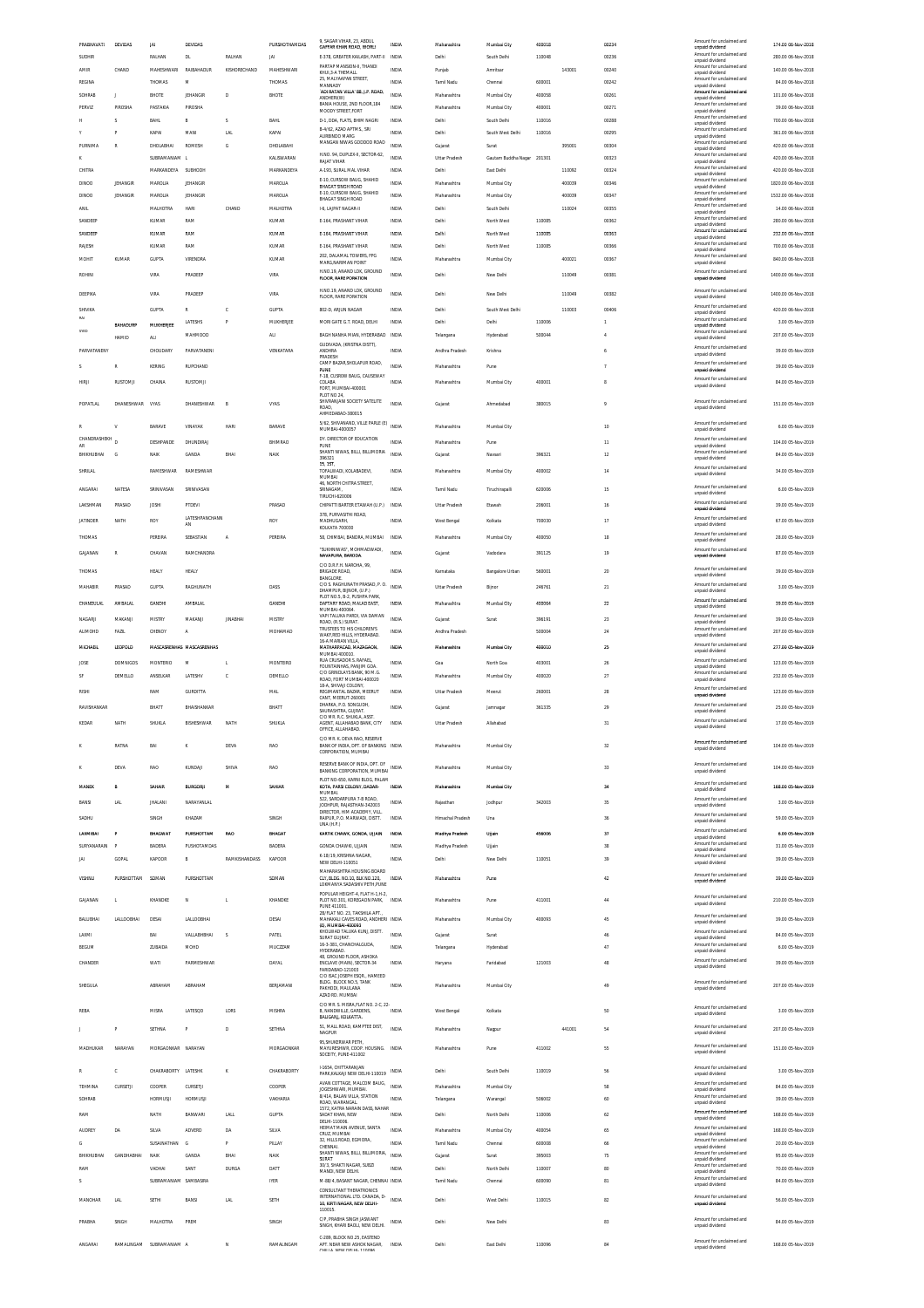| RAINI                 | CHHAYA             | ASRANI           | GOVIND                   | м               | <b>ASRANI</b>            | 33-A. SAINIK FARMS, KHANPUR.<br>NEW DELHI-110062                                               | <b>INDIA</b>                 | Delhi                  | South Delhi            | 110062           |        | 85         | Amount for unclaimed and<br>unpaid dividend                             | 140.00 05-Nov-2019                       |
|-----------------------|--------------------|------------------|--------------------------|-----------------|--------------------------|------------------------------------------------------------------------------------------------|------------------------------|------------------------|------------------------|------------------|--------|------------|-------------------------------------------------------------------------|------------------------------------------|
| BHAGWATI              |                    | MATHUR           | GIRISH                   |                 | CHANDRA                  | C/O MR. GIRISH CHANDRA, C-79<br>NITI BAGH. NEW DELHI.                                          | <b>INDIA</b>                 | Delhi                  | South Delhi            | 110049           |        | 87         | Amount for unclaimed and<br>unpaid dividend                             | 84.00 05-Nov-2019                        |
| SUMITRALAXMI V        |                    | PANDYA           | VIRMANI                  | <b>LAL</b>      | PANDYA                   | 1, AANGAN APTS, VASTRAPUR,<br>AHMEDABAD<br>13/21, WEST PATEL NAGAR, NEW                        | INDIA<br>INDIA               | Gujarat                | Ahmedabad              | 380015           |        | <b>RR</b>  | Amount for unclaimed and<br>unpaid dividend<br>Amount for unclaimed and | 280.00 05-Nov-2019                       |
| NANAK                 | CHAND              | BHATIA           | LABH                     | CHAND           | BHATIA                   | DELHI<br>C/O MR. RAM LAL GROVER                                                                |                              | Delhi                  | Central Delhi          | 110008           |        | 89         | unnaid dividend<br>Amount for unclaimed and                             | 14.00 05-Nov-2019                        |
| DAYA                  | WANTI              | GROVER           | RAM                      | LAL             | GROVER                   | CENTRAL BANK OF INDIA<br>PARLIAMENT STREET, NEW DELHI                                          | INDIA                        | Delhi                  | New Delhi              | 110001           |        | 90         | unpaid dividend                                                         | 28.00 05-Nov-2019                        |
| RAM                   | LAL                | GROVER           | SAHIR                    |                 | RAM                      | THE CENTRAL BANK OF INDIA<br>PARLIAMENT STREET, NEW DELHI                                      | INDIA                        | Delhi                  | New Delhi              | 110001           |        | 91         | Amount for unclaimed and<br>unpaid dividend                             | 28.00 05-Nov-2019                        |
| RAM                   | CHAND              | DHINGRA          | THANA                    |                 | RAM                      | E-157, GREATER KAILASH-II, NEW<br>DELHI                                                        | <b>INDIA</b>                 | Delhi                  | South Delhi            | 110048           |        | 92         | Amount for unclaimed and<br>unpaid dividend                             | 56.00 05-Nov-2019                        |
| <b>RAM</b>            | <b>PRAKASH</b>     | SUCHDEVA         | L.                       | SANTRAM         | SUCHDEVA                 | DG-113/D, (1ST FLOOR), LIG FLATS,<br>D.D.A. G-8. AREA RAJOURI<br>GARDEN, HARI NAGAR, NEW DELHI | INDIA                        | Delhi                  | West Delhi             | 110064           |        | 95         | Amount for unclaimed and<br>unpaid dividend                             | 84.00 05-Nov-2019                        |
| SHAM                  | LAL                | TANEJA           | TEI                      | BHAN            | TANEJA                   | E-3/11. MODEL TOWN. NEW<br>DELHI.                                                              | <b>INDIA</b>                 | Delhi                  | North West             | 110009           |        | 97         | Amount for unclaimed and<br>unpaid dividend                             | 140.00 05-Nov-2019                       |
| <b>JAGDISH</b>        | CHANDAR            | BHATIA           | LATEL                    | KHUSHIRAM       | BHATIA                   | I-D-97/98, LAJPAT NAGAR, NEW<br>DELHI                                                          | <b>INDIA</b>                 | Delhi                  | South Delhi            | 110024           |        | 98         | Amount for unclaimed and<br>unpaid dividend                             | 56.00 05-Nov-2019                        |
| HANS                  | RAJ                | CHAWLA           | <b>JASWANT</b>           |                 | RAJ                      | CHAWLA HOUSE, CIRCUS GROUND<br>CHOTI LANE. MODEL TOWN.<br>YAMI INA NAGAR                       | INDIA                        | Haryana                | Yamuna Nagar           | 135001           |        | 99         | Amount for unclaimed and<br>unpaid dividend                             | 28.00 05-Nov-2019                        |
| R                     | T.                 | BHAGAT           | LATESHISHAWARD<br>AS     |                 | RHAGAT                   | 40-A. LAJPAT NAGAR-IV. RING<br>ROAD, NEW DELHI                                                 | <b>INDIA</b>                 | Delhi                  | South Delhi            | 110024           |        | 101        | Amount for unclaimed and<br>unpaid dividend                             | 613.00.05-Nov-2019                       |
| RUF                   | SINGH              | SASAN            | s                        | ATMASINGH       | SASAN                    | 1-51. JANGPURA EXTN NEW DELHI INDIA<br>C/99, NEW MUTAN NAGAR                                   |                              | Delhi                  | South Delhi            | 110014           |        | 103        | Amount for unclaimed and<br>unpaid dividend                             | 28.00 05-Nov-2019                        |
| R                     | c                  | SHARMA           | LATEPTBHAWAN             |                 | SAHA                     | ROHTAK ROAD, NEW DELHI<br>110058                                                               | INDIA                        | Delhi                  | North West             |                  | 110058 | 105        | Amount for unclaimed and<br>unpaid dividend                             | 216.00 05-Nov-2019                       |
| RANJIT                | SINGH              | GILL             | WARYAN                   |                 | SINGH                    | C/O MRS. B.K. MALIK, 21-A<br>NIZAMUDDIN WEST. NEW DELHI                                        | INDIA                        | Delhi                  | South Delhi            | 110013           |        | 107        | Amount for unclaimed and<br>unpaid dividend                             | 140.00 05-Nov-2019                       |
| <b>RAM</b>            |                    | CHAMELI          | LATESHLAKSHMI            |                 | DAS                      | 17/4. SPECIAI WING. PREM NAGAR.<br>DEHRADUN<br>C/O. DR. A.C.D. MONTEIRO 5,                     | <b>INDIA</b>                 | Uttarakhand            | Dehradun               | 248007           |        | 110        | Amount for unclaimed and<br>unpaid dividend                             | 56.00 05-Nov-2019                        |
| <b>MYRA</b>           | <b>DUARTE</b>      | <b>MONTFIRD</b>  | SERASTIAO                | E               | <b>MONTFIRD</b>          | PRASANNA NESBIT ROAD.<br>MAZAGAON, MUMBAI                                                      | <b>INDIA</b>                 | Maharashtra            | Mumbai City            |                  |        | 113        | Amount for unclaimed and<br>unpaid dividend                             | 28.00 05-Nov-2019                        |
| <b>FREDDERICK</b>     |                    | <b>MONTFIRO</b>  | $\mathbf{D}$             | ¢               | <b>MONTFIRD</b>          | C/O. DR. A.C.D. MONTEIRO 5,<br>PRASANNA NESBIT ROAD.<br>MAZAGAON, MUMBAI                       | mmta                         | Maharashtra            | Mumbai City            | 400010           |        | 114        | Amount for unclaimed and<br>unpaid dividend                             | 28.00 05-Nov-2019                        |
| MARIE                 | MASCERANHAS        | MONTEIRO         | <b>DOMINGOS</b>          | c               | MONTEIRO                 | 5, PRASANNA NESBIT ROAD,<br>MAZAGAON, MUMBAI                                                   | <b>INDIA</b>                 | Maharashtra            | Mumbai City            |                  |        | 115        | Amount for unclaimed and<br>unpaid dividend                             | 17.00 05-Nov-2019                        |
| ANTHONY               | CHARLESD           | MONTEIRO         | D                        | c               | MONTEIRC                 | 5, PRASANNA NESBIT ROAD,<br>MAZAGAON, MUMBAI.<br>C/O DR. A.C.D. MONTEIRO.5.                    | INDIA                        | Maharashtra            | Mumbai City            |                  |        | 116        | Amount for unclaimed and<br>unpaid dividend                             | 17.00 05-Nov-2019                        |
| SEBASTIAO             | EDUARTE            | MONTFIRO         | $\overline{a}$           | c               | <b>MONTFIRD</b>          | PRASSANA NESBIT ROAD,<br>MAZAGAON, MUMBAI                                                      | INDIA                        | Maharashtra            | Mumbai City            | 400010           |        | 117        | Amount for unclaimed and<br>unpaid dividend                             | 17.00 05-Nov-2019                        |
| FREDDERICK            |                    | MONTEIRO         | D                        | c               | MONTEIRO                 | C/O. DR. A.C.D. MONTEIRO<br>, PRASANNA NESBIT ROAD,<br>MAZAGAON, MUMBAI                        | INDIA                        | Maharashtra            | Mumbai City            | 400010           |        | 118        | Amount for unclaimed and<br>unpaid dividend                             | 17.00 05-Nov-2019                        |
| SOHRAB                | <b>HORMUSJI</b>    | VAKHARIA         | <b>HORMUSJI</b>          |                 | MANCHARSHAW              | JUMMA MASJID ROAD, FORT,<br>(GUJRAT STATE), BROACH                                             | <b>INDIA</b>                 | Gujarat                | Bharuch                |                  |        | 121        | Amount for unclaimed and<br>unpaid dividend                             | 246.00 05-Nov-2019                       |
| KAMAI AMMA            |                    |                  | LATESHRIN                | K               | SESHEDISAGRA             | NO.466, I-BLOCK WCR, III, STAGE,<br>BASWASHWARNAGAR<br>BANGALORE                               | <b>INDIA</b>                 | Karnataka              | Bangalore Urban        | 560079           |        | 124        | Amount for unclaimed and<br>unpaid dividend                             | 280.00.05-Nov-2019                       |
| ROMESH                | CHANDRA            | SHUKLA           | KEDAR                    | NATH            | SHUKLA                   | AGENT, ALLAHABAD BANK<br>MIRZAPUR                                                              | <b>INDIA</b>                 | Uttar Pradesh          | Mirzapur               |                  |        | 130        | Amount for unclaimed and<br>unpaid dividend                             | 11.00 05-Nov-2019                        |
| RIP                   | SINGH              | SASAN            | $\overline{\mathbf{S}}$  | ATMASINGH       | SASAN                    | 1-51, JANGPURA EXTN., NEW DELHI INDIA                                                          |                              | Delhi                  | South Delhi            | 110014           |        | 134        | Amount for unclaimed and<br>unpaid dividend<br>Amount for unclaimed and | 11.00 05-Nov-2019                        |
| VIDYADHAR<br>AMMEMBAL | MANJULAL<br>VITTAL | THAKOR<br>PAI    | MANJULAL<br>$\mathsf{A}$ | J.<br>SRINIVASA | THAKORE<br>PAI           | 23, PRITAM NAGAR, AHMEDABAD INDIA<br>41-D, SUJAN SINGH PARK, NEW                               | <b>INDIA</b>                 | Gujarat<br>Delhi       | Ahmedabad<br>New Delhi | 380006<br>110003 |        | 136<br>142 | unpaid dividend<br>Amount for unclaimed and                             | 1030.00 05-Nov-2019<br>28.00 05-Nov-2019 |
| KANCHANBEN            | н                  | SONI             | <b>HARKISONDAS</b>       | н               | PAREKH                   | DELHI<br>VANSHIVAT IAI WAN RAPPA ROAD<br>OPP. TELEPHONE EXCHANGE,                              | INDIA                        | Gujarat                | Valsad                 |                  | 396001 | 144        | unpaid dividend<br>Amount for unclaimed and                             | 675.00 05-Nov-2019                       |
| BHAGWATI              |                    | VASISHTHA        | PTSHIV                   | NARAIN          | VASISHTHA                | <b>BULSAR 396001</b><br>SHIV NIWAS, GURGAON                                                    | INDIA                        | Haryana                | Gurgaon                |                  |        | 147        | unpaid dividend<br>Amount for unclaimed and                             | 280.00 05-Nov-2019                       |
| FAQUIR                |                    | CHAND            | HAR                      |                 | DAYAL                    | M/S. KUMAR WOOL SHOP,<br>4772/15, MAIN BAZAR, PAHAR                                            | INDIA                        | Delhi                  | Central Delhi          | 110055           |        | 148        | unpaid dividend<br>Amount for unclaimed and                             | 28.00 05-Nov-2019                        |
|                       | ĸ                  | BANSAL           | L.                       | <b>JAGDISH</b>  | PRASAD                   | GANJ. NEW DELHI<br>2-B, D.D.A. (M.I.G.) FLATS, NIRMAN INDIA                                    |                              | Delhi                  | East Delhi             | 110092           |        | 149        | unpaid dividend<br>Amount for unclaimed and                             | 28.00 05-Nov-2019                        |
| <b>TRILOK</b>         | NATH               | NANDA            | RAM                      | NATH            | <b>NANDA</b>             | VIHAR, NEW DELHI<br>M/S. RAM NATH KIDAR NATH<br>NANDA, CHAWRI BAZAR, NEW                       | <b>INDIA</b>                 | Delhi                  | North Delhi            | 110006           |        | 150        | unpaid dividend<br>Amount for unclaimed and                             | 140.00 05-Nov-2019                       |
| c                     | D                  | GAUR             | NATHOO                   |                 | RAM                      | DELHI<br>1932-A/147, GANESHPURA                                                                | INDIA                        | Delhi                  | North West             | 110035           |        | 151        | unpaid dividend<br>Amount for unclaimed and                             | 28.00 05-Nov-2019                        |
| SURINDER              | KUMARI             | KHANNA           | PARVESH                  | CHAND           | KHANNA                   | TRINAGAR. NEW DELHI<br>540, DOUBLE STOREY, NEW<br>RAIINDER NAGAR, NEW DELHI                    | <b>INDIA</b>                 | Delhi                  | Central Delhi          | 110060           |        | 153        | unpaid dividend<br>Amount for unclaimed and<br>unpaid dividend          | 140.00 05-Nov-2019                       |
| SOMESHWAP             |                    | DATT             | <b>GANPAT</b>            |                 | RA                       | 129-A, POCKET 'A', SUKHDEV<br>VIHAR, NEW DELHI                                                 | INDIA                        | Delhi                  | South Delhi            | 110025           |        | 155        | Amount for unclaimed and<br>unpaid dividend                             | 28.00 05-Nov-2019                        |
| SUMATI<br>R           |                    | SHARMA<br>SINHA  | R                        | D<br>ANAND      | SHARMA                   | I-45, SECTOR-41, NOIDA<br>316. S.F.S., D.D.A. FLATS, HAUZ                                      | <b>INDIA</b><br><b>INDIA</b> | Uttar Pradesh<br>Delhi | Gautam Buddha Nagar    |                  | 201303 | 156        | Amount for unclaimed and<br>unpaid dividend<br>Amount for unclaimed and | 84.00 05-Nov-2019                        |
|                       | B                  | <b>GALIMBHIR</b> | B<br>DHARAM              |                 | LALL<br><b>GALIMBHIR</b> | KHAS, NEW DELHI<br>H.NO. 1640, SOHANGANJ, KRISHNA                                              |                              |                        | South West Delhi       | 110016           |        | 157        | unpaid dividend<br>Amount for unclaimed and                             | 56.00 05-Nov-2019                        |
| BHAGWAN               | DASS               |                  |                          | CHAND           |                          | GALI, SUBZIMANDI, NEW DELHI                                                                    | INDIA                        | Delhi                  | New Delhi              | 110006           |        | 162        | unpaid dividend                                                         | 28.00 05-Nov-2019                        |
|                       |                    |                  |                          |                 |                          | 1601. DHEERAJ VALLEY TOWER                                                                     |                              |                        |                        |                  |        |            |                                                                         |                                          |
| TRILOK                | CHAND              | VU               | LIAI                     | RAM             | DAS                      | NEAR SAI BABAB COMPLEX<br>GOREGAON (EAST) MUMBAI                                               | INDIA                        | Maharashtra            | Mumbai City            |                  | 400063 | 163        | Amount for unclaimed and<br>unnaid dividend                             | 420.00 05-Nov-2019                       |
|                       |                    |                  |                          |                 |                          | 400063<br>C/O. S. HARKISHEN SINGH, BLOCK                                                       |                              |                        |                        |                  |        |            | Amount for unclaimed and                                                |                                          |
| AIT                   |                    | KAUR             |                          | HARKISHEN       | SINGH                    | No.14, H.NO.1019, IIND FLOOR.<br>W.E.A.KAROL BAGH,NEW DELHI                                    | INDIA                        | Delhi                  | Central Delhi          | 110005           |        | 164        | unpaid dividend                                                         | 140.00 05-Nov-2019                       |
| s                     | c                  | ANAND            | B                        |                 | ANAND                    | 15/32. EAST PUNJABI BAGH<br>NEW DELHI                                                          | INDIA                        | Delhi                  | West Delhi             | 110026           |        | 165        | Amount for unclaimed and<br>unpaid dividend                             | 280.00 05-Nov-2019                       |
| <b>ASHA</b><br>AMRIT  |                    | MEHTA<br>SODH    | R<br>N                   | T.<br>S         | MEHTA<br>SODH            | H.NO. 7, PHASE - I, MUHALI,<br>CHANDIGARH<br>SARHIND CLUB AMBALA CANTT                         | <b>INDIA</b><br>INDIA        | Chandigarh<br>Haryana  | Chandigarh<br>Ambala   | 160017<br>133001 |        | 167<br>168 | Amount for unclaimed and<br>unpaid dividend<br>Amount for unclaimed and | 28.00.05-Nov-2019<br>28.00 05-Nov-2019   |
| KAMLA                 |                    | <b>JAISWAL</b>   | L.                       | P               | <b>JAISWAL</b>           | <b>AMBALA</b><br>SANT THEATRE, JALANDHAR,<br>PUNJAB                                            | INDIA                        | Punjab                 | Jalandhar              | 144008           |        | 172        | unpaid dividend<br>Amount for unclaimed and                             | 3.00 05-Nov-2019                         |
| V                     | D                  | KHOSLA           | s                        | N               | KHOSLA                   | 35/2, E.C. ROAD, DEHRADUN                                                                      | INDIA                        | Uttarakhand            | Dehradun               | 248001           |        | 173        | unpaid dividend<br>Amount for unclaimed and<br>unpaid dividend          | 56.00 05-Nov-2019                        |
| SHARMILA              | MARIELOUISE        | DEMELLO          | ERIC                     | R               | KHOSLA                   | C/O GRINDLAYS BANK, 270, D.N.<br>ROAD, POST BOX NO.48, MUMBAI                                  | <b>INDIA</b>                 | Maharashtra            | Mumbai City            | 400001           |        | 175        | Amount for unclaimed and<br>unpaid dividend                             | 70.00 05-Nov-2019                        |
| SUBHASH               | CHANDRA            | CHATTERJEE       | SUDHIR                   | CHANDRA         | CHATTERJEE               | C/O M/S. PLACE SIDDONS &                                                                       |                              | West Bengal            | Kolkata                | 700001           |        | 177        | Amount for unclaimed and                                                | 3.00 05-Nov-2019                         |
|                       |                    |                  |                          |                 |                          | COUGH (P) LTD., 6, LYONS RANGE, INDIA<br>KOLKATTA                                              |                              |                        |                        |                  |        |            | unnaid dividend                                                         |                                          |
| SHASHIKALA            | PADMAKER           | KHANDKE          | PADMAKER                 | LAXMAN          | KHANDKE                  | LAXMIBAI MANSION, BLOCK-6,<br>2ND FLOOR. NEAR ROXY CINEMA. INDIA<br>QUEEN ROAD, MUMBAI         |                              | Maharashtra            | Mumbai City            |                  |        | 178        | Amount for unclaimed and<br>unpaid dividend                             | 840.00 05-Nov-2019                       |
| <b>IRENE</b>          | JOYCE              | <b>ROSARIO</b>   | CHARLES                  | <b>HENRY</b>    | ROSARIO                  | 7, MANJU MANSION, 54,<br>WOODHOUSE                                                             | <b>INDIA</b>                 | Maharashtra            | Mumbai City            | 400005           |        | 179        | Amount for unclaimed and                                                | 87.00 05-Nov-2019                        |
|                       |                    |                  |                          |                 |                          | COLABA, MUMBAI                                                                                 |                              |                        |                        |                  |        |            | unpaid dividend<br>Amount for unclaimed and                             |                                          |
| LAXMI                 |                    | <b>AGATE</b>     | NARAYAN                  | V               | <b>AGATE</b>             | NO. 7, SANT NYNESHWAR, SANT<br>NAGAR SOCIETY, PUNE                                             | <b>INDIA</b>                 | Maharashtra            | Pune                   | 411009           |        | 181        | unpaid dividend                                                         | 56.00 05-Nov-2019                        |
| s                     | J.                 | KHANDKE          | JANARDAN                 |                 | LAXMAN                   | 1/22, PARMANAND BLDG., DR.A.K.<br>RANGEKAR MARG, MUMBAI                                        | <b>INDIA</b>                 | Maharashtra            | Mumbai City            | 400007           |        | 184        | Amount for unclaimed and<br>unpaid dividend                             | 526.00 05-Nov-2019                       |
| R                     | N                  | KHANDKE          | NAMDEO                   | L.              | KHANDKE                  | 38-A/5, GANESH PRASAD SLEATOR<br>ROAD, TARDEO, MUMBAI                                          | <b>INDIA</b>                 | Maharashtra            | Mumbai City            | 400007           |        | 185        | Amount for unclaimed and<br>unpaid dividend                             | 140.00 05-Nov-2019                       |
| TARLA                 | PRADYLIMNA         | VOHRA            | PRADYUMNA                | $\mathbb{R}$    | VOHRA                    | 14-C. AVANI FLATS.<br>NAVRANGPURA, AHMEDABAD                                                   | INDIA                        | Gujarat                | Ahmedabad              |                  | 380009 | 186        | Amount for unclaimed and<br>unpaid dividend                             | 280.00.05-Nov-2019                       |
| ANNE                  | LEONILDA           | SALDANHA         | ROBERT                   | A               | SALDANHA                 | C/O GRINDLAYS BANK, 270, D.N.<br>ROAD, POST BOX NO.48, MUMBAI                                  | INDIA                        | Maharashtra            | Mumbai City            | 400001           |        | 187        | Amount for unclaimed and<br>unpaid dividend                             | 162.00 05-Nov-2019                       |
| OLIVA                 |                    | FONESCA          |                          | c               | FONESCA                  | 292, CHURCH ROAD, GUN<br>FOUNDARY, HYDERABAD                                                   | INDIA                        | Telangana              | Hyderabad              | 500001           |        | 190        | Amount for unclaimed and<br>unpaid dividend                             | 84.00 05-Nov-2019                        |
| ARNAVAZ               | PHIROZE            | WADIA            |                          | B               | WADIA                    | ABDEALI CHAMBERS. 1ST FLOOR<br>OPP. MINERVA TALKIES,                                           | <b>INDIA</b>                 | Maharashtra            | Mumbai City            | 400007           |        | 192        | Amount for unclaimed and<br>unpaid dividend                             | 11.00 05-Nov-2019                        |
| DHUNBAI               | SAVAKHA            | THANEWALLA S     |                          | p               | THANEWALLA               | LAMINGTON ROAD, MUMBAI<br>C/O MR.P.S. PASTAKIA, 184, MODI                                      | <b>INDIA</b>                 | Maharashtra            | Mumbai City            | 400021           |        | 195        | Amount for unclaimed and                                                | 84.00 05-Nov-2019                        |
| STHELENSNOMI          |                    |                  | COMPANY                  |                 |                          | STREET FORT, MUMBAI<br>C/O STANDARD CHARTERED BANK<br>PB.NO. 558, 25, M.G. ROAD, FORT, INDIA   |                              | Maharashtra            | Mumbai City            | 400001           |        | 198        | unpaid dividend<br>Amount for unclaimed and                             | 280.00 05-Nov-2019                       |
| NEESPVTLTD            |                    |                  |                          |                 |                          | MUMBAI<br>C/O R.G. KHANDKE.H/2. POPULAR                                                        |                              |                        |                        |                  |        |            | unpaid dividend<br>Amount for unclaimed and                             |                                          |
| <b>DNYANSHWAR</b>     | NAMDEO             | KHANDKE          | NAMDEO                   | L.              | KHANDKE                  | HEIGHTSNO.4, 301, KOREGAON<br>PARK, PUNE                                                       | INDIA                        | Maharashtra            | Pune                   | 411001           |        | 204        | unpaid dividend                                                         | 420.00 05-Nov-2019                       |
| PRAMOD                | BEHAR              | MATHUR           | LATESHRIK                | B               | <b>MATHUR</b>            | A-42, KENWOOD TOWERS, EROS<br>GARDEN, CHARWOOD VILLAGE,<br>SURAJ KUND ROAD. FARIDABAD          | <b>INDIA</b>                 | Haryana                | Faridabad              |                  | 121009 | 205        | Amount for unclaimed and<br>unpaid dividend                             | 280.00 05-Nov-2019                       |
| MANI                  | MANEK              | SAHIAR           | MANEK                    |                 | SAHIAR                   | 650.FIRDOSHI ROAD, PARSI<br>COLONY, DADAR, MUMBAI                                              | INDIA                        | Maharashtra            | Mumbai City            |                  | 400014 | 207        | Amount for unclaimed and<br>unpaid dividend                             | 76.00 05-Nov-2019                        |
| KALAVATI              | BHOGILAL           | PATEL            | KRISHANKUMAR             | B               | PATEL                    | VACHALI POLE, WADI, BARODA                                                                     | INDIA                        | Gujarat                | Vadodara               | 390017           |        | 210        | Amount for unclaimed and<br>unpaid dividend                             | 39.00 05-Nov-2019                        |
| RUSTOM                | ARDESHIR           | GAGRET           | ARDESHIR                 |                 | GAGRET                   | C/O M/S. GAGRET & CO., ALLI<br>CHAMBERS, NAGINDAS MASTER<br>ROAD, FORT, MUMBAI                 | INDIA                        | Maharashtra            | Mumbai City            | 400001           |        | 211        | Amount for unclaimed and<br>unpaid dividend                             | 207.00 05-Nov-2019                       |
| SHAKUNTALA            | D                  | HANDIEKAR        | DATTATRAYA               | K               | HANDIEKAR                | C/O MR. D.K. HANDIEKAR.<br>EXECUTIVE ENGG. (GOVT. OF                                           | <b>INDIA</b>                 | Uttar Pradesh          | Varanasi               |                  |        | 215        | Amount for unclaimed and                                                | 151.00 05-Nov-2019                       |
|                       |                    | BHAR             |                          |                 | <b>BRAR</b>              | U.P.)B-2-249. RAVINDERAPURI<br>CLY., LANE NO.14.<br>13. ASHWINI DUTT ROAD.                     | <b>INDIA</b>                 |                        | Kolkata                |                  |        |            | unpaid dividend<br>Amount for unclaimed and                             |                                          |
| ELA<br>BAKULA         | NAVEEN             | PAREKH           | KASI<br>NAVIN            | NATH<br>LALBHAI | PAREKH                   | KOLKATA<br>PAREKH HOSPITAL, MADAN WADI,<br>BULSAR-396001.                                      | <b>INDIA</b>                 | West Bengal<br>Gujarat |                        | 700126           | 396001 | 216<br>217 | unpaid dividend<br>Amount for unclaimed and<br>unpaid dividend          | 140.00 05-Nov-2019<br>95.00 05-Nov-2019  |
| <b>JAYANTI</b>        | DEVI               | SHARMA           | $\kappa$                 | N               | SHARMA                   | C/O DR. E.B. MISRA, 2, DOCTOR'S<br>LANE, NEW DELHI                                             | <b>INDIA</b>                 | Delhi                  | New Delhi              | 110001           |        | 221        | Amount for unclaimed and<br>unpaid dividend                             | 560.00 05-Nov-2019                       |
| <b>MADANLAL</b>       | <b>BANWARILAL</b>  | <b>AGARWAL</b>   | BANWARILAL               | s               | <b>AGARWAL</b>           | C/O K.C.GUPTA, ROOM NO.51, 5TH<br>FLOOR. DHARAM PREM<br>BLD. NEHRU RD. VILLE                   | <b>INDIA</b>                 | Maharashtra            | Mumbai City            | 400057           |        | 224        | Amount for unclaimed and<br>unpaid dividend                             | 6.00 05-Nov-2019                         |
| SANDEEP               | KUMAR              | SARKAR           | к                        | M               | SARKAR                   | PARLE(E), MUMBAI<br>B-5/280, YAMMUNA VIHAR, NEW INDIA                                          |                              | Delhi                  | East Delhi             | 110053           |        |            | Amount for unclaimed and                                                | 3.00 05-Nov-2019                         |
| ARUN                  | KUMAR              | RATNA            | VIDYA                    |                 | RATNA                    | DELHI<br>C-87, N.D.S.E., PART-II, 2ND FLOOR, INDIA<br>NEW DELHI                                |                              | Delhi                  | South Delhi            | 110049           |        | 228<br>231 | unpaid dividend<br>Amount for unclaimed and<br>unpaid dividend          | 4480.00 05-Nov-2019                      |
| SANTOSH               |                    | BHUCHAR          | VISHWA                   | <b>MITRA</b>    | <b>BHUCHAR</b>           | 1302, RUSHI TOWER<br>LOKHANDWALA COMPLEX.                                                      | <b>INDIA</b>                 | Maharashtra            | Mumbai City            |                  | 400053 | 232        | Amount for unclaimed and                                                | 140.00 05-Nov-2019                       |
| URMILA                |                    | RASTOGI          | KRISHNA                  | MURARI          | RASTOGI                  | ANDHERI (WEST) MUMBAI-400053<br>C/O PROF R.S. RASTOGI 223/48.<br>RASTOGI TOLA, RAJA BAZAR,     | INDIA                        | Uttar Pradesh          | Lucknow                |                  |        | 233        | unpaid dividend<br>Amount for unclaimed and                             | 560.00 05-Nov-2019                       |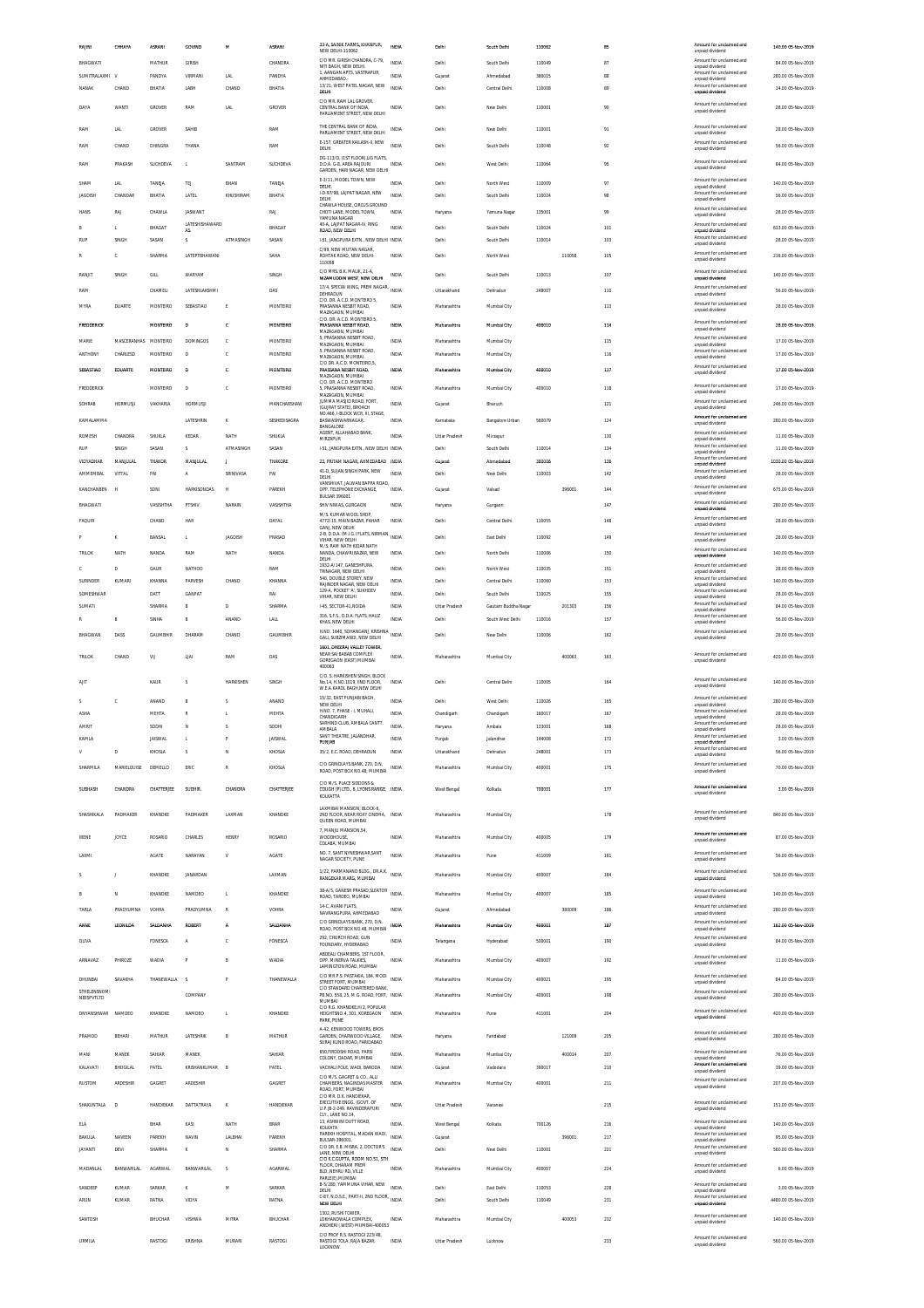|           | SUDHIR             |                   | RALHAN             | DL.                       | RALHAN          | <b>JAI</b>    | E-378, GREATER KAILASH, PART-II<br>NEW DELHI                                  | INDIA        | Delhi                | South Delhi            | 110048 |        | 236   | Amount for unclai<br>unpaid dividend        | 280.00 05-Nov-2019  |
|-----------|--------------------|-------------------|--------------------|---------------------------|-----------------|---------------|-------------------------------------------------------------------------------|--------------|----------------------|------------------------|--------|--------|-------|---------------------------------------------|---------------------|
|           | <b>REGINA</b>      |                   | THOMAS             | M                         |                 | THOMAS        | 25, MALYAAPAN STREET,<br>MANNADY, CHENNAI                                     | <b>INDIA</b> | Tamil Nadu           | Chennai                | 600001 |        | 242   | Amount for unclaimed and<br>unpaid dividend | 84.00 05-Nov-2019   |
|           | SUNDER             | BEHARI            | LALL               | LATESHBIHAR               |                 | LALL          | L-11, KAILASH COLONY, NEW<br>DELHI.                                           | INDIA        | Delhi                | New Delhi              |        |        | 249   | Amount for unclaimed and<br>unpaid dividend | 39.00 05-Nov-2019   |
|           | SOHRAB             | J                 | BHOTE              | <b>JEHANGIR</b>           | D               | <b>BHOTE</b>  | ADI RATAN VILLA' 88, J.P. ROAD,<br>ANDHERI(W), MUMBAI                         | <b>INDIA</b> | Maharashtra          | Mumbai City            | 400058 |        | 261   | Amount for unclaimed and<br>unpaid dividend | 101.00.05-Nov-2019  |
|           | LILAWATI           | CHAMANLAL         | RAWLLEY            | CHAMANLAL                 |                 | RAWLEY        | 72/73. B- BLOCK, SATELITE PLAZA<br>OPP. AAKAR SOCIETY, SATELITE               | INDIA        | Gujarat              | Ahmedabad              | 380015 |        | 263   | Amount for unclaimed and<br>unpaid dividend | 140.00 05-Nov-2019  |
|           | SARIFABATH         |                   | RAJA               | LATESHHASIM               | ABDULLAH        | RAIA          | ROAD, AHMEDABAD<br>NO-60. JYAPPA CHETTY STREET                                | <b>INDV</b>  | Tamil Nadu           | Chenna                 |        | 600001 | 266   | Amount for unclaimed and                    | 84.00 05-Nov-2019   |
|           |                    |                   |                    |                           |                 |               | NEAR MANNADY, CHENNAL                                                         |              |                      |                        |        |        |       | unpaid dividend                             |                     |
|           | PARVIZ             | PIROSHA           | PASTAKIA           | PIROSHA                   |                 |               | BANIA HOUSE, 2ND FLOOR, 184<br>MODY STREET. FORT. MUMBA                       | <b>INDIA</b> | Maharashtra          | Mumbai City            |        | 400001 | 271   | Amount for unclaimed and<br>unpaid dividend | 39.00 05-Nov-2019   |
| н         |                    | s                 | BAHL               | B                         | s               | <b>BAHL</b>   | D-1, DDA, FLATS, BHIM NAGRI,<br>NEW DELHI                                     | <b>INDIA</b> | Delhi                | South Delhi            | 110016 |        | 288   | Amount for unclaimed and<br>unpaid dividend | 700.00.05-Nov-2019  |
|           | ALO <sub>C</sub>   | JEHANGIR          | BHOTE              | JEHANGI                   |                 | BHOTE         | 17, SHANKER SETH ROAD, PUNE                                                   | INDIA        | Maharashtra          | PUNE                   |        | 411042 | 293   | Amount for unclaimed and<br>unpaid dividend | 39.00 05-Nov-2019   |
|           |                    |                   | KAPAI              | MANI                      | LAL             | KAPAI         | B-4/62, AZAD APTMS., SRI<br>AURBINDO MARG, NEW DELHI                          | <b>INDIA</b> | Delhi                | South West Delhi       | 110016 |        | 295   | Amount for unclaimed and<br>unpaid dividend | 361.00 05-Nov-2019  |
|           | PURNIMAR           | R                 | DHOLABHAI          | <b>ROMESH</b>             | G               | DHOLABAHI     | MANGAN NIWAS GODDOD ROAD                                                      | <b>INDIA</b> | Gujarat              | Surat                  |        | 395001 | 304   | Amount for unclaimed and                    | 420.00 05-Nov-2019  |
| K         |                    |                   | SUBRAMANIAM I      |                           |                 | KALISWARAN    | SURAT 395001<br>H.NO. 94, DUPLEX-II, SECTOR-62,                               | <b>INDIA</b> | Uttar Pradesh        | Gautam Buddha Nagar    | 201301 |        | 323   | unpaid dividend<br>Amount for unclaimed and | 420.00 05-Nov-2019  |
|           | CHITRA             |                   | MARKANDEYA         | SUBODH                    |                 | MARKANDEYA    | RAJAT VIHAR, NOIDA<br>A-193. SURAL MAL VIHAR                                  | <b>INDIA</b> | Delhi                | New Delhi              |        | 110092 | 324   | unnaid dividend<br>Amount for unclaimed and | 420.00 05-Nov-2019  |
|           | <b>DINOO</b>       | JEHANGIR          | MAROLIA            | JEHANGIR                  |                 | MAROLIA       | E-10. CUSTOW BAUG. SHAHID                                                     | INDIA        | Maharashtra          | Mumbai City            |        | 400039 | 346   | unpaid dividend<br>Amount for unclaimed and | 1820.00 05-Nov-2019 |
|           |                    |                   |                    |                           |                 |               | <b>BHAGAT SINGH ROAD</b><br>E-10, CUSTOW BAUG, SHAHID                         |              |                      |                        |        |        |       | unpaid dividend<br>Amount for unclaimed and |                     |
|           | <b>DINOO</b>       | JEHANGIR          | MAROUA             | <b>JEHANGIR</b>           |                 | MAROLIA       | BHAGAT SINGH ROAD<br><b>1-6 LAIPAT NAGAR-IL NEW</b>                           | <b>INDIA</b> | Maharashtra          | Mumbai City            |        | 400039 | 347   | unpaid dividend<br>Amount for unclaimed and | 1532.00 05-Nov-2019 |
|           | ANII.              |                   | MALHOTRA           | HARI                      | CHAND           | MALHOTRA      | DELHI<br>E-164, PRASHANT VIHAR, NEW                                           | INDIA        | Delh                 | South Delhi            | 110024 |        | 355   | unpaid dividend<br>Amount for unclaimed and | 14.00 05-Nov-2019   |
|           | SANDEEP            |                   | KUMAR              | RAM                       |                 | KUMAR         | DELHI-110085<br>E-164. PRASHANT VIHAR, NEW                                    | INDIA        | Delhi                | North West             |        | 110085 | 362   | unpaid dividend<br>Amount for unclaimed and | 280.00 05-Nov-2019  |
|           | SANDEEP            |                   | KUMAR              | RAM                       |                 | KUMAR         | DELHI-110085<br>E-164, PRASHANT VIHAR, NEW                                    | INDIA        | Delh                 | North West             |        | 110085 | 363   | unpaid dividend<br>Amount for unclaimed and | 232.00 05-Nov-2019  |
|           | NISHI              |                   | GARG               | AIA)                      |                 | GARG          | DELHI-110085                                                                  | <b>INDIA</b> | DELHI                | New Delhi              |        | 110085 | 369   | unpaid dividend                             | 190.00 05-Nov-2019  |
|           | <b>ROHINI</b>      |                   | VIRA               | PRADEEP                   |                 | VIRA          | H.NO-19, ANNAD LOK, GROUND<br>FLOOR, RARE PORTION, NEW                        | INDIA        | Delh                 | New Delhi              |        | 110049 | 381   | Amount for unclaimed and<br>unpaid dividend | 1400.00 05-Nov-2019 |
|           |                    |                   |                    |                           |                 |               | DELHI.<br>H.NO-19, ANNAD LOK, GROUND                                          |              |                      |                        |        |        |       | Amount for unclaimed and                    |                     |
|           | DEEPIKA            |                   | VIRA               | PRADEEP                   |                 | VIRA          | FLOOR, RARE PORTION, NEW<br>DELHI.                                            | INDIA        | Delh                 | New Delhi              |        | 110049 | 382   | unpaid dividend                             | 1400.00 05-Nov-2019 |
|           | RAVINDER           |                   | SINGH              | VARSINDER                 | <b>PAL</b>      | SINGH         | A3-26, JANAK PURI, NEW DELHI                                                  | <b>INDIA</b> | DELHI                | New Delhi              |        | 110058 | 398   | Amount for unclaimed and<br>unpaid dividend | 210.00 05-Nov-2019  |
|           | PRASHANT           |                   | SINDHWANI          | SHLALIT                   |                 | SINDHWANI     | RT-051, ROYALTON TOWER, AT<br>PRINCETON ESTATE DLF CITY-V,                    | <b>INDIA</b> | Haryana              | Gurgaon                |        | 122009 | 400   | Amount for unclaimed and                    | 1400.00 05-Nov-2019 |
|           |                    |                   |                    |                           |                 |               | GURGAON.<br>D-9, MAHARANI BAGH, NEW                                           |              |                      |                        |        |        |       | unpaid dividend<br>Amount for unclaimed and |                     |
|           | RADHIKA            |                   | HOON               | AIT                       |                 | HOON          | DELHI.<br>H-702. BPTP. PARK LIFE SECTOR-57                                    | <b>INDIA</b> | Delhi                | New Delhi              |        | 110065 | 434   | unpaid dividend<br>Amount for unclaimed and | 4267.00 05-Nov-2019 |
|           | JAG                | MOHAN             | SINDHWANI          | LATESHRIB                 | D               | SINDHWANI     | GURGAON                                                                       | <b>INDIA</b> | Haryana              | Gurgaon                |        |        | 463   | unpaid dividend                             | 196.00 05-Nov-2019  |
|           | RAIBAHADUR         |                   | MUKHERJEE          | LATESHS                   | P               | MUKHERJEE     | MORI GATE, G.T. ROAD                                                          | <b>INDIA</b> | DELHI                | North Delhi            | 110006 |        | 00001 | Amount for unclaimed and<br>unpaid dividend | 3.00 07-Oct-2020    |
|           | SYED               | <b>HAMID</b>      | <b>AU</b>          | MAHMOOD                   |                 | ALI           | BAGH NANHA MIAN                                                               | <b>INDIA</b> | Telangana            | Hyderabad              | 500044 |        | 00004 | Amount for unclaimed and<br>unpaid dividend | 207.00 07-Oct-2020  |
|           | <b>PARVATANENY</b> |                   | CHOUDARY           | PARVATANENI               |                 | VENKATARA     | C/O MR. VENKATARATNAM<br>CHOUDHRY, GUDIVADA                                   | INDV         | Andhra Pradesh       | Krishna                | 521301 |        | 0000t | Amount for unclaimed and<br>unpaid dividend | 39.00 07-Oct-2020   |
|           |                    | R                 | <b>KERING</b>      | <b>RUPCHAND</b>           |                 |               | CAMP BAZAR SHOLAPUR ROAD                                                      | <b>INDIA</b> | Maharashtra          | Pune                   | 411001 |        | 00007 | Amount for unclaimed and<br>unpaid dividend | 39.00 07-Oct-2020   |
|           | HIRJI              | RUSTOMJI          | CHAINA             | RUSTOMJI                  |                 |               | F-18. CUSROW BAUG, CAUSEWAY<br>COLABA FORT                                    | INDIA        | Maharashtra          | Mumbai City            | 400001 |        | 00008 | Amount for unclaimed and<br>unpaid dividend | 84.00 07-Oct-2020   |
|           | POPATLAL           | DHANESHWAR        | VYAS               | DHANESHWAR                | B               | VYAS          | "GAUTAM NIWAS", PLOT NO 24,<br>SHIVRANJANI SOCIETY SATELITE                   | INDIA        | Gujarat              | Ahmedabad              |        | 380015 | 00009 | Amount for unclaimed and                    | 151.00 07-Oct-2020  |
|           |                    |                   |                    |                           |                 |               | ROAD                                                                          |              |                      |                        |        |        |       | unpaid dividend                             |                     |
| R         |                    | V                 | <b>BARAVE</b>      | VINAYAK                   | <b>HARI</b>     | <b>BARAVE</b> | 5/62, SHIVANAND, VILLE PARLE (E)                                              | INDIA        | Maharashtra          | Mumbai City            |        | 400057 | 00010 | Amount for unclaimed and<br>unpaid dividend | 6.00 07-Oct-2020    |
| <b>AR</b> | CHANDRASHEKH       |                   | DESHPANDE          | DHUNDIRAJ                 |                 | BHIMRAC       | DY. DIRECTOR OF EDUCATION                                                     | <b>INDV</b>  | Maharashtra          | Pune                   |        |        | 00011 | Amount for unclaimed and<br>unpaid dividend | 104.00 07-Oct-2020  |
|           | BHIKHUBHAI         | G                 | NAIK               | GANDA                     | BHAI            | NAIK          | SHANTI NIWAS, BILLI, BILLIMORIA                                               | INDIA        | Gujarat              | Navsari                | 396321 |        | 00012 | Amount for unclaimed and<br>unpaid dividend | 84.00 07-Oct-2020   |
|           | SHRILAL            |                   | RAMESHWAR          | RAMESHWAR                 |                 |               | 15.1ST<br>TOFALWADI, KOLABADEVI                                               | <b>INDIA</b> | Maharashtra          | Mumbai City            | 400002 |        | 00014 | Amount for unciaimed and<br>unpaid dividend | 34.00 07-Oct-2020   |
|           | LAKSHMAN           | PRASAD            | <b>JOSHI</b>       | PTDEVI                    |                 | PRASAD        | CHIPATTI BARTER ETAWAH                                                        | INDIA        | Uttar Pradesh        | Etawah                 | 206001 |        | 00016 | Amount for unclaimed and<br>unpaid dividend | 39.00 07-Oct-2020   |
|           | <b>JATINDER</b>    | NATH              | <b>ROY</b>         | PANCHANNAN                |                 | ROY           | 378, PURVASITHI ROAD,<br>MADHUGARH                                            | <b>INDIA</b> | West Bengal          | Kolkata                | 700030 |        | 00017 | Amount for unclaimed and<br>unpaid dividend | 67.00 07-Oct-2020   |
|           | THOMAS             |                   | PEREIRA            | SEBASTIAN                 | A               | PEREIRA       | 58, CHIMBAI, BANDRA                                                           | INDIA        | Maharashtra          | Mumbai City            | 400050 |        | 00018 | Amount for unclaimed and                    | 28.00 07-Oct-2020   |
|           |                    | R                 |                    |                           |                 |               | "SUKHNIWAS". MOHMADWADI.                                                      | <b>INDIA</b> |                      |                        |        |        |       | unpaid dividend<br>Amount for unclaimed and |                     |
|           | GAJANAN            |                   | CHAVAN             | RAMCHANDRA                |                 |               | NAVAPURA                                                                      |              | Gujarat              | Vadodara               | 391125 |        | 00019 | unpaid dividend                             | 87.00 07-Oct-2020   |
|           | THOMAS             |                   | <b>HEALY</b>       | HEALY                     |                 |               | C/O D.R.F.H. NAROHA, 99,<br><b>BRIGADE ROAD</b>                               | INDIA        | Karnataka            | <b>Bangalore Urban</b> | 560001 |        | 00020 | Amount for unclaimed and<br>unpaid dividend | 39.00 07-Oct-2020   |
|           | MAHABIR            | PRASAD            | <b>GUPTA</b>       | RAGHUNATH                 |                 | DASS          | C/O S. RAGHUNATH PRASAD, P. O.                                                | INDIA        | <b>Uttar Pradesh</b> | Bijnor                 | 246761 |        | 00021 | Amount for unclaimed and                    | 3.00 07-Oct-2020    |
|           |                    |                   |                    |                           |                 |               | DHAMPUR<br>PLOT NO.5, B-2, PUSHPA PARK                                        |              |                      |                        |        |        |       | unpaid dividend<br>Amount for unclaimed and |                     |
|           | CHANDULAL          | AMBALAL           | GANDHI             | AMBALAL                   |                 | GANDHI        | DAFTARY ROAD, MALAD EAST<br>VAPI TALUKA PARDI, VIA DAMAN                      | <b>INDIA</b> | Maharashtra          | Mumbai City            | 400064 |        | 00022 | unpaid dividend<br>Amount for unclaimed and | 39.00 07-Oct-2020   |
|           |                    | MAKANJI           | <b>MISTRY</b>      | MAKANJI                   | <b>JINABHAI</b> | MISTRY        | ROAD, (R.S.)<br>C/O GRINDLAYS BANK, 90 M.G                                    | <b>INDIA</b> | Gujarat              | Surat                  | 396191 |        | 00023 | unpaid dividend                             | 39.00 07-Oct-2020   |
|           | NAGARJI            |                   |                    |                           |                 |               |                                                                               |              |                      |                        |        |        |       |                                             |                     |
| SF        |                    | DEMELLO           | ANSELKAR           | LATESHV                   | Ċ               | DEMELLO       | ROAD.FORT MUMBAI                                                              | INDV         | Maharashtra          | Mumbai City            | 400020 |        | 00027 | Amount for unclaimed and<br>unpaid dividend | 232.00 07-Oct-2020  |
|           | RAVISHANKAR        |                   | BHATT              | BHAISHANKAR               |                 | BHATT         | DHARKA, P.O. SONGUDH<br>SAURASHTRA                                            | <b>INDIA</b> | Gujarat              | Jamnaga                | 361335 |        | 00029 | Amount for unclaimed and                    | 25.00 07-Oct-2020   |
|           |                    |                   |                    |                           |                 |               | C/O MR. R.C. SHUKLA, ASST.                                                    | <b>INDIA</b> |                      |                        |        |        |       | unpaid dividend<br>Amount for unclaimed and | 21.00 07-Oct-2020   |
|           | KEDAR              | NATH              | SHUKLA             | BISHESHWAR                | NATH            | SHUKLA        | AGENT, ALLAHABAD BANK, CITY<br>OFFICE, ALLAHABAD<br>C/O MR K DEVA RAO RESERVE |              | Uttar Pradesh        | Allahabad              |        |        | 00031 | unnaid dividend                             |                     |
|           |                    | RATNA             | BAI                |                           | DEVA            | RAO           | BANK OF INDIA. DPT. OF BANKING INDIA                                          |              | Maharashtra          | Mumbai City            |        |        | 00032 | Amount for unclaimed and<br>unpaid dividend | 104.00 07-Oct-2020  |
|           |                    | DEVA              | RAO                | KUNDAJ                    | <b>SHIVA</b>    | RAO           | CORPORATION<br>RESERVE BANK OF INDIA, DPT. OF                                 | INDV         | Maharashtra          | Mumbai City            |        |        | 00033 | Amount for unclaimed and                    | 104.00 07-Oct-2020  |
|           |                    |                   |                    |                           |                 |               | <b>BANKING CORPORATION</b><br>522 SARDARPURA 7-B ROAD                         |              |                      |                        |        |        |       | unpaid dividend<br>Amount for unclaimed and |                     |
|           | BANSI              | LAL               | <b>JHALANI</b>     | NARAYANLAL                |                 |               | DIRECTOR, HIM ACADEMY, VILL.                                                  | <b>INDIA</b> | Raiasthan            | Jodhpur                | 342003 |        | 00035 | unpaid dividend<br>Amount for unclaimed and | 3.00 07-Oct-2020    |
|           | SADHU              |                   | SINGH              | KHAZAM                    |                 | SINGH         | RAIPUR, P.O. MARWADI                                                          | <b>INDIA</b> | Himachal Pradesh     | Una                    | 177031 |        | 00036 | unpaid dividend<br>Imount for unclai        | 59.00 07-Oct-2020   |
|           |                    |                   | внас               | IOTTAN                    |                 | BHAGA         | KARTIK CHAWK. GONDJ                                                           | IND L        |                      |                        | 456006 |        |       | unpaid dividend<br>Amount for unclaimed and | 6.00 07-Oct-2020    |
| IAI       |                    | GOPAI             | KAPOOR             | $\,$ B                    | RAMKISHANDASS   | KAPOOR        | K-18/19, KRISHNA NAGAR                                                        | <b>INDIA</b> | Delhi                | New Delhi              | 110051 |        | 00039 | unpaid dividend                             | 39.00 07-Oct-2020   |
|           | VISHNU             | PURSHOTTAM        | SOMAN              | PURSHOTTAM                |                 | SOMAN         | MAHARASHTRA HOUSING BOARD<br>CLY, BLDG. NO.10, BLK NO.120,                    | INDIA        | Maharashtra          | Pune                   | 411030 |        | 00042 | Amount for unclaimed and                    | 39.00 07-Oct-2020   |
|           |                    |                   |                    |                           |                 |               | LOKMANYA SADASHIV PETH                                                        |              |                      |                        |        |        |       | unpaid dividend                             |                     |
|           | BALUBHAI           | <b>LALLOOBHAI</b> | DESAI              | LALLOOBHAI                |                 | DESAI         | 2B/FLAT NO. 23, TAKSHILA APT<br>MAHAKALI CAVES ROAD, ANDHERI INDIA            |              | Maharashtra          | Mumbai City            | 400093 |        | 00045 | Amount for unclaimed and                    | 39.00 07-Oct-2020   |
|           |                    |                   |                    |                           |                 |               | (E)                                                                           |              |                      |                        |        |        |       | unpaid dividend<br>Amount for unclaimed and |                     |
|           | LAXMI              |                   | BAI                | VALLABHBHAI               | s               | PATEL         | KHOLWAD TALUKA KUNJ                                                           | INDIA        | Gujarat              | Surat                  | 394150 |        | 00046 | unpaid dividend<br>Amount for unclaimed and | 84.00 07-Oct-2020   |
|           | <b>BEGUM</b>       |                   | ZUBAIDA            | MOHD                      |                 | MUCZZAM       | 16-3-381 CHANCHALGUDA<br>C/O ISAC JOSEPH ESQR., HAMEED                        | <b>INDIA</b> | Telangana            | Hyderabad              | 500024 |        | 00047 | unpaid dividend                             | 6.00 07-Oct-2020    |
|           | SHEGULA            |                   | ARRAHAM            | ARRAHAM                   |                 | BERJAMANI     | BLDG. BLOCK NO.5. TANK                                                        | <b>INDIA</b> | Maharashtra          | Mumbai City            | 400018 |        | 00049 | Amount for unclaimed and                    | 207.00 07-Oct-2020  |
|           |                    |                   |                    |                           |                 |               | PAKHODI, MAULANA<br>AZAD RD.                                                  |              |                      |                        |        |        |       | unpaid dividend                             |                     |
|           | REBA               |                   | MISR/              | SQD                       | LDRS            | MISHRA        | C/O MR. S. MISRA, FLAT NO. 2-C, 22-<br>NDIA<br>B, NANDWILLE, GARDENS          |              | West Bengal          | Kolkata                | 700019 |        | 00050 | Amount for unclaimed and<br>unpaid dividend | 3.00 07-Oct-2020    |
|           | MADHUKAR           | NARAYAN           | MORGAONKAR NARAYAN |                           |                 | MORGAONKAR    | 95. SHUKERWAR PETH<br>MAYURESHWR, COOP. HOUSING. INDIA                        |              | Maharashtra          | Pune                   | 411002 |        | 00055 | Amount for unclaimed and<br>unpaid dividend | 151.00 07-Oct-2020  |
|           |                    | c                 | CHAKRARORTY K      |                           | K               | CHAKRABORTY   | SOCEITY<br>I-1654, CHITTARANJAN                                               | <b>INDIA</b> | Delhi                | South Delhi            | 110019 |        | 00056 | Amount for unclaimed and                    |                     |
|           | TEHMINA            |                   |                    |                           |                 |               | PARK, KALKAJI<br>AVAN COTTAGE, MALCOM BAUG,                                   | <b>INDIA</b> |                      |                        |        |        |       | unpaid dividend<br>Amount for unclaimed and | 3.00 07-Oct-2020    |
|           |                    | CURSETJI          | COOPER             | CURSETJI                  |                 | COOPER        | <b>JOGESHWARI</b><br>8/414, BALAN VILLA, STATION                              |              | Maharashtra          | Mumbai City            | 400102 |        | 00058 | unpaid dividend<br>Amount for unclaimed and | 84.00 07-Oct-2020   |
|           | SOHRAB             |                   | <b>HORMUSJI</b>    | <b>HORMUSJI</b>           |                 | VAKHARIA      | ROAD                                                                          | <b>INDIA</b> | Telangana            | Warangal               | 506002 |        | 00060 | unpaid dividend<br>Amount for unclaimed and | 39.00 07-Oct-2020   |
|           | RAM                |                   | NATH               | BANWARI                   | LALL            | <b>GUPTA</b>  | 1572, KATRA NARAIN DASS, NAHAR<br>SADAT KHAN                                  | <b>INDIA</b> | Delhi                | North Delhi            | 110006 |        | 00062 | unpaid dividend                             | 168.00 07-Oct-2020  |
|           | <b>AUDREY</b>      | DA                | SILVA              | ADVERE                    | DA              | SILVA         | HEIMAT MAIN AVENUE, SANTA<br>CRUZ                                             | INDIA        | Maharashtra          | Mumbai City            | 400054 |        | 00065 | Amount for unclaimed and<br>unpaid dividend | 168.00 07-Oct-2020  |
| G         |                    |                   | SUSAINATHAN        | G                         | p               | PILLAY        | 32. HILLS ROAD, EGMORA                                                        | <b>INDIA</b> | Tamil Nadu           | Chennai                | 600008 |        | 00066 | Amount for unclaimed and<br>unpaid dividend | 20.00 07-Oct-2020   |
|           | BHIKHUBHAI         | GANDHABHAI        | NAIK               | <b>GAND/</b>              | BHAI            | NAI           | SHANTI NIWAS, BILLI, BILLIMORIA INDIA                                         |              | Gujarat              | Surat                  | 395003 |        | 00075 | Amount for unclaimed and<br>unpaid dividend | 95.00 07-Oct-2020   |
| $\leq$    |                    |                   |                    | SUBRAMANIAM LATESAMBASIRA |                 | <b>IYER</b>   | M-88/4, BASANT NAGAR, CHENNAL INDIA                                           |              | Tamil Nadu           | Chennai                | 600090 |        | 00081 | Amount for unclaimed and<br>unpaid dividend | 84.00 07-Oct-2020   |
|           | RAJINI             | CHHAYA            | ASRANI             | GOVINE                    | м               | ASRANI        | 33-A, SAINIK FARMS, KHANPUR                                                   | INDIA        | Delhi                | South Delhi            | 110062 |        | 00085 | Amount for unclaimed and                    | 140.00 07-Oct-2020  |
|           | BHAGWATI           |                   | MATHUR             | GIRISH                    |                 | CHANDRA       | C/O MR. GIRISH CHANDRA, C-79,<br>NITI BAGH                                    | <b>INDIA</b> | DELHI                | South Delhi            |        | 110049 | 00087 | unpaid dividend<br>Amount for unclaimed and | 84.00 07-Oct-2020   |
|           | NANAK              | CHAND             | BHATIA             | LABH                      | CHAND           | BHATIA        | 13/21, WEST PATEL NAGAR                                                       | <b>INDIA</b> | Delhi                | Central Delhi          | 110008 |        | 00089 | unpaid dividend<br>Amount for unclaimed and | 14.00 07-Oct-2020   |
|           |                    |                   |                    |                           |                 |               | C/O MR. RAM LAL GROVER                                                        |              |                      |                        |        |        |       | unpaid dividend<br>Amount for unclaimed and |                     |
|           | DAYA               | <b>WANTI</b>      | GROVER             | RAM                       | <b>LAL</b>      | GROVER        | CENTRAL BANK OF INDIA.<br>PARLIAMENT STREET                                   | <b>INDIA</b> | Delhi                | New Delhi              | 110001 |        | 00090 | unpaid dividend                             | 28.00 07-Oct-2020   |
|           | RAM                | LAL               | GROVER             | SAHIB                     |                 | RAM           | THE CENTRAL BANK OF INDIA<br>PARLIAMENT STREET                                | <b>INDIA</b> | Delhi                | New Delhi              | 110001 |        | 00091 | Amount for unclaimed and<br>unpaid dividend | 28.00 07-Oct-2020   |
|           | RAM                | CHAND             | DHINGRA            | THANA                     |                 | RAM           | E-157, GREATER KAILASH-II                                                     | <b>INDIA</b> | Delhi                | South Delhi            | 110048 |        | 00092 | Amount for unclaimed and<br>unpaid dividend | 56.00 07-Oct-2020   |
|           | SHAM               | LAL               | TANEJA             | TEJ                       | BHAN            | TANEJA        | E-3/11, MODEL TOWN                                                            | INDIA        | Delh                 | North West             | 110009 |        | 00097 | Amount for unclaimed and<br>unpaid dividend | 140.00 07-Oct-2020  |
|           | JAGDISH            | CHANDAR           | BHATIA             | LATEL                     | KHUSHIRAM       | BHATIA        | I-D-97/98. LAJPAT NAGAR                                                       | <b>INDIA</b> | Delhi                | South Delhi            | 110024 |        | 00098 | Amount for unclaimed and<br>unpaid dividend | 56.00 07-Oct-2020   |
|           | HANS               | RAJ               | CHAWLA             | <b>JASWANT</b>            |                 | RAJ           | CHAWLA HOUSE. CIRCUS GROUND<br>CHOTI LANE, MODEL TOWN,                        | <b>INDIA</b> | Haryana              | Yamuna Naga            | 135001 |        | 00099 | Amount for unclaimed and                    | 28.00 07-Oct-2020   |
|           |                    |                   |                    |                           |                 |               | YAMUNA NAGAR                                                                  |              |                      |                        |        |        |       | unpaid dividend                             |                     |
|           | RUP                | SINGH             | SASAN              |                           | ATMASINGH       | SASAN         | I-51, JANGPURA EXTN                                                           | INDIA        | Delh                 | South Delhi            | 110014 |        | 00103 | Amount for unclaimed and<br>unpaid dividend | 28.00 07-Oct-2020   |
|           |                    | c                 | SHARMA             | LATEBHAWANI               |                 | SAHA          | C/99, NEW MUTAN NAGAR<br>ROHTAK ROAD                                          | <b>INDIA</b> | Delhi                | North West             |        | 110058 | 00105 | Amount for unclaimed and<br>unpaid dividend | 216.00 07-Oct-2020  |
|           | RANJIT             | SINGH             | GILL               | WARYAN                    |                 | <b>SINGH</b>  | C/O MRS. B.K. MALIK, 21-A<br>NIZAMUDDIN WEST                                  | INDIA        | Delhi                | South Delhi            | 110013 |        | 00107 | Amount for unclaimed and<br>unpaid dividend | 140.00 07-Oct-2020  |
|           | RAM                |                   | CHAMELI            | LATESHLAKSHMI             |                 | DAS           | 17/4, SPECIAI WING, PREM NAGAR INDIA                                          |              | Uttarakhand          | Dehradun               | 248007 |        | 00110 | Amount for unclaimed and<br>unpaid dividend | 56.00 07-Oct-2020   |
|           | SEBASTIAO          | EDUART            | MONTEIRC           | LATESHRID                 | c               | MONTEIRO      | C/O DR. A.C.D. MONTEIRO.5<br>PRASSANA NESBIT ROAD,                            | INDIA        | Maharashtra          | Mumbai City            | 400010 |        | 00117 | Amount for unclaimed and                    | 17.00 07-Oct-2020   |
|           |                    |                   |                    |                           |                 |               | MAZAGAON<br>NO.466, I-BLOCK WCR, III, STAGE,                                  |              |                      |                        |        |        |       | unpaid dividend<br>Amount for unclaimed and |                     |
|           | KAMALAMMA          |                   |                    | LATESHRIN                 | K               | SESHEDISAGRA  | BASWASHWARNAGAR                                                               | <b>INDIA</b> | Karnataka            | Bangalore Urban        | 560079 |        | 00124 | unpaid dividend                             | 280.00 07-Oct-2020  |
|           | ROMESH             | CHANDRA           | SHUKLA             | LATESHKEDAR               | NATH            | SHUKLA        | AGENT, ALLAHABAD BANK<br>MIRZAPUR                                             | <b>INDIA</b> | Uttar Pradesh        | Mirzapur               | 231001 |        | 00130 | Amount for unclaimed and<br>unpaid divident | 11.00 07-Oct-2020   |
|           | RUP                | SINGH             | SASAN              | $\overline{\phantom{a}}$  | ATMASINGH       | SASAN         | I-51, JANGPURA EXTN.                                                          | <b>INDIA</b> | Delh                 | South Delhi            | 110014 |        | 00134 | Amount for unclaimed and<br>unpaid dividend | 11.00 07-Oct-2020   |
|           | KANCHANBEN         | <b>H</b>          | SONI               | HARIKSONDAS               | н               | PAREKH        | VANSHIVAT, JALWAN BAPPA ROAD<br>OPP. TELEPHONE EXCHANGE,                      | <b>INDIA</b> | Gujarat              | Valsad                 |        | 396001 | 00144 | Amount for unclaimed and<br>unpaid dividend | 675.00 07-Oct-2020  |
|           | BHAGWATI           |                   | VASISHTHA          | PTSHIV                    | NARAIN          | VASISHTHA     | <b>BULSAR 396001</b><br>SHIV NIWAS, GURGAON                                   | <b>INDIA</b> | Haryana              | Gurgson                | 122001 |        | 00147 | Amount for unclaimed and<br>unpaid dividend | 280.00 07-Oct-2020  |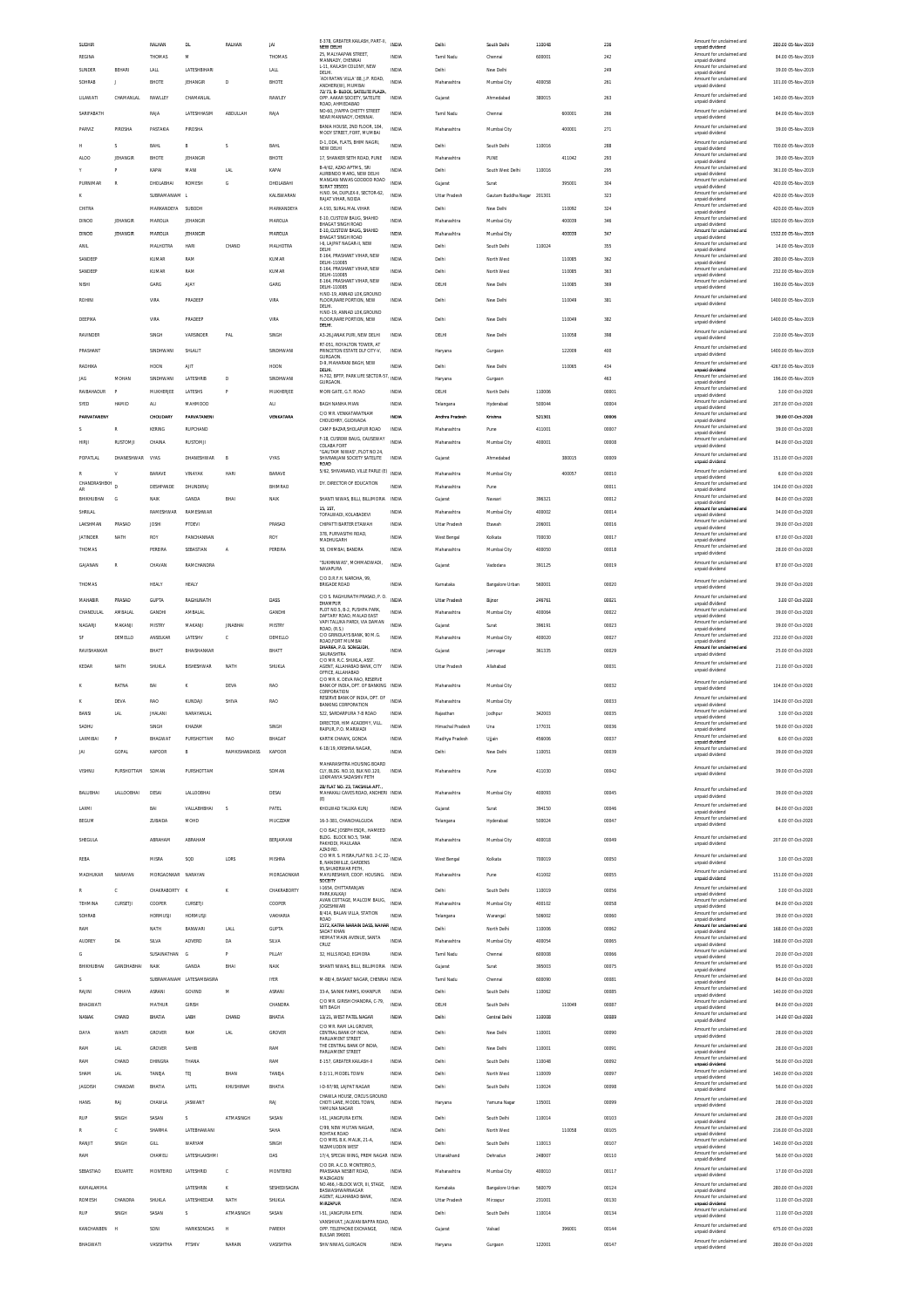|                                   | ĸ                      | BANSAL                  | <b>L</b>                  | <b>JAGDISH</b>           | PRASAD           | 2-B, D.D.A. (M.I.G.) FLATS, NIRMAN<br>VIHAR                                                          | <b>INDIA</b>                 | Delhi                  | East Delhi           | 110092           |        | 00149          | Amount for unclai<br>unnaid dividend        | 28.00 07-Oct-2020                      |
|-----------------------------------|------------------------|-------------------------|---------------------------|--------------------------|------------------|------------------------------------------------------------------------------------------------------|------------------------------|------------------------|----------------------|------------------|--------|----------------|---------------------------------------------|----------------------------------------|
| <b>TRILOK</b>                     | NATH                   | NANDA                   | RAM                       | NATH                     | NANDA            | M/S. RAM NATH KIDAR NATH<br>NANDA, CHAWRI BAZAR                                                      | <b>INDIA</b>                 | Delhi                  | North Delhi          | 110006           |        | 00150          | Amount for unclaimed and<br>unpaid dividend | 140.00 07-Oct-2020                     |
| SOMESHWAP                         |                        | DATT                    | <b>GANPAT</b>             |                          | RAI              | 129-A, POCKET 'A', SUKHDEV<br>VIHAR                                                                  | INDIA                        | Delhi                  | South Delhi          | 110025           |        | 00155          | Amount for unclaimed and<br>unpaid dividend | 28.00 07-Oct-2020                      |
| BHAGWAN                           | DASS                   | <b>GAUMBHIR</b>         | DHARAM                    | CHAND                    | GAUMBHIR         | H.NO. 1640, SOHANGANJ, KRISHNA INDIA                                                                 |                              | Delhi                  | New Delhi            | 110006           |        | 00162          | Amount for unclaimed and                    | 28.00 07-Oct-2020                      |
|                                   |                        |                         |                           |                          |                  | GALI. SUBZIMANDI<br>C/O. S. HARKISHEN SINGH, BLOCK                                                   |                              |                        |                      |                  |        |                | unpaid dividend<br>Amount for unclaimed and |                                        |
| AIIT                              |                        | KAUR                    | -S                        | <b>HARKISHEN</b>         | SINGH            | No.14, H.NO.1019, IIND FLOOR,<br>W.E.A.KAROL BAGH                                                    | INDIA                        | Delhi                  | Central Delhi        | 110005           |        | 00164          | unpaid dividend                             | 140.00 07-Oct-2020                     |
|                                   | c                      | ANAND                   | B                         | Ś                        | ANAND            | 15/32, EAST PUNJABI BAGH                                                                             | INDIA                        | Delhi                  | West Delhi           | 110026           |        | 00165          | Amount for unclaimed and<br>unpaid dividend | 280.00 07-Oct-2020                     |
| ASHA                              |                        | MEHTA                   | R                         |                          | MEHTA            | H.NO. 7. PHASE - I. MUHALI                                                                           | <b>INDIA</b>                 | Chandigarh             | Chandigarh           | 160017           |        | 00167          | Amount for unclaimed and                    | 28.00 07-Oct-2020                      |
| <b>AMRIT</b>                      |                        |                         |                           |                          |                  |                                                                                                      |                              |                        |                      |                  |        |                | unpaid dividend<br>Amount for unclaimed and |                                        |
|                                   |                        | SODH                    | N                         | $\overline{\phantom{a}}$ | SODHI            | SARHIND CLUB, AMBALA CANTT                                                                           | INDIA                        | Haryans                | Ambala               | 133001           |        | 00168          | unpaid dividend<br>Amount for unclaimed and | 28.00 07-Oct-2020                      |
| KAMLA                             |                        | <b>JAISWAL</b>          | <b>L</b>                  |                          | <b>JAISWAL</b>   | SANT THEATRE, JALANDHAR                                                                              | INDIA                        | Punjab                 | Jalandhar            | 144008           |        | 00172          | unpaid dividend                             | 3.00 07-Oct-2020                       |
| v                                 | $\mathbf{D}$           | KHOSLA                  | $\overline{\mathbf{S}}$   | N                        | KHOSLA           | 35/2, E.C. ROAD                                                                                      | <b>INDIA</b>                 | Uttarakhand            | Dehradun             | 248001           |        | 00173          | Amount for unclaimed and<br>unpaid dividend | 56.00 07-Oct-2020                      |
| SHARMILA                          | MARIELOUISE            | DEMELLO                 | ERIC                      | R                        | KHOSLA           | C/O GRINDLAYS BANK, 270, D.N.<br>ROAD, POST BOX NO.48                                                | INDIA                        | Maharashtra            | Mumbai City          | 400001           |        | 00175          | Amount for unclaimed and<br>unpaid dividend | 70.00 07-Oct-2020                      |
|                                   |                        |                         |                           |                          |                  | 7, MANJU MANSION, 54                                                                                 |                              |                        |                      |                  |        |                | Amount for unclaimed and                    |                                        |
| <b>IRENE</b>                      | JOYCE                  | ROSARIO                 | CHARLES                   | <b>HENRY</b>             | ROSARIO          | <b>WOODHOUSE</b><br>COLABA                                                                           | <b>INDIA</b>                 | Maharashtra            | Mumbai City          | 400005           |        | 00179          | unpaid dividend                             | 87.00 07-Oct-2020                      |
| LAXMI                             |                        | AGATE                   | NARAYAN                   | V                        | <b>AGATE</b>     | NO. 7. SANT NYNESHWAR.SANT                                                                           | <b>INDIA</b>                 | Maharashtra            | Pune                 | 411009           |        | 00181          | Amount for unclaimed and                    | 56.00 07-Oct-2020                      |
|                                   |                        |                         |                           |                          |                  | NAGAR SOCIETY                                                                                        |                              |                        |                      |                  |        |                | unpaid dividend                             |                                        |
|                                   | T                      | KHANDKE                 | JANARDAN                  |                          | LAXMAN           | 1/22. PARMANAND BLDG., DR.A.K.<br><b>RANGEKAR MARG</b>                                               | <b>INDIA</b>                 | Maharashtra            | Mumbai City          | 400007           |        | 00184          | Amount for unclaimed and<br>unpaid dividend | 526.00 07-Oct-2020                     |
|                                   | N                      | KHANDKE                 | NAMDEO                    | L.                       | KHANDKE          | 38-A/5, GANESH PRASAD, SLEATOR                                                                       | <b>INDIA</b>                 | Maharashtra            | Mumbai City          | 400007           |        | 00185          | Amount for unclaimed and                    | 140.00 07-Oct-2020                     |
|                                   |                        |                         |                           |                          |                  | ROAD, TARDEO                                                                                         |                              |                        |                      |                  |        |                | unpaid dividend                             |                                        |
| ANNE                              | LEONILDA               | SALDANHA                | <b>ROBERT</b>             | A                        | SALDANHA         | C/O GRINDLAYS BANK, 270, D.N.<br>ROAD, POST BOX NO.48                                                | <b>INDIA</b>                 | Maharashtra            | Mumbai City          | 400001           |        | 00187          | Amount for unclaimed and<br>unpaid dividend | 162.00 07-Oct-2020                     |
| ARNAVAZ                           | PHIROZE                | WADIA                   |                           |                          | WADIA            | ABDEALI CHAMBERS, 1ST FLOOR<br>OPP. MINERVA TALKIES                                                  | <b>INDIA</b>                 | Maharashtra            | Mumbai City          | 400007           |        | 00192          | Amount for unclaimed and                    | 11.00 07-Oct-2020                      |
|                                   |                        |                         |                           |                          |                  | <b>LAMINGTON ROAD</b>                                                                                |                              |                        |                      |                  |        |                | unpaid dividend                             |                                        |
| <b>STHELENSNOMI</b><br>NEESPVTLTD |                        |                         | COMPANY                   |                          |                  | C/O STANDARD CHARTERED BANK<br>PB.NO. 558, 25, M.G. ROAD, FORT                                       | <b>INDIA</b>                 | Maharashtra            | Mumbai City          | 400001           |        | 00198          | Amount for unclaimed and<br>unpaid dividend | 280.00 07-Oct-2020                     |
|                                   |                        |                         |                           |                          |                  | C/O R.G. KHANDKE, H/2, POPULAR                                                                       |                              |                        |                      |                  |        |                | Amount for unclaimed and                    |                                        |
| DNYANSHWAR NAMDEO                 |                        | KHANDKE                 | NAMDEO                    |                          | KHANDKE          | HEIGHTSNO.4, 301, KOREGAON<br>PARK                                                                   | INDIA                        | Maharashtra            | Pune                 | 411001           |        | 00204          | unpaid dividend                             | 420.00 07-Oct-2020                     |
| KALAVATI                          | BHOGILAL               | PATEL                   | KRISHANKUMAR              | B                        | PATEL            | VACHALI POLE, WADI, BARODA                                                                           | INDIA                        | Gujarat                | Vadodara             | 390017           |        | 00210          | Amount for unclaimed and<br>unpaid dividend | 39.00 07-Oct-2020                      |
| <b>JAYANTI</b>                    | DEVI                   | SHARMA                  | $\kappa$                  | N                        | SHARMA           | C/O DR. E.B. MISRA, 2, DOCTOR'S                                                                      | <b>INDIA</b>                 | Delhi                  | New Delhi            | 110001           |        | 00221          | Amount for unclaimed and                    | 560.00 07-Oct-2020                     |
|                                   |                        |                         |                           |                          |                  | C/O K.C.GUPTA, ROOM NO.51, 5TH                                                                       |                              |                        |                      |                  |        |                | unpaid dividend                             |                                        |
| MADANLAL                          | <b>BANWARILAL</b>      | AGARWAL                 | BANWARILAL                | -S                       | <b>AGARWAL</b>   | FLOOR. DHARAM PREM<br>BLD. NEHRU RD. VILLE PARLE(E)                                                  | <b>INDIA</b>                 | Maharashtra            | Mumbai City          | 400057           |        | 00224          | Amount for unclaimed and<br>unpaid dividend | 6.00 07-Oct-2020                       |
| SANDEEF                           | KUMAR                  | SARKAR                  |                           | м                        | SARKAR           | B-5/280, YAMMUNA VIHAR                                                                               | INDIA                        | Delhi                  | East Delhi           | 110053           |        | 00228          | Amount for unclaimed and                    | 3.00 07-Oct-2020                       |
| ARUN                              | <b>KUMAR</b>           | RATNA                   | VIDYA                     |                          | RATNA            |                                                                                                      |                              | Delhi                  | South Delhi          | 110049           |        | 00231          | unpaid dividend<br>Amount for unclaimed and | 4480.00 07-Oct-2020                    |
|                                   |                        |                         |                           |                          |                  | C-87, N.D.S.E., PART-II, 2ND FLOOR INDIA                                                             |                              |                        |                      |                  |        |                | unpaid dividend<br>Amount for unclaimed and |                                        |
| SUDHIR                            |                        | RALHAN                  | <b>DL</b>                 | RALHAN                   | JAI              | E-378, GREATER KAILASH, PART-II INDIA                                                                |                              | Delhi                  | South Delhi          | 110048           |        | 00236          | unpaid dividend                             | 280.00 07-Oct-2020                     |
| <b>REGINA</b>                     |                        | THOMAS                  | M                         |                          | THOMAS           | 25, MALYAAPAN STREET,<br>MANNADY                                                                     | <b>INDIA</b>                 | Tamil Nadu             | Chennai              | 600001           |        | 00242          | Amount for unclaimed and<br>unpaid dividend | 84.00 07-Oct-2020                      |
| SOHRAB                            | J                      | BHOTE                   | JEHANGIR                  | D                        | BHOTE            | 'ADI RATAN VILLA' 88. J.P. ROAD.<br>ANDHERI(W)                                                       | <b>INDIA</b>                 | Maharashtra            | Mumbai City          | 400058           |        | 00261          | Amount for unclaimed and<br>unpaid dividend | 101.00 07-Oct-2020                     |
| н                                 | S                      | BAHL                    | B                         | s                        | <b>BAHL</b>      | D-1, DDA, FLATS, BHIM NAGRI                                                                          | INDIA                        | Delhi                  | South Delhi          | 110016           |        | 00288          | Amount for unclaimed and                    | 700.00 07-Oct-2020                     |
| PURNIMA                           | R                      | DHOLABHAI               | ROMES-                    | G                        | DHOLABAHI        | MANGAN NIWAS GODDOD ROAD                                                                             | <b>INDIA</b>                 | Gujarat                | Surat                |                  | 395001 | 00304          | unpaid dividend<br>Amount for unclaimed and | 420.00 07-Oct-2020                     |
|                                   |                        |                         |                           |                          |                  |                                                                                                      |                              |                        |                      |                  |        |                | unpaid dividend<br>Amount for unclaimed and |                                        |
| CHITRA                            |                        | MARKANDEYA              | SUBODI                    |                          | MARKANDEYA       | A-193, SURAL MAL VIHAR                                                                               | INDIA                        | Delhi                  | East Delhi           |                  | 110092 | 00324          | unpaid dividend                             | 420.00 07-Oct-2020                     |
| RAIBAHADUR                        |                        | MUKHERJEE               | LATESHS                   | P                        | MUKHERJEE        | MORI GATE, G.T. ROAD                                                                                 | <b>INDIA</b>                 | DELHI                  | North Delhi          | 110006           |        | 00001          | Amount for unclaimed and<br>unpaid dividend | 3.00.06-Nov-2021                       |
| SYED                              | HAMID                  | ALI                     | MAHMOOD                   |                          | ALI              | BAGH NANHA MIAN                                                                                      | INDIA                        | Telangana              | Hyderabad            | 500044           |        | 00004          | Amount for unclaimed and<br>unpaid dividend | 207.00 06-Nov-2021                     |
| PARVATANENY                       |                        | CHOUDARY                | PARVATANENI               |                          | VENKATARA        | C/O MR. VENKATARATNAM                                                                                | INDIA                        | Andhra Pradesh         | Krishna              | 521301           |        | 00006          | Amount for unclaimed and                    | 39.00 06-Nov-2021                      |
|                                   |                        |                         |                           |                          |                  | CHOUDHRY, GUDIVADA                                                                                   |                              |                        |                      |                  |        |                | unpaid dividend<br>Amount for unclaimed and |                                        |
| ×.                                | R                      | KERING                  | <b>RUPCHAND</b>           |                          |                  | CAMP BAZAR, SHOLAPUR ROAD<br>F-18, CUSROW BAUG, CAUSEWAY                                             | <b>INDIA</b>                 | Maharashtra            | Pune                 | 411001           |        | 00007          | unpaid dividend<br>Amount for unclaimed and | 39.00 06-Nov-2021                      |
| <b>HIRJI</b>                      | RUSTOMJI               | CHAINA                  | RUSTOMJI                  |                          |                  | COLABA FORT                                                                                          | <b>INDIA</b>                 | Maharashtra            | Mumbai City          | 400001           |        | 00008          | unpaid dividend                             | 84.00 06-Nov-2021                      |
| POPATLA                           | DHANESHWAR             | VYAS                    | DHANESHWAR                |                          | VYAS             | "GAUTAM NIWAS", PLOT NO 24,<br>SHIVRANJANI SOCIETY SATELITE                                          | INDIA                        | Gujarat                | Ahmedabao            |                  | 380015 | 00009          | Amount for unclaimed and                    | 151.00 06-Nov-2021                     |
|                                   |                        |                         |                           |                          |                  | ROAD                                                                                                 |                              |                        |                      |                  |        |                | unpaid dividend                             |                                        |
|                                   | ٧                      | <b>RARAVE</b>           | VINAYAK                   | HART                     | <b>BARAVE</b>    | 5/62, SHIVANAND, VILLE PARLE (E) MDIA                                                                |                              | Maharashtra            | Mumbai City          |                  | 400057 | 00010          | Amount for unclaimed and<br>unpaid dividend | 6.00 06-Nov-2021                       |
| CHANDRASHEKH<br>AR                |                        | DESHPANDE               | DHUNDIRAJ                 |                          | BHIMRAO          | DY. DIRECTOR OF EDUCATION                                                                            | <b>INDIA</b>                 | Maharashtra            | Pune                 |                  |        | 00011          | Amount for unclaimed and<br>unpaid dividend | 104.00 06-Nov-2021                     |
| BHIKHUBHAI                        | G                      | NAIK                    | GANDA                     | BHAI                     | NAIK             | SHANTI NIWAS. BILLI. BILLIMORIA INDIA                                                                |                              | Gujarat                | Navsari              | 396321           |        | 00012          | Amount for unclaimed and                    | 84.00 06-Nov-2021                      |
| SHRILAL                           |                        | RAMESHWAR               | RAMESHWAP                 |                          |                  | <b>15 1ST</b>                                                                                        | INDIA                        | Maharashtra            | Mumbai City          | 400002           |        | 00014          | unpaid dividend<br>Amount for unclaimed and | 34.00 06-Nov-2021                      |
|                                   |                        |                         |                           |                          |                  | TOFALWADI, KOLABADEVI<br>46, NORTH CHITRA STREET,                                                    |                              |                        |                      |                  |        |                | unpaid dividend<br>Amount for unclaimed and |                                        |
| ANGARAI                           | NATESA                 | SRINIVASAN              | SRINIVASAN                |                          |                  | SRINAGAM                                                                                             | <b>INDIA</b>                 | Tamil Nadu             | Tiruchirapalli       | 620006           |        | 00015          | unpaid dividend                             | 6.00 06-Nov-2021                       |
| LAKSHMAN                          | PRASAD                 | <b>JOSHI</b>            | PTDEVI                    |                          | PRASAD           | CHIPATTI BARTER ETAWAH                                                                               | <b>INDIA</b>                 | Uttar Pradesh          | Etawah               | 206001           |        | 00016          | Amount for unclaimed and<br>unpaid dividend | 39.00 06-Nov-2021                      |
| <b>JATINDER</b>                   | NATH                   | ROY                     | LATESHPANCHANN            |                          | ROY              | 378, PURVASITHI ROAD<br>MADHUGARH                                                                    | INDIA                        | West Bengal            | Kolkata              | 700030           |        | 00017          | Amount for unclaimed and                    | 67.00 06-Nov-2021                      |
|                                   |                        |                         |                           |                          |                  |                                                                                                      |                              |                        |                      |                  |        |                |                                             |                                        |
|                                   |                        |                         | AN                        |                          |                  |                                                                                                      |                              |                        |                      |                  |        |                | unpaid dividend<br>Amount for unclaimed and |                                        |
| THOMAS                            |                        | PEREIRA                 | SEBASTIAN                 | Α                        | PEREIRA          | 58, CHIMBAI, BANDRA                                                                                  | <b>INDIA</b>                 | Maharashtra            | Mumbai City          | 400050           |        | 00018          | unpaid dividend                             | 28.00 06-Nov-2021                      |
| GAJANAN                           | R                      | CHAVAN                  | RAMCHANDRA                |                          |                  | "SUKHNIWAS", MOHMADWADI,<br>NAVAPURA                                                                 | <b>INDIA</b>                 | Guiarat                | Vadodara             | 391125           |        | 00019          | Amount for unclaimed and<br>unpaid dividend | 87.00 06-Nov-2021                      |
|                                   |                        |                         |                           |                          |                  | C/O D.R.F.H. NAROHA, 99,                                                                             |                              |                        |                      |                  |        |                |                                             |                                        |
| THOMAS                            |                        | HEALY                   | HEALY                     |                          |                  | <b>BRIGADE ROAD</b>                                                                                  | <b>INDIA</b>                 | Karnataka              | Bangalore Urban      | 560001           |        | 00020          | Amount for unclaimed and<br>unpaid dividend | 39.00 06-Nov-2021                      |
| <b>MAHABIR</b>                    | PRASAD                 | <b>GUPTA</b>            | RAGHUNATH                 |                          | DASS             | C/O S. RAGHUNATH PRASAD, P. O.                                                                       | INDIA                        | Uttar Pradesh          | Bijnor               | 246761           |        | 00021          | Amount for unclaimed and                    | 3.00.06.Mov-2021                       |
|                                   | AMRALAI                |                         |                           |                          | <b>GANDHI</b>    | DHAMPUR<br>PLOT NO.5. B-2. PUSHPA PARK.                                                              | <b>INDIA</b>                 |                        |                      |                  |        |                | unpaid dividend<br>Amount for unclaimed and |                                        |
| CHANDULAL                         |                        | GANDHI                  | AMBALAL                   |                          |                  | DAFTARY ROAD, MALAD EAST                                                                             |                              | Maharashtra            | Mumbai City          | 400064           |        | 00022          | unpaid dividend                             | 39.00 06-Nov-2021                      |
| NAGARJI                           | MAKANJI                | <b>MISTRY</b>           | MAKANJI                   | <b>JINABHA</b>           | MISTRY           | VAPI TALUKA PARDI, VIA DAMAN<br>ROAD, (R.S.)                                                         | <b>INDIA</b>                 | Gujarat                | Surat                | 396191           |        | 00023          | Amount for unclaimed and<br>unpaid dividend | 39.00 06-Nov-2021                      |
| <b>ALIMOHD</b>                    | FAZIL                  | CHENOY                  | Α                         |                          | MOHAMAD          | TRUSTEES TO HIS CHILDREN'S<br>WAKF, RED HILLS                                                        | <b>INDIA</b>                 | Telangana              | Hyderabad            | 500004           |        | 00024          | Amount for unclaimed and<br>unpaid dividend | 207.00 06-Nov-2021                     |
| MICHAEL                           | LEOPOLD                |                         | MASCASRENHAS MASCASRENHAS |                          |                  | 16-A MARIAN VILLA<br>MATHARPACAD, MAZAGAON                                                           | INDIA                        | Maharashtra            | Mumbai City          | 400010           |        | 00025          | Amount for unclaimed and<br>unpaid dividend | 277.00 06-Nov-2021                     |
| JOSE                              | <b>DOMNIGOSC</b>       | <b>MONTERIO</b>         | M                         | L.                       | MONTEIRO         | RUA CRUSADOR S. RAFAEL,                                                                              | <b>INDIA</b>                 | Goa                    | North Goa            | 403001           |        | 00026          | Amount for unclaimed and                    | 123.00 06-Nov-2021                     |
|                                   |                        |                         |                           |                          |                  | FOUNTAINHAS, PANJIM<br>C/O GRINDLAYS RANK 90 M G                                                     |                              |                        |                      |                  |        |                | unpaid dividend<br>Amount for unclaimed and |                                        |
| SF                                | DEMELLO                | ANSELKAR                | LATESHV                   | c                        | DEMELLO          | ROAD, FORT MUMBAI<br>18-A, SHIVAJI COLONY                                                            | INDIA                        | Maharashtra            | Mumbai City          | 400020           |        | 00027          | unpaid dividend                             | 232.00 06-Nov-2021                     |
| RISHI                             |                        | RAM                     | <b>GURDITTA</b>           |                          | MAL              | REGIMANTAL BAZAR, MEERUT                                                                             | INDIA                        | <b>Uttar Pradesh</b>   | Meerut               | 260001           |        | 00028          | Amount for unclaimed and<br>unpaid dividend | 123.00 06-Nov-2021                     |
| RAVISHANKAR                       |                        | BHATT                   | RHAISHANKAR               |                          | BHATT            | CANT<br>DHARKA, P.O. SONGUDH,                                                                        | <b>INDIA</b>                 |                        | Jamnaga              | 361335           |        | 00029          | Amount for unclaimed and                    | 25.00 06-Nov-2021                      |
|                                   |                        |                         |                           |                          |                  | SAURASHTRA<br>C/O MR R.C. SHUKLA ASST                                                                |                              | Gujarat                |                      |                  |        |                | unpaid dividend                             |                                        |
| KEDAR                             | NATH                   | SHUKLA                  | BISHESHWAR                | NATH                     | SHUKLA           | AGENT, ALLAHABAD BANK, CITY                                                                          | <b>INDIA</b>                 | Uttar Pradesh          | Allahabad            |                  |        | 00031          | Amount for unclaimed and<br>unpaid dividend | 17.00 06-Nov-2021                      |
|                                   |                        |                         |                           |                          |                  | OFFICE, ALLAHABAD<br>C/O MR. K. DEVA RAO, RESERVE                                                    |                              |                        |                      |                  |        |                |                                             |                                        |
|                                   | RATNA                  | BAI                     | $\kappa$                  | DEVA                     | <b>RAO</b>       | BANK OF INDIA, DPT. OF BANKING INDIA<br>CORPORATION                                                  |                              | Maharashtra            | Mumbai City          |                  |        | 00032          | Amount for unclaimed and<br>unpaid dividend | 104.00 06-Nov-2021                     |
|                                   | DEVA                   | RAO                     | KUNDAJI                   | SHIVA                    | RAO              | RESERVE BANK OF INDIA, DPT. OF<br><b>BANKING CORPORATION</b>                                         | <b>INDIA</b>                 | Maharashtra            | Mumbai City          |                  |        | 00033          | Amount for unclaimed and                    | 104.00 06-Nov-2021                     |
|                                   |                        |                         |                           |                          |                  | PLOT NO-650, KARNI BLOG, PALAM                                                                       |                              |                        |                      |                  |        |                | unpaid dividend<br>Amount for unclaimed and |                                        |
| MANEK                             | B                      | SAHAIR                  | <b>BURGORI</b>            | м                        | SAHIAF           | KOTA, PARSI COLONY, DADAR-<br><b>MUMBAL</b>                                                          | INDIA                        | Maharashtra            | Mumbai City          |                  |        | 00034          | unpaid dividend                             | 168.00 06-Nov-2021                     |
| BANSI                             | LAL                    | <b>JHALANI</b>          | NARAYANLAL                |                          |                  | 522. SARDARPURA 7-B ROAD                                                                             | <b>INDIA</b>                 | Rajasthan              | Jodhpur              | 342003           |        | 00035          | Amount for unclaimed and                    | 3.00 06-Nov-2021                       |
| SADHU                             |                        | SINGH                   | KHAZAM                    |                          | SINGH            | DIRECTOR. HIM ACADEMY. VILL                                                                          | <b>INDIA</b>                 | Himachal Pradesh       | Una                  | 177031           |        | 00036          | unpaid dividend<br>Amount for unclaimed and | 59.00 06-Nov-2021                      |
|                                   | p                      |                         |                           |                          |                  | RAIPUR, P.O. MARWADI                                                                                 |                              |                        |                      |                  |        |                | unpaid dividend<br>Amount for unclaimed and |                                        |
| LAXMIBAI                          |                        | BHAGWAT                 | PURSHOTTAM                | RAO                      | BHAGAT           | KARTIK CHAWK, GONDA                                                                                  | <b>INDIA</b>                 | Madhya Pradesh         | Ujjain               | 456006           |        | 00037          | unpaid dividend                             | 6.00 06-Nov-2021                       |
| SURYANARAIN                       | p                      | BADERA                  | PUSHOTAMDAS               |                          | BADERA           | <b>GONDA CHAWKI</b>                                                                                  | INDIA                        | Madhya Pradesh         | Ujjain               | 456010           |        | 00038          | Amount for unclaimed and<br>unpaid dividend | 31.00 06-Nov-2021                      |
| JAI                               | GOPAL                  | KAPOOR                  | B                         | <b>RAMKISHANDASS</b>     | KAPOOR           | K-18/19, KRISHNA NAGAR                                                                               | <b>INDIA</b>                 | Delhi                  | New Delhi            | 110051           |        | 00039          | Amount for unclaimed and<br>unpaid dividend | 39.00 06-Nov-2021                      |
|                                   |                        |                         |                           |                          |                  | MAHARASHTRA HOUSING BOARD                                                                            |                              |                        |                      |                  |        |                |                                             |                                        |
| VISHNU                            | PURSHOTTAM             | SOMAN                   | PURSHOTTAM                |                          | SOMAN            | CLY, BLDG. NO.10, BLK NO.120,<br>LOKMANYA SADASHIV PETH                                              | <b>INDIA</b>                 | Maharashtra            | Pune                 | 411030           |        | 00042          | Amount for unclaimed and<br>unpaid dividend | 39.00 06-Nov-2021                      |
|                                   |                        |                         |                           |                          |                  |                                                                                                      |                              |                        |                      |                  |        |                |                                             |                                        |
| GAJANAN                           |                        | KHANDKE                 | $\mathbb N$               |                          | KHANDKE          | POPULAR HEIGHT-4, FLAT H-1, H-2, INDIA<br>PLOT NO.301. KOREGAON PARK                                 |                              | Maharashtra            | Pune                 | 411001           |        | 00044          | Amount for unclaimed and<br>unpaid dividend | 210.00 06-Nov-2021                     |
|                                   |                        |                         |                           |                          |                  | 2B/FLAT NO. 23. TAKSHILA APT.                                                                        |                              |                        |                      |                  |        |                |                                             |                                        |
| BALUBHAI                          | LALLOOBHAI             | DESAI                   | LALLOOBHAI                |                          | DESAI            | MAHAKALI CAVES ROAD, ANDHERI INDIA<br>(E)                                                            |                              | Maharashtra            | Mumbai City          | 400093           |        | 00045          | Amount for unclaimed and<br>unpaid dividend | 39.00 06-Nov-2021                      |
| LAXMI                             |                        | BAI                     | VALLABHBHAI               |                          | PATEL            | KHOLWAD TALUKA KUNJ                                                                                  | INDIA                        | Gujarat                | Surat                | 394150           |        | 00046          | Amount for unclaimed and                    | 84.00 06-Nov-2021                      |
|                                   |                        |                         | MOHD                      |                          |                  |                                                                                                      |                              |                        |                      |                  |        |                | unpaid dividend<br>Amount for unclaimed and |                                        |
| <b>BEGUM</b>                      |                        | ZUBAIDA                 |                           |                          | MUCZZAM          | 16-3-381, CHANCHALGUDA<br>48. GROUND FLOOR, ASHOKA                                                   | INDIA                        | Telangana              | Hyderabad            | 500024           |        | 00047          | unpaid dividend<br>Amount for unclaimed and | 6.00 06-Nov-2021                       |
| CHANDER                           |                        | WATI                    | PARMESHWAR                |                          | DAYAL            | ENCLAVE (MAIN), SECTOR-34                                                                            | <b>INDIA</b>                 | Haryana                | Faridabad            | 121003           |        | 00048          | unpaid dividend                             | 39.00 06-Nov-2021                      |
|                                   |                        |                         |                           |                          |                  | C/O ISAC JOSEPH ESOR., HAMEED<br>BLDG. BLOCK NO.5. TANK                                              |                              |                        |                      |                  |        |                | Amount for unclaimed and                    |                                        |
| SHEGULA                           |                        | ABRAHAM                 | ABRAHAM                   |                          | BERJAMANI        | PAKHODI, MAULANA                                                                                     | INDIA                        | Maharashtra            | Mumbai City          | 400018           |        | 00049          | unpaid dividend                             | 207.00 06-Nov-2021                     |
|                                   |                        |                         |                           |                          |                  | AZAD RD.                                                                                             |                              |                        |                      |                  |        |                | Amount for unclaimed and                    |                                        |
| REBA                              |                        | MISRA                   | LATESQD                   | LDRS                     | MISHRA           | C/O MR. S. MISRA, FLAT NO. 2-C, 22- INDIA<br><b>B. NANDWILLE, GARDENS</b><br>51, MALL ROAD, KAMPTEE, |                              | West Bengal            | Kolkata              | 700019           |        | 00050          | unpaid dividend<br>Amount for unclaimed and | 3.00 06-Nov-2021                       |
|                                   | p                      | SETHNA                  | P                         | D                        | SETHNA           | NAGPUR                                                                                               | <b>INDIA</b>                 | Maharashtra            | Nagpur               |                  | 441001 | 00054          | unpaid dividend                             | 207.00 06-Nov-2021                     |
|                                   |                        |                         |                           |                          |                  | 95, SHUKERWAR PETH,                                                                                  |                              |                        |                      |                  |        |                | Amount for unclaimed and                    |                                        |
| MADHUKAR                          | NARAYAN                | MORGAONKAR NARAYAN      |                           |                          | MORGAONKAR       | MAYURESHWR. COOP. HOUSING. INDIA<br>SOCEITY, PUNE-411002                                             |                              | Maharashtra            | Pune                 | 411002           |        | 00055          | unpaid dividend                             | 151.00 06-Nov-2021                     |
|                                   |                        |                         |                           |                          |                  | I-1654, CHITTARANJAN                                                                                 |                              |                        |                      |                  |        |                | Amount for unclaimed and                    |                                        |
|                                   | d                      | CHAKRABORTY LATESHK     |                           | K                        | CHAKRABORTY      | PARK, KALKAJI NEW DELHI-110019                                                                       | INDIA                        | Delhi                  | South Delhi          | 110019           |        | 00056          | unpaid dividend                             | 3.00 06-Nov-2021                       |
| TEHMINA                           | CURSETJI               | COOPER                  | CURSETJI                  |                          | COOPER           | AVAN COTTAGE, MALCOM BAUG,                                                                           | <b>INDIA</b>                 | Maharashtra            | Mumbai City          |                  |        | 00058          | Amount for unclaimed and                    | 84.00 06-Nov-2021                      |
|                                   |                        |                         |                           |                          |                  | JOGESHWARI, MUMBAI.<br>8/414, BALAN VILLA, STATION                                                   | INDIA                        |                        |                      |                  |        |                | unpaid dividend<br>Amount for unclaimed and |                                        |
| SOHRAB                            |                        | HORMUSJI                | <b>HORMUSJI</b>           |                          | VAKHARIA         | ROAD, WARANGAL<br>1572. KATRA NARAIN DASS. NAHAR                                                     |                              | Telangana              | Warangal             | 506002           |        | 00060          | unpaid dividend                             | 39.00 06-Nov-2021                      |
| RAM                               |                        | NATH                    | BANWAR                    | LALL                     | <b>GUPTA</b>     | SADAT KHAN, NEW                                                                                      | INDIA                        | Delhi                  | North Delhi          | 110006           |        | 00062          | Amount for unclaimed and<br>unpaid dividend | 168.00 06-Nov-2021                     |
|                                   |                        |                         |                           |                          |                  | DELHI-110006<br>HEIMAT MAIN AVENUE, SANTA                                                            | <b>INDIA</b>                 |                        |                      |                  |        |                | Amount for unclaimed and                    |                                        |
| <b>AUDREY</b>                     | DA                     | SILVA                   | ADVERD                    | DA                       | SILVA            | CRUZ, MUMBAI                                                                                         |                              | Maharashtra            | Mumbai City          | 400054           |        | 00065          | unpaid dividend                             | 168.00 06-Nov-2021                     |
| G                                 |                        | SUSAINATHAN             | G                         | P                        | PILLAY           | 32, HILLS ROAD, EGMORA,<br>CHENNAL                                                                   | INDIA                        | Tamil Nadu             | Chennai              | 600008           |        | 00066          | Amount for unclaimed and<br>unpaid dividend | 20.00 06-Nov-2021                      |
| SURESH                            | N                      | <b>PARKH</b>            | NARASIKHLA                |                          |                  | NEW SHARDA MANDIR ROAD,<br>VASANT KUNJ, BANGLA NO-54,                                                | INDIA                        | Gujarat                | Ahmedabad            |                  |        | 00070          | Amount for unclaimed and                    | 56.00 06-Nov-2021                      |
|                                   |                        |                         |                           |                          |                  | PALDO AHMEDABAD<br>5. PRASANNA NESBIT ROAD.                                                          |                              |                        |                      |                  |        |                | unpaid dividend<br>Amount for unclaimed and |                                        |
| <b>ANTHONY</b><br>BHIKHUBHAI      | CHARLESD<br>GANDHABHAI | <b>MONTERIO</b><br>NAIK | D<br>GANDA                | ¢<br>BHAI                | MONTEIRO<br>NAIK | MAZAGAON, MUMBAI.<br>SHANTI NIWAS, BILLI, BILLIMORIA,                                                | <b>INDIA</b><br><b>INDIA</b> | Maharashtra<br>Gujarat | Mumbai City<br>Surat | 400010<br>395003 |        | 00074<br>00075 | unpaid dividend<br>Amount for unclaimed and | 90.00 06-Nov-2021<br>95.00 06-Nov-2021 |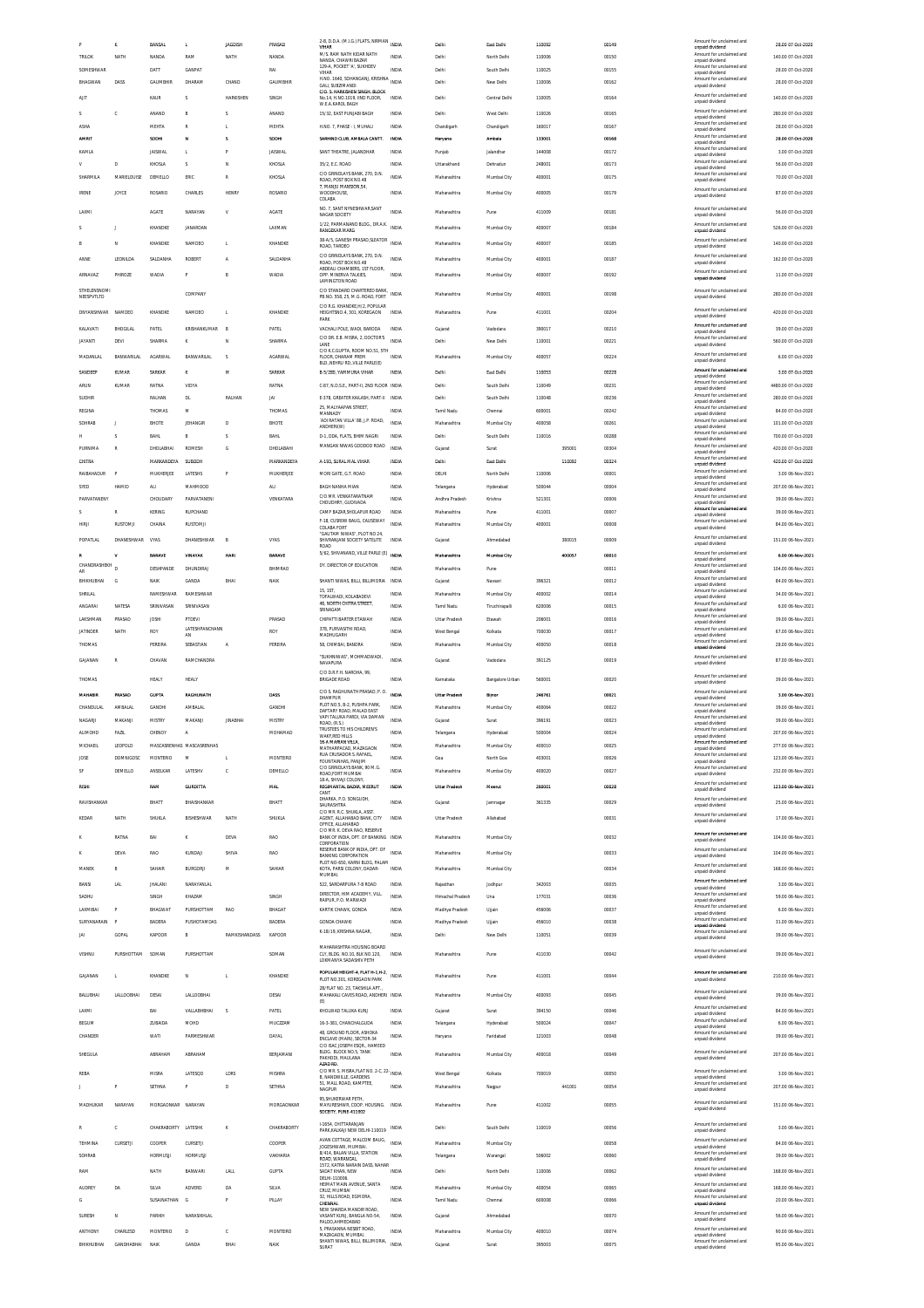|                               |                  | SUBRAMANIAM LATESAMBASIRA |                      | IYER              | M-88/4, BASANT NAGAR, CHENNAI INDIA<br>CONSULTANT THERATRONICS                                 |                | Tamil Nadu       | Chennai                    |                  | 600090 | 00081          | Amount for unck<br>unpaid dividend                                      | 84.00 06-Nov-2021                       |
|-------------------------------|------------------|---------------------------|----------------------|-------------------|------------------------------------------------------------------------------------------------|----------------|------------------|----------------------------|------------------|--------|----------------|-------------------------------------------------------------------------|-----------------------------------------|
| MANOHAR<br>LAL                | SETHI            | BANS                      | LALL                 | SETHI             | INTERNATIONAL LTD. CANADA, D- INDIA<br>10, KIRTI NAGAR, NEW DELHI-                             |                | Delhi            | West Delhi                 | 110015           |        | 00082          | Amount for unclaimed and<br>unpaid dividend                             | 56.00 06-Nov-2021                       |
|                               |                  |                           |                      |                   | 110015.                                                                                        |                |                  |                            |                  |        |                |                                                                         |                                         |
| ANGARA<br>RAMALINGAM          | SUBRAMANIAM A    |                           | N                    | RAMALINGAM        | C-289. BLOCK NO.25. EASTEND<br>APT. NEAR NEW ASHOK NAGAR.<br>CHILLA, NEW DELHI-110096          | INDIA          | Delhi            | East Delhi                 | 110096           |        | 00084          | Amount for unclaimed and<br>unpaid dividend                             | 168.00 06-Nov-2021                      |
| RAJINI<br>CHHAYA              | <b>ASRANI</b>    | GOVIND                    | M                    | <b>ASRANI</b>     | 33-A, SAINIK FARMS, KHANPUR,                                                                   | <b>INDIA</b>   | Delhi            | South Delhi                | 110062           |        | 00085          | Amount for unclaimed and                                                | 140.00 06-Nov-2021                      |
|                               |                  |                           |                      |                   | <b>NEW DELHI-110062</b><br>C/O MR. GIRISH CHANDRA, C-79.                                       |                |                  |                            |                  |        |                | unpaid dividend<br>Amount for unclaimed and                             |                                         |
| BHAGWATI<br>SUMITRALAXMI V    | MATHUR<br>PANDYA | GIRISH<br>VIRMAN          | LAL                  | CHANDRA<br>PANDYA | NITI BAGH. NEW DELHI.<br>1, AANGAN APTS, VASTRAPUR,                                            | INDIA<br>INDIA | Delhi<br>Gujarat | South Delhi<br>Ahmerishari | 110049<br>380015 |        | 00087<br>00088 | unpaid dividend<br>Amount for unclaimed and                             | 84.00 06-Nov-2021<br>280.00 06-Nov-2021 |
| CHAND<br>NANAK                | BHATIA           | LABH                      | CHAND                | BHATIA            | AHMEDABAD.<br>13/21, WEST PATEL NAGAR, NEW                                                     | <b>INDIA</b>   | Delhi            | Central Delhi              | 110008           |        | 00089          | unpaid dividend<br>Amount for unclaimed and                             | 14.00 06-Nov-2021                       |
|                               |                  |                           |                      |                   | DELHI<br>C/O MR. RAM LAL GROVER,                                                               |                |                  |                            |                  |        |                | unpaid dividend<br>Amount for unclaimed and                             |                                         |
| WANTI<br>DAYA                 | GROVER           | RAM                       | LAL                  | GROVER            | CENTRAL BANK OF INDIA,<br>PARLIAMENT STREET, NEW DELHI                                         | INDIA          | Delhi            | New Delhi                  | 110001           |        | 00090          | unpaid dividend                                                         | 28.00 06-Nov-2021                       |
| RAM<br>LAL                    | GROVER           | SAHIR                     |                      | RAM               | THE CENTRAL BANK OF INDIA.<br>PARLIAMENT STREET, NEW DELHI                                     | INDIA          | Delhi            | New Delhi                  | 110001           |        | 00091          | Amount for unclaimed and                                                | 28.00 06-Nov-2021                       |
| RAM<br>CHAND                  | DHINGRA          | THANA                     |                      | RAM               | E-157. GREATER KAILASH-II. NEW                                                                 | <b>INDIA</b>   | Delhi            | South Delhi                | 110048           |        | 00092          | unpaid dividend<br>Amount for unclaimed and                             | 56.00 06-Nov-2021                       |
|                               |                  |                           |                      |                   | DELHI<br>DG-113/D, (1ST FLOOR), LIG FLATS,                                                     |                |                  |                            |                  |        |                | unpaid dividend<br>Amount for unclaimed and                             |                                         |
| RAM<br>PRAKASH                | SUCHDEVA         | $\mathbf{L}$              | SANTRAM              | SHCHDEVA          | D.D.A. G.R. AREA RAIOURI<br>GARDEN HARLNAGAR NEW DELHI                                         | <b>INDIA</b>   | Delhi            | West Delhi                 | 110064           |        | 00095          | unpaid dividend                                                         | 84.00 06-Nov-2021                       |
| SHAM<br>LAL                   | TANEJA           | TEJ                       | BHAN                 | TANEJA            | E-3/11. MODEL TOWN. NEW<br>DELHI.                                                              | <b>INDIA</b>   | Delhi            | North West                 | 110009           |        | 00097          | Amount for unclaimed and<br>unpaid dividend                             | 140.00 06-Nov-2021                      |
| <b>JAGDISH</b><br>CHANDAR     | BHATIA           | LATEL                     | KHUSHIRAM            | BHATIA            | I-D-97/98. LAJPAT NAGAR. NEW<br>DELHI                                                          | <b>INDIA</b>   | Delhi            | South Delhi                | 110024           |        | 00098          | Amount for unclaimed and<br>unpaid dividend                             | 56.00 06-Nov-2021                       |
| HANS<br>RAJ                   | CHAWLA           | <b>JASWANT</b>            |                      | RAJ               | CHAWLA HOUSE, CIRCUS GROUND<br>CHOTI LANE, MODEL TOWN,<br>YAMI INA NAGAR                       | INDIA          | Haryana          | Yamuna Nagar               | 135001           |        | 00099          | Amount for unclaimed and<br>unpaid dividend                             | 28.00 06-Nov-2021                       |
| SURAJ<br>PRAKASH              | TOTEJA           | SHRIRALMOKALIND           |                      | TOTEJA            | 34-B.VUAY NAGAR, KINGSWAY.P.O.<br>NEW DELHI                                                    | <b>INDIA</b>   | Delhi            | New Delhi                  |                  | 110009 | 00100          | Amount for unclaimed and<br>unpaid dividend                             | 420.00 06-Nov-2021                      |
| ι                             | BHAGAT           | LATESHISHAWARD<br>AS      |                      | BHAGAT            | 40-A, LAJPAT NAGAR-IV, RING<br>ROAD, NEW DELHI                                                 | INDIA          | Delhi            | South Delhi                | 110024           |        | 00101          | Amount for unclaimed and<br>unpaid dividend                             | 613.00 06-Nov-2021                      |
| SAVITA                        | BHARGAVA         | LATESHKASHYAP             |                      | BHARGAVA          | 1-51, JANGPURA EXTN.                                                                           | <b>INDIA</b>   | Delhi            | South Delhi                |                  | 110014 | 00102          | Amount for unclaimed and<br>unpaid dividend                             | 28.00 06-Nov-2021                       |
| SINGH<br>RUP                  | SASAN            | s                         | ATMASINGH            | SASAN             | 1-51, JANGPURA EXTN., NEW DELHI INDIA<br>C/99, NEW MUTAN NAGAR,                                |                | Delhi            | South Delhi                | 110014           |        | 00103          | Amount for unclaimed and<br>unpaid dividend                             | 28.00 06-Nov-2021                       |
| d                             | SHARMA           | LATEPTBHAWAN              |                      | SAHA              | ROHTAK ROAD, NEW DELHI<br>110058                                                               | <b>INDIA</b>   | Delhi            | North West                 |                  | 110058 | 00105          | Amount for unclaimed and<br>unpaid dividend                             | 216.00 06-Nov-2021                      |
| RANJIT<br>SINGH               | GILL             | WARYAM                    |                      | SINGH             | C/O MRS. B.K. MALIK, 21-A.<br>NIZAMUDDIN WEST. NEW DELHI                                       | INDIA          | Delhi            | South Delhi                | 110013           |        | 00107          | Amount for unclaimed and<br>unpaid dividend                             | 140.00 06-Nov-2021                      |
| RAM                           | CHAMELI          | LATESHLAKSHMI             |                      | DAS               | 17/4. SPECIAL WING, PREM NAGAR,                                                                | <b>INDIA</b>   | Uttarakhand      | Dehradun                   | 248007           |        | 00110          | Amount for unclaimed and                                                | 56.00 06-Nov-2021                       |
| MARIE<br>MASCARENHAS MONTEIRO |                  | <b>DOMINGOS</b>           | $\mathbf c$          | MONTEIRO          | DEHRADUN<br>C/O JOSE D. MONTEIRO RUA                                                           | INDIA          | Goa              | North Goa                  |                  | 403001 | 00111          | unpaid dividend<br>Amount for unclaimed and                             | 42.00 06-Nov-2021                       |
|                               |                  |                           |                      |                   | CRUSADR, PANJIM, FOUNTAINHAS<br>5, PRASANNA NESBIT ROAD,                                       |                |                  |                            |                  |        |                | unpaid dividend<br>Amount for unclaimed and                             |                                         |
| <b>ANTHONY</b><br>CHARLESD    | MONTEIRO         | D                         | c                    | MONTEIRO          | MAZAGAON<br>C/O. DR. A.C.D. MONTEIRO 5                                                         | <b>INDIA</b>   | Maharashtra      | Mumbai City                |                  | 400010 | 00112          | unpaid dividend<br>Amount for unclaimed and                             | 42.00 06-Nov-2021                       |
| DUARTE<br>MYRA                | MONTEIRO         | SEBASTIAO                 | E                    | MONTEIRO          | PRASANNA NESBIT ROAD,<br>MAZAGAON                                                              | INDIA          | Maharashtra      | Mumbai City                |                  | 400010 | 00113          | unpaid dividend                                                         | 28.00 06-Nov-2021                       |
| FREDDERICK                    | MONTEIRO         | D                         | c                    | MONTEIRO          | C/O, DR. A.C.D. MONTEIRO<br>5, PRASANNA NESBIT ROAD,<br>MAZAGAON, MUMBAI                       | INDIA          | Maharashtra      | Mumbai City                | 400010           |        | 00114          | Amount for unclaimed and<br>unpaid dividend                             | 28.00 06-Nov-2021                       |
| MARIE<br>MASCERANHAS          | MONTEIRO         | DOMINGOS                  | c                    | MONTEIRO          | 5. PRASANNA NESBIT ROAD<br>MAZAGAON, MUMBAI,                                                   | INDIA          | Maharashtra      | Mumbai City                |                  |        | 00115          | Amount for unclaimed and<br>boebivib bisonu                             | 17.00 06-Nov-2021                       |
| <b>ANTHONY</b><br>CHARLESD    | MONTEIRO         | D                         | c                    | MONTEIRO          | 5. PRASANNA NESBIT ROAD.<br>MAZAGAON, MUMBAI,                                                  | <b>INDIA</b>   | Maharashtra      | Mumbai City                |                  |        | 00116          | Amount for unclaimed and<br>unpaid dividend                             | 17.00 06-Nov-2021                       |
| SEBASTIAO<br>EDUARTE          | MONTEIRO         | D                         | c                    | MONTEIRO          | C/O DR. A.C.D. MONTEIRO.5.<br>PRASSANA NESBIT ROAD,                                            | <b>INDIA</b>   | Maharashtra      | Mumbai City                | 400010           |        | 00117          | Amount for unclaimed and<br>unpaid dividend                             | 17.00 06-Nov-2021                       |
| <b>FREDDERICK</b>             | <b>MONTEIRO</b>  | $\overline{0}$            | c                    | <b>MONTEIRO</b>   | MAZAGAON, MUMBAI<br>C/O. DR. A.C.D. MONTEIRO<br>5. PRASANNA NESBIT ROAD.                       | INDIA          | Maharashtra      | Mumbai City                | 400010           |        | 00118          | Amount for unclaimed and                                                | 17.00 06-Nov-2021                       |
|                               |                  |                           |                      |                   | MAZAGAON, MUMBAI<br>JUMMA MASJID ROAD, FORT.                                                   |                |                  |                            |                  |        |                | unpaid dividend<br>Amount for unclaimed and                             |                                         |
| HORMUSJI<br>SOHRAB            | VAKHARIA         | <b>HORMUSJI</b>           |                      | MANCHARSHAW       | (GUJRAT STATE), BROACH<br>NO.466, I-BLOCK WCR, III, STAGE,                                     | <b>INDIA</b>   | Gujarat          | Bharuch                    |                  |        | 00121          | unpaid dividend<br>Amount for unclaimed and                             | 246.00 06-Nov-2021                      |
| KAMALAMMA                     |                  | LATESHRIN                 |                      | SESHEDISAGRA      | BASWASHWARNAGAR,<br>BANGALORE                                                                  | INDIA          | Karnataka        | Bangalore Urban            | 560079           |        | 00124          | unpaid dividend                                                         | 280.00 06-Nov-2021                      |
| <b>ROMESH</b><br>CHANDRA      | SHUKLA           | KEDAR                     | MATH                 | SHUKLA            | AGENT. ALLAHABAD BANK<br>MIRZAPUR                                                              | <b>INDIA</b>   | Uttar Pradesh    | Mirzapur                   |                  |        | 00130          | Amount for unclaimed and<br>unpaid dividend<br>Amount for unclaimed and | 11.00 06-Nov-2021                       |
| SINGH<br><b>RUP</b>           | SASAN            | s                         | ATMASINGH            | SASAN             | 1-51, JANGPURA EXTN., NEW DELHI INDIA<br>CASA BAPTISTA, 2ND FLOOR, 2ND                         |                | Delhi            | South Delhi                | 110014           |        | 00134          | unpaid dividend<br>Amount for unclaimed and                             | 11.00 06-Nov-2021                       |
| AC<br>DUARTE                  | MONETEIRO        | DRANTHONY                 | CDUARTE              | MONTEIRO          | CROSS LANE ROAD, LADY C ROAD, INDIA<br>MAHIM, MUMBAI                                           |                | Maharashtra      | Mumbai City                |                  | 400016 | 00135          | unpaid dividend                                                         | 25.00 06-Nov-2021                       |
| VIDYADHAR<br><b>MANJULAL</b>  | THAKOR           | MANULAI                   | - 11                 | THAKORE           | 23, PRITAM NAGAR, AHMEDABAD INDIA                                                              |                | Gujarat          | Ahmedabad                  | 380006           |        | 00136          | Amount for unclaimed and<br>unpaid dividend<br>Amount for unclaimed and | 1030.00 06-Nov-2021                     |
| <b>AMMEMBAL</b><br>VITTAL     | PAI              | A                         | SRINIVASA            | PAI               | 41-D, SUJAN SINGH PARK, NEW<br>DELHI<br>VANSHIVAT, JALWAN BAPPA ROAD                           | <b>INDIA</b>   | Delhi            | New Delhi                  | 110003           |        | 00142          | unpaid dividend                                                         | 28.00 06-Nov-2021                       |
| KANCHANBEN<br>k               | SON              | <b>HARKISONDAS</b>        | H                    | PAREKH            | OPP. TELEPHONE EXCHANGE                                                                        | INDIA          | Gujarat          | Valsad                     |                  | 396001 | 00144          | Amount for unclaimed and                                                | 675.00 06-Nov-2021                      |
|                               |                  |                           |                      |                   | BULSAR 396001                                                                                  |                |                  |                            |                  |        |                | unpaid dividend                                                         |                                         |
| BHAGWATI                      | VASISHTHA        | PTSHIV                    | NARAIN               | VASISHTHA         | SHIV NIWAS, GURGAON                                                                            | <b>INDIA</b>   | Haryana          | Gurgaon                    |                  |        | 00147          | Amount for unclaimed and<br>unpaid dividend                             | 280.00 06-Nov-2021                      |
| <b>FAQUIR</b>                 | CHAND            | HAR                       |                      | DAYAL             | M/S. KUMAR WOOL SHOP<br>4772/15 MAIN RAZAR PAHAR                                               | <b>INDIA</b>   | Delhi            | Central Delhi              | 110055           |        | 00148          | Amount for unclaimed and                                                | 28.00 06-Nov-2021                       |
| ĸ                             | BANSAL           | L.                        | <b>JAGDISH</b>       | PRASAD            | GANJ. NEW DELHI<br>2-B, D.D.A. (M.I.G.) FLATS, NIRMAN                                          | <b>INDIA</b>   | Delhi            | East Delhi                 | 110092           |        | 00149          | unpaid dividend<br>Amount for unclaimed and                             | 28.00 06-Nov-2021                       |
| TRILOK<br>NATH                | NANDA            | RAM                       | NATH                 | NANDA             | VIHAR NEW DELHI<br>M/S. RAM NATH KIDAR NATH<br>NANDA, CHAWRI BAZAR, NEW                        | INDIA          | Delhi            | North Delh                 | 110006           |        | 00150          | unpaid dividend<br>Amount for unclaimed and                             | 140.00 06-Nov-2021                      |
| Ċ.                            |                  |                           |                      | RAM               | DELHI<br>1932-A/147, GANESHPURA,                                                               | <b>INDIA</b>   | Delhi            |                            |                  |        |                | unpaid dividend<br>Amount for unclaimed and                             |                                         |
| D                             | GAUR             | NATHOO                    |                      |                   | TRINAGAR                                                                                       |                |                  | North West                 | 110035           |        | 00151          | unpaid dividend                                                         | 28.00 06-Nov-2021                       |
| TRIPTI<br>KANA                | GUHA             | PARIMAL                   | KUMAR                | <b>GUHA</b>       | 159-A POCKET-C KANCHANILINGA<br>APARTMENTS, SECTOR-53, NOIDA                                   | <b>INDIA</b>   | Uttar Pradesh    | Gautam Buddha Nagar        |                  | 201301 | 00152          | Amount for unclaimed and<br>unpaid dividend                             | 560.00 06-Nov-2021                      |
| SURINDER<br>KUMARI            | KHANNA           | PARVESH                   | CHAND                | KHANNA            | 540, DOUBLE STOREY, NEW<br>RAJINDER NAGAR. NEW DELHI                                           | INDIA          | Delhi            | New Delhi                  |                  | 110060 | 00153          | Amount for unclaimed and<br>unpaid dividend                             | 140.00 06-Nov-2021                      |
| SOMESHWAR                     | DATT             | GANPAT                    |                      | RAI               | 129-A, POCKET 'A', SUKHDEV<br>VIHAR                                                            | <b>INDIA</b>   | Delhi            | South Delhi                | 110025           |        | 00155          | Amount for unclaimed and<br>unpaid dividend                             | 28.00 06-Nov-2021                       |
| SUMATI                        | SHARMA           | B                         | D                    | SHARMA            | I-45, SECTOR-41, NOIDA                                                                         | INDIA          | Uttar Pradesh    | Gautam Buddha Nagar        |                  | 201303 | 00156          | Amount for unclaimed and<br>unpaid dividend                             | 84.00 06-Nov-2021                       |
| E                             | SINHA            | B                         | ANAND                | LALL              | 316, S.F.S., D.D.A. FLATS, HAUZ<br>KHAS<br>H NO 1640 SOHANGANI KRISHNA                         | <b>INDIA</b>   | Delhi            | South West Delhi           | 110016           |        | 00157          | Amount for unclaimed and<br>unpaid dividend<br>Amount for unclaimed and | 56.00 06-Nov-2021                       |
| BHAGWAN<br>DASS               | <b>GAUMBHIR</b>  | DHARAM                    | CHAND                | <b>GALIMBHIR</b>  | GALI, SUBZIMANDI<br>1601, DHEERAJ VALLEY TOWER                                                 | <b>INDIA</b>   | Delhi            | New Delhi                  | 110006           |        | 00162          | unpaid dividend                                                         | 28.00 06-Nov-2021                       |
| <b>TRILOK</b><br>CHAND        | VU               | JAI                       | RAM                  | DAS               | NEAR SALBABAR COMPLEX<br>GOREGAON (EAST)                                                       | INDIA          | Maharashtra      | Mumbai City                |                  | 400063 | 00163          | Amount for unclaimed and<br>unpaid dividend                             | 420.00 06-Nov-2021                      |
| AIIT                          | KAUR             | s                         | <b>HARKISHEN</b>     | SINGH             | C/O. S. HARKISHEN SINGH, BLOCK<br>No.14, H.NO.1019, IIND FLOOR,                                | INDIA          | Delhi            | Central Delhi              | 110005           |        | 00164          | Amount for unclaimed and<br>unpaid dividend                             | 140.00 06-Nov-2021                      |
| s<br>C                        | ANAND            | B                         | s                    | ANAND             | W.E.A.KAROL BAGH<br>15/32 FAST PUNJARI RAGH                                                    | <b>INDIA</b>   | Delhi            | West Delhi                 | 110026           |        | 00165          | Amount for unclaimed and                                                | 280.00 06-Nov-2021                      |
| ASHA                          | MEHTA            |                           |                      | MEHTA             | H.NO. 7, PHASE - I, MUHALI                                                                     | INDIA          | Chandigarh       | Chandigarh                 | 160017           |        | 00167          | unpaid dividend<br>Amount for unclaimed and<br>unpaid dividend          | 28.00 06-Nov-2021                       |
| AMRIT                         | SODHI            | N                         |                      | SODHI             | SARHIND CLUB, AMBALA CANTT.                                                                    | INDIA          | Haryana          | Ambala                     | 133001           |        | 00168          | Amount for unclaimed and<br>unpaid dividend                             | 28.00 06-Nov-2021                       |
| KAMLA                         | <b>JAISWAL</b>   | L.                        | P                    | <b>JAISWAL</b>    | SANT THEATRE, JALANDHAR                                                                        | <b>INDIA</b>   | Punjab           | Jalandhar                  | 144008           |        | 00172          | Amount for unclaimed and<br>unpaid dividend                             | 3.00 06-Nov-2021                        |
| D<br>v                        | KHOSLA           | s                         | N                    | KHOSLA            | 35/2, E.C. ROAD                                                                                | <b>INDIA</b>   | Uttarakhand      | Dehradun                   | 248001           |        | 00173          | Amount for unclaimed and<br>unpaid dividend                             | 56.00 06-Nov-2021                       |
| MARIELOUISE<br>SHARMILA       | DEMELLO          | ERIC                      | R                    | KHOSLA            | C/O GRINDLAYS BANK, 270, D.N.<br>ROAD, POST BOX NO.48                                          | INDIA          | Maharashtra      | Mumbai City                | 400001           |        | 00175          | Amount for unclaimed and<br>unpaid dividend                             | 70.00 06-Nov-2021                       |
| <b>CHANDRA</b><br>SUBHASH     | CHATTERJEE       | <b>SUDHIR</b>             | CHANDRA              | CHATTERJEE        | C/O M/S. PLACE SIDDONS &<br>COUGH (P) LTD., 6, LYONS RANGE                                     | INDIA          | West Bengal      | Kolkata                    | 700001           |        | 00177          | Amount for unclaimed and<br>unpaid dividend                             | 3.00 06-Nov-2021                        |
| SHASHIKALA<br>PADMAKER        | KHANDKE          | PADMAKER                  | LAXMAN               | KHANDKE           | LAXMIBAI MANSION, BLOCK-6<br>2ND FLOOR, NEAR ROXY CINEMA, INDIA<br>QUEEN ROAD, MUMBAI          |                | Maharashtra      | Mumbai City                |                  |        | 00178          | Amount for unclaimed and<br>unpaid dividend                             | 840.00 06-Nov-2021                      |
| JOYCE<br><b>IRENE</b>         | ROSARIO          | CHARLES                   | HENRY                | ROSARIO           | 7. MANJU MANSION.54.<br>WOODHOUSE,                                                             | INDIA          | Maharashtra      | Mumbai City                | 400005           |        | 00179          | Amount for unclaimed and<br>unpaid dividend                             | 87.00 06-Nov-2021                       |
|                               |                  |                           |                      |                   | COLABA<br>NO. 7, SANT NYNESHWAR, SANT                                                          |                |                  |                            |                  |        |                | Amount for unclaimed and                                                |                                         |
| LAXMI                         | <b>AGATE</b>     | NARAYAN                   | V                    | <b>AGATE</b>      | NAGAR SOCIETY<br>A-1/8, DLF CITY PHASE-1,                                                      | <b>INDIA</b>   | Maharashtra      | Pune                       | 411009           |        | 00181          | unpaid dividend<br>Amount for unclaimed and                             | 56.00 06-Nov-2021                       |
|                               | LOWE             | LATESQNLDR                | JM.                  | LOWE              | GURGAON.<br>1/22, PARMANAND BLDG., DR.A.K.                                                     | <b>INDIA</b>   | Haryana          | Gurgson                    |                  | 122002 | 00183          | unpaid dividend<br>Amount for unclaimed and                             | 280.00 06-Nov-2021                      |
| s<br>J.                       | KHANDKE          | <b>IANARDAN</b>           |                      | LAXMAN            | <b>RANGEKAR MARG</b><br>38-A/5, GANESH PRASAD, SLEATOR                                         | INDIA          | Maharashtra      | Mumbai City                | 400007           |        | 00184          | unpaid dividend<br>Amount for unclaimed and                             | 526.00 06-Nov-2021                      |
| B<br>N                        | KHANDKE          | NAMDEO                    | $\mathbf{L}$         | KHANDKE           | ROAD, TARDEO                                                                                   | <b>INDIA</b>   | Maharashtra      | Mumbai City                | 400007           |        | 00185          | unpaid dividend<br>Amount for unclaimed and                             | 140.00 06-Nov-2021                      |
| LEONILDA<br>ANNE              | SALDANHA         | ROBERT                    | А                    | SALDANHA          | C/O GRINDLAYS BANK, 270, D.N.<br>ROAD, POST BOX NO.48<br>292, CHURCH ROAD, GUN                 | INDIA          | Maharashtra      | Mumbai City                | 400001           |        | 00187          | unpaid dividend<br>Amount for unclaimed and                             | 162.00 06-Nov-2021                      |
| OLIVA                         | FONESCA          | $\Lambda$                 | c                    | FONESCA           | <b>FOUNDARY</b><br>ABDEALI CHAMBERS. 1ST FLOOR                                                 | <b>INDIA</b>   | Telangana        | Hyderabad                  | 500001           |        | 00190          | unpaid dividend                                                         | 84.00 06-Nov-2021                       |
| ARNAVAZ<br>PHIROZE            | <b>WADIA</b>     |                           | B                    | <b>WADIA</b>      | OPP. MINERVA TALKIES,<br>LAMINGTON ROAD                                                        | <b>INDIA</b>   | Maharashtra      | Mumbai City                | 400007           |        | 00192          | Amount for unclaimed and<br>unpaid dividend                             | 11.00 06-Nov-2021                       |
| SAVAKHA<br>DHUNBAI            | THANEWALLA       | -S                        | P                    | THANEWALLA        | C/O MR.P.S. PASTAKIA, 184, MODI<br>STREET FORT                                                 | <b>INDIA</b>   | Maharashtra      | Mumbai City                | 400021           |        | 00195          | Amount for unclaimed and<br>unpaid dividend                             | 84.00 06-Nov-2021                       |
| STHELENSNOMI<br>NEESPVTLTD    |                  | COMPANY                   |                      |                   | C/O STANDARD CHARTERED BANK.<br>PB.NO. 558, 25, M.G. ROAD, FORT                                | INDIA          | Maharashtra      | Mumbai City                | 400001           |        | 00198          | Amount for unclaimed and<br>unpaid dividend                             | 280.00 06-Nov-2021                      |
| <b>DNYANSHWAR</b><br>NAMDEO   | KHANDKE          | NAMDEO                    | $\mathbf{L}$         | KHANDKE           | C/O R.G. KHANDKE.H/2. POPULAR<br>HEIGHTSNO.4, 301, KOREGAON                                    | INDIA          | Maharashtra      | Pune                       | 411001           |        | 00204          | Amount for unclaimed and                                                | 420.00 06-Nov-2021                      |
|                               |                  |                           |                      |                   | PARK                                                                                           |                |                  |                            |                  |        |                | unpaid dividend                                                         |                                         |
| PRAMOD<br>BEHARI              | MATHUR           | LATESHRIK                 | B                    | MATHUR            | A-402, KENWOOD TOWERS, EROS<br>GARDEN, CHARMWOOD VILLAGE. INDIA<br>SURAJ KUND ROAD, FARIDABAD. |                | Haryana          | Faridabad                  |                  | 121009 | 00205          | Amount for unclaimed and<br>unpaid dividend                             | 280.00 06-Nov-2021                      |
| KANWAR<br>PALSINGH            | PRUTHI           | LATESHRIHEM               | SINGH                | PRUTHI            | 14-B/4, NORTH EXTENSION AREA,<br>NEW DELHI                                                     | <b>INDIA</b>   | Delhi            | New Delhi                  |                  | 110060 | 00206          | Amount for unclaimed and                                                | 420.00 06-Nov-2021                      |
| MANI<br>MANEK                 | SAHIAR           | MANEK                     |                      | SAHIAR            | 650. FIRDOSHI ROAD, PARSI<br>COLONY, DADR, MUMBAI                                              | <b>INDIA</b>   | Maharashtra      | Mumbai City                |                  | 400014 | 00207          | unpaid dividend<br>Amount for unclaimed and<br>unpaid dividend          | 76.00 06-Nov-2021                       |
| KALAVATI<br>BHOGILAL          | PATEL            | LATEKRISHAN               | <b>KUMARBHOGILAL</b> | PATEL             | VACHALI POLE. WADI. BARODA                                                                     | INDIA          | Gujarat          | Vadodara                   | 390017           |        | 00210          | Amount for unclaimed and<br>unpaid dividend                             | 39.00 06-Nov-2021                       |
| <b>ARDESHIR</b><br>RUSTOM     | GAGRET           | GAGRET                    |                      |                   | C/O M/S. GAGRET & CO., ALLI<br>CHAMBERS, NAGINDAS MASTER                                       | <b>INDIA</b>   | Maharashtra      | Mumbai City                | 400001           |        | 00211          | Amount for unclaimed and<br>unpaid dividend                             | 207.00 06-Nov-2021                      |
|                               |                  |                           |                      |                   | ROAD, FORT MUMBAI<br>C/O MR. D.K. HANDIEKAR<br>EXECUTIVE ENGG. (GOVT. OF                       |                |                  |                            |                  |        |                | Amount for unclaimed and                                                |                                         |
| SHAKUNTALA<br>$\overline{D}$  | HANDIFKAR        | DATTATRAYA                | K                    | HANDIEKAR         | U.P.)B-2-249. RAVINDERAPURI<br>CLY., LANE NO.14,                                               | INDIA          | Uttar Pradesh    | Varanasi                   | 221005           |        | 00215          | unpaid dividend<br>Amount for unclaimed and                             | 151.00 06-Nov-2021                      |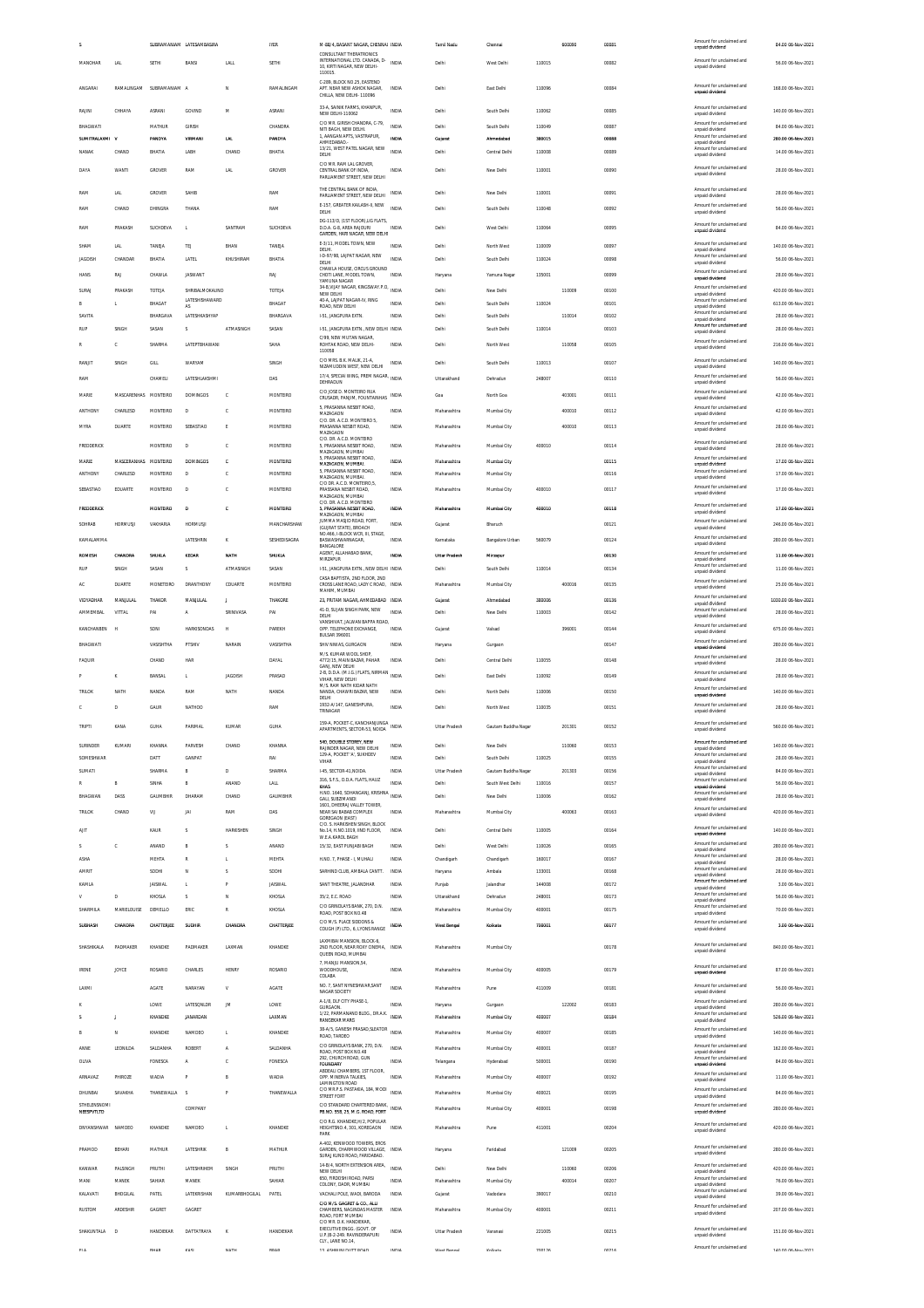| SAVITA          |                   | BHARGAVA           | LATESHKASHYAP             |                | BHARGAVA          | 1-51, JANGPURA EXTN., NEW DELHI INDIA                                |              | Delhi                | South Delhi            | 110014 |        | 00220 | Amount for unclai<br>unnaid dividend        | 11.00 06-Nov-2021   |
|-----------------|-------------------|--------------------|---------------------------|----------------|-------------------|----------------------------------------------------------------------|--------------|----------------------|------------------------|--------|--------|-------|---------------------------------------------|---------------------|
| <b>JAYANTI</b>  | DEVI              | SHARMA             | $\kappa$                  | N              | SHARMA            | C/O DR. E.B. MISRA, 2, DOCTOR'S<br>LANE                              | <b>INDIA</b> | Delhi                | New Delhi              | 110001 |        | 00221 | Amount for unclaimed and<br>unpaid dividend | 560.00 06-Nov-2021  |
| MADANLAL        | <b>BANWARILAL</b> | AGARWAL            | BANWARILAL                | S              | <b>AGARWAL</b>    | C/O K.C.GUPTA, ROOM NO.51, 5TH<br>FLOOR, DHARAM PREM                 | INDIA        | Maharashtra          | Mumbai City            | 400057 |        | 00224 | Amount for unclaimed and                    | 6.00 06-Nov-2021    |
|                 |                   |                    |                           |                |                   | BLD. NEHRU RD. VILLE PARLE(E)                                        |              |                      |                        |        |        |       | unpaid dividend                             |                     |
| PURAN           | DEVI              | PUR                |                           | S              | PUR               | 117. SECTOR-9-B. CHANDIGARH                                          | INDIA        | CHANDIGARI           |                        |        | 160017 | 00227 | Amount for unclaimed and<br>unpaid dividend | 560.00 06-Nov-2021  |
| SANDEEP         | <b>KUMAR</b>      | SARKAR             | $\kappa$                  | M              | SARKAR            | B-5/280. YAMMUNA VIHAR                                               | INDIA        | Delhi                | East Delhi             | 110053 |        | 00228 | Amount for unclaimed and<br>unpaid dividend | 3.00 06-Nov-2021    |
| <b>JAYAWANT</b> | BABUJI            | KAMAT              | LATEBAPUJ                 | B              | KAMAT             | 11, SARASWATT COLONY, PUNE                                           | INDIA        | Maharashtra          | Pune                   |        | 411001 | 00229 | Amount for unclaimed and<br>unpaid dividend | 207.00 06-Nov-2021  |
| ARUN            | KUMAR             | RATNA              | VIDYA                     |                | RATNA             | C-87, N.D.S.E., PART-II, 2ND FLOOR INDIA                             |              | Delhi                | South Delhi            | 110049 |        | 00231 | Amount for unclaimed and                    | 4480.00 06-Nov-2021 |
| PRABHAVATI      |                   | JAI                | DEVIDAS                   |                | PURSHOTHAMDAS     | 9. SAGAR VIHAR, 23, ABDUL                                            | INDIA        | Maharashtra          |                        |        |        |       | unpaid dividend<br>Amount for unclaimed and | 174.00 06-Nov-2021  |
|                 | DEVIDAS           |                    |                           |                |                   | GAFFAR KHAN ROAD. WORLL                                              |              |                      | Mumbai City            | 400018 |        | 00234 | unpaid dividend<br>Amount for unclaimed and |                     |
| SUDHIR          |                   | RALHAN             | DL                        | RALHAN         | JAI               | E-378, GREATER KAILASH, PART-II                                      | INDIA        | Delhi                | South Delhi            | 110048 |        | 00236 | unpaid dividend                             | 280.00 06-Nov-2021  |
| AMIR            | CHAND             | MAHESHWARI         | <b>RAIRAHADLIR</b>        | KISHORECHAND   | <b>MAHESHWARI</b> | PARTAP MANSION-II, THANDI<br>KHUI, 3-A THEMALL                       | INDIA        | Punjab               | Amritsan               |        |        | 00240 | Amount for unclaimed and<br>unpaid dividend | 140.00 06-Nov-2021  |
| REGINA          |                   | THOMAS             | M                         |                | THOMAS            | 25, MALYAAPAN STREET<br>MANNADY                                      | INDIA        | Tamil Nadu           | Chennai                | 600001 |        | 00242 | Amount for unclaimed and<br>unpaid dividend | 84.00 06-Nov-2021   |
| SOHRAB          |                   | BHOTE              | <b>JEHANGIR</b>           | D              | <b>BHOTE</b>      | 'ADI RATAN VILLA' 88, J.P. ROAD,                                     | INDIA        | Maharashtra          | Mumbai City            | 400058 |        | 00261 | Amount for unclaimed and                    | 101.00 06-Nov-2021  |
| LILAWATI        | CHAMANLAL         | RAWLLEY            | CHAMANLAL                 |                | RAWLEY            | ANDHERI(W), MUMBAI<br>E-164, PRASHANT VIHAR                          | INDIA        | Delhi                | North West             |        | 110085 | 00263 | unpaid dividend<br>Amount for unclaimed and | 140.00 06-Nov-2021  |
|                 |                   |                    |                           |                |                   | NO-60, IYAPP CHETTY STREET,                                          |              |                      |                        |        |        |       | unpaid dividend<br>Amount for unclaimed and |                     |
| SARIFABATH      |                   | RAJA               | <b>LATESHHASIM</b>        | ABDULLAH       | RAIA              | NEAR MANNADY CHENNAL                                                 | INDIA        | Tamil Nadu           | Chennai                |        | 600001 | 00266 | unpaid dividend                             | 84.00 06-Nov-2021   |
| KUMARI          | ĸ                 | SABITHA            | SHRIGA                    | KESHAVA        | RAO               | 81, BASPPA LAYOUT, GAVIPURAM<br><b>EXTN_RANGALORE</b>                | INDIA        | Karnataka            | <b>Bangalore Urban</b> |        | 560019 | 00270 | Amount for unclaimed and<br>unnaid dividend | 154.00 06-Nov-2021  |
|                 |                   |                    |                           |                |                   |                                                                      |              |                      |                        |        |        |       |                                             |                     |
| PARVIZ          | PIROSHA           | PASTAKIA           | PIROSHA                   |                |                   | BANIA HOUSE, 2ND FLOOR, 184,<br>MODY STREET FORT MUMBAL              | INDIA        | Maharashtra          | Mumbai City            |        | 400001 | 00271 | Amount for unclaimed and<br>unpaid dividend | 39.00 06-Nov-2021   |
| <b>SUKHBIR</b>  |                   | SARAN              | LATESHRAGHUBIR SARAM      |                | VERMA             | 234. FARASH BAZAR. SHAHDARA                                          | INDIA        | Delh                 | New Delhi              |        | 110032 | 00273 | Amount for unclaimed and                    | 504.00 06-Nov-2021  |
|                 | s                 | <b>BAHL</b>        | B                         | s              | BAHL              | NEW DELHI.<br>D-1, DDA, FLATS, BHIM NAGRI,                           | INDIA        | Dethi                | South Dethi            | 110016 |        | 00288 | unpaid dividend<br>Amount for unclaimed and | 700.00 06-Nov-2021  |
|                 |                   |                    |                           |                |                   | NEW DELHI<br>C/O M/S KIDAR NATH VED                                  |              |                      |                        |        |        |       | unpaid dividend<br>Amount for unclaimed and |                     |
| <b>ASHOR</b>    |                   | KUMAR              | SHRIVED                   |                | PRAKASH           | PRAKASH, MAIN BAZAR, KALKA                                           | INDIA        | Haryana              |                        |        | 133302 | 00291 | unpaid dividend                             | 230.00 06-Nov-2021  |
|                 |                   | KAPAI              | MANI                      | <b>LAL</b>     | KAPAI             | B-4/62, AZAD APTMS., SRI<br>AURBINDO MARG. NEW DELHI                 | INDIA        | Delhi                | South West Delhi       | 110016 |        | 00295 | Amount for unclaimed and<br>unpaid dividend | 361.00 06-Nov-2021  |
| PURNIMAR        | R                 | DHOLABHAI          | ROMESH                    | GDHOLA         | BHAI              | MANGAN NIWAS GODDOD ROAD<br><b>SURAT 395001</b>                      | INDIA        | Gujarat              | Surat                  |        | 395001 | 00304 | Amount for unclaimed and<br>unpaid dividend | 420.00 06-Nov-2021  |
|                 |                   | SUBRAMANIAM        |                           |                | KALISWARAN        | H.NO. 94, DUPLEX-II, SECTOR-62,<br>RAJAT VIHAR, NOIDA                | INDIA        | Uttar Pradesh        | Gautam Buddha Nagar    | 201301 |        | 00323 | Amount for unclaimed and<br>unpaid dividend | 420.00 06-Nov-2021  |
| CHITRA          |                   | MARKANDEYA         | SUBHODH                   |                | MARKANDEYA        | A-193, SURAJ MAL VIHAR, NEW                                          | INDIA        | Delhi                | New Delhi              |        | 110092 | 00324 | Amount for unclaimed and                    | 420.00 06-Nov-2021  |
| SALON           |                   | NARANG             |                           | RAJ            | NARANG            | DELHI<br>5 . DR. G. C NARANG MARG.                                   | INDIA        | DELH                 | New Delhi              |        | 110006 | 00349 | unpaid dividend<br>Amount for unclaimed and | 1750.00 06-Nov-2021 |
|                 |                   |                    |                           |                |                   | CAVALARY LINES NEW DELHI.<br>1-A. LT.COL. TARAPORE ROAD.             |              |                      |                        |        |        |       | unpaid dividend<br>Amount for unclaimed and |                     |
| <b>JAMSHED</b>  | <b>ADIL</b>       | FRENCHMAN          | <b>ADIL</b>               |                | FRENCHMAN         | PUNE                                                                 | INDIA        | Maharashtra          | Pune                   |        | 411001 | 00357 | unpaid dividend                             | 302.00 06-Nov-2021  |
| PARVEEN         |                   | KUMAR              | RAM                       |                | KUMAR             | E-164, PRASHANT VIHAR, NEW<br>DELHI-110085                           | INDIA        | Delh                 | New Delhi              | 110085 |        | 00360 | Amount for unclaimed and<br>unpaid dividend | 1702.00 06-Nov-2021 |
| SANDEEP         |                   | KUMAR              | RAM                       |                | KUMAR             | E-164, PRASHANT VIHAR, NEW<br>DELHI-110085                           | <b>INDIA</b> | Delhi                | North West             |        | 110085 | 00362 | Amount for unclaimed and<br>unpaid dividend | 280.00 06-Nov-2021  |
| SANDEEP         |                   | KUMAR              | RAM                       |                | KLIMAR            | E-164, PRASHANT VIHAR, NEW                                           | <b>INDIA</b> | Delhi                | North West             |        | 110085 | 00363 | Amount for unclaimed and                    | 232.00 06-Nov-2021  |
| PARVEEN         |                   | KUMAS              | RAM                       |                | KUMA              | DELHI-110085<br>E-164, PRASHANT VIHAR, NEW                           | INDIA        | Delh                 | New Delhi              | 110085 |        | 00364 | unpaid dividend<br>Amount for unclaimed and | 840.00 06-Nov-2021  |
|                 |                   |                    |                           |                |                   | DELHI-110085<br>E-164, PRASHANT VIHAR, NEW                           |              |                      |                        |        |        |       | unpaid dividend<br>Amount for unclaimed and |                     |
| RAJESH          |                   | <b>KUMAR</b>       | SHRAM                     |                | <b>KUMAR</b>      | DELHI-110085                                                         | <b>INDIA</b> | Delhi                | New Delhi              | 110085 |        | 00365 | unpaid dividend                             | 840.00 06-Nov-2021  |
| RAJESH          |                   | KUMAR              | SHRAM/                    |                | KUMAF             | E-164, PRASHANT VIHAR                                                | INDIA        | Delh                 | North West             |        | 110085 | 00366 | Amount for unclaimed and<br>unpaid dividend | 700.00 06-Nov-2021  |
| PARVEEN         |                   | KUMAR              | SHRAM                     |                | KUMAR             | E-164, PRASHANT VIHAR                                                | INDIA        | Delhi                | North West             |        | 110085 | 00368 | Amount for unclaimed and<br>unpaid dividend | 512.00 06-Nov-2021  |
| NISHI           |                   | GARG               | <b>AIAY</b>               |                | GARG              | E-164, PRASHANT VIHAR                                                | INDIA        | Delh                 | North West             |        | 110085 | 00369 | Amount for unclaimed and                    | 190.00 06-Nov-2021  |
|                 |                   |                    | SHRAM/                    |                |                   |                                                                      |              | Delhi                |                        |        |        |       | unpaid dividend<br>Amount for unclaimed and |                     |
| RAJESH          |                   | KUMAR              |                           |                | KUMAF             | E-164, PRASHANT VIHAR                                                | INDIA        |                      | North West             |        | 110085 | 00370 | unpaid dividend<br>Amount for unclaimed and | 336.00 06-Nov-2021  |
| DARSHAN         |                   | GARG               | $\mathbb R$               | K              | GARG              | E-164, PRASHANT VIHAR                                                | INDIA        | Delhi                | North West             |        | 110085 | 00380 | unpaid dividend                             | 832.00 06-Nov-2021  |
| <b>ROHIN</b>    |                   | VIRA               | PRADEEP                   |                | VIRA              | H.NO.19, ANAND LOK, GROUND<br>FLOOR, RARE PORATION                   | INDIA        | Delhi                | New Delhi              |        | 110049 | 0038  | Amount for unclaimed and<br>unpaid dividend | 1400.00 06-Nov-2021 |
|                 |                   |                    |                           |                |                   |                                                                      |              |                      |                        |        |        |       |                                             |                     |
| DEEPIKA         |                   | VIRA               | PRADEEP                   |                | VIRA              | H.NO.19, ANAND LOK, GROUND<br>FLOOR, RARE PORATION                   | INDIA        | Delhi                | New Delhi              |        | 110049 | 00382 | Amount for unclaimed and<br>unpaid dividend | 1400.00 06-Nov-2021 |
| JULIE           |                   | BHUSHAN            | LATESHRIBRU               |                | BHUSHAN           | C-165, 1ST FLOOR, SARVODYA                                           | INDIA        | DELHI                | New Delhi              |        | 110017 | 00415 | Amount for unclaimed and                    | 504.00 06-Nov-2021  |
|                 |                   |                    |                           |                |                   | ENCLAVE NEW DELHI-110017<br>C/O. LT. GEN. Y.S. TUMAR (RETD)          |              |                      |                        |        |        |       | unpaid dividend                             |                     |
| ARUNA           | DEVI              | RATHOD             | SHRIL                     |                | RATHOD            | 45/1, VASANT VIHAR, P.O. NEW<br>FOREST                               | INDIA        | Uttarakhand          | Dehradun               |        | 248006 | 00425 | Amount for unclaimed and<br>unpaid dividend | 39.00 06-Nov-2021   |
|                 |                   |                    |                           |                |                   | B-121, SARVODAYA ENCLAVE, SHRI INDIA                                 |              |                      |                        |        |        |       | Amount for unclaimed and                    |                     |
| ARVIND          |                   | CHOPRA             | PIARA                     | <b>LAL</b>     | CHOPRA            | AUROBINDA MARG, NEW DELHI                                            |              | Delhi                | New Delhi              |        | 110017 | 00442 | unpaid dividend                             | 840.00 06-Nov-2021  |
| <b>JAG</b>      | MOHAN             | SINDHWANI          | LATESHRIE                 | D              | SINDHWANI         | H-702, BPTP, PARK LIFE SECTOR-57, INDIA<br><b>GURGAON</b>            |              | Haryana              | Gurgaon                |        |        | 00463 | Amount for unclaimed and                    | 196.00 06-Nov-2021  |
| RAIBAHADUR      | P                 | MUKHERJEE          | LATESHS                   | p              | MUKHERJEE         | MORI GATE, G.T. ROAD                                                 | INDIA        | DELHI                | North Delhi            | 110006 |        | 00001 | unpaid dividend<br>Amount for unclaimed and | 3.00 06-Nov-2022    |
|                 |                   |                    |                           |                |                   |                                                                      |              |                      |                        |        |        |       | unpaid dividend<br>Amount for unclaimed and |                     |
| SYED            | HAMID             | ALI                | MAHMOOD                   |                | <b>ALI</b>        | BAGH NANHA MIAN                                                      | <b>INDIA</b> | Telangana            | Hyderabad              | 500044 |        | 00004 | unpaid dividend                             | 207.00 06-Nov-2022  |
| PARVATANENY     |                   | CHOUDARY           | PARVATANENI               |                | VENKATARA         | C/O MR. VENKATARATNAM<br>CHOUDHRY, GUDIVADA                          | INDIA        | Andhra Pradesh       | Krishna                | 521301 |        | 00006 | Amount for unclaimed and<br>unpaid dividend | 39.00 06-Nov-2022   |
|                 |                   |                    |                           |                |                   |                                                                      |              |                      |                        |        |        |       |                                             |                     |
|                 | R                 | KERING             | <b>RUPCHAND</b>           |                |                   | CAMP BAZAR, SHOLAPUR ROAD                                            | INDIA        | Maharashtra          | Pune                   | 411001 |        | 00007 | Amount for unclaimed and                    | 39.00 06-Nov-2022   |
| <b>HIRI</b>     | RUSTOMJI          | CHAINA             | RUSTOMJI                  |                |                   | F-18, CUSROW BAUG, CAUSEWAY                                          | <b>INDIA</b> | Maharashtra          | Mumbai City            | 400001 |        | 00008 | unpaid dividend<br>Amount for unclaimed and | 84.00 06-Nov-2022   |
|                 |                   |                    |                           |                |                   | COLABA FORT<br>"GAUTAM NIWAS", PLOT NO 24,                           |              |                      |                        |        |        |       | unpaid dividend                             |                     |
| POPATLAL        | DHANESHWAR        | VYAS               | DHANESHWAR                | B              | VYAS              | SHIVRANJANI SOCIETY SATELITE<br>ROAD                                 | INDV         | Gujarat              | Ahmedabad              |        | 380015 | 00009 | Amount for unclaimed and<br>unpaid dividend | 151.00 06-Nov-2022  |
|                 | v                 | BARAVE             | VINAYAK                   | HAR1           | BARAVE            | 5/62. SHIVANAND. VILLE PARLE (E)                                     | <b>INDIA</b> | Maharashtra          | Mumbai City            |        | 400057 | 00010 | Amount for unclaimed and                    | 6.00.06-Nov-2022    |
| CHANDRASHEKH    |                   |                    |                           |                |                   | DY. DIRECTOR OF EDUCATION                                            |              |                      |                        |        |        |       | unpaid dividend<br>Amount for unclaimed and |                     |
| AR              |                   | DESHPANDE          | DHUNDIRAJ                 |                | BHIMRAC           |                                                                      | <b>INDV</b>  | Maharashtra          | Pune                   |        |        | 00011 | unpaid dividend<br>Amount for unclaimed and | 104.00 06-Nov-2022  |
| RHIKHLIRHAL     | G                 | NAIK               | GANDA                     | BHAI           | NAIK              | SHANTI NIWAS. BILLI. BILLIMORIA                                      | INDIA        | Guiarat              | Navsari                | 396321 |        | 00012 | unpaid dividend                             | 84.00 06-Nov-2022   |
| SHRILAL         |                   | RAMESHWAR          | RAMESHWAR                 |                |                   | 15.1ST.<br>TOFALWADI, KOLABADEVI                                     | INDIA        | Maharashtra          | Mumbai City            | 400002 |        | 00014 | Amount for unclaimed and<br>unpaid dividend | 34.00 06-Nov-2022   |
|                 | NATESA            | SRINIVASAN         |                           |                |                   | 46, NORTH CHITRA STREET<br>SRINAGAM                                  | <b>INDV</b>  | Tamil Nadu           | Tiruchirapall          |        |        | 00015 | Amount for unclain                          | 6.00 06-Nov-2022    |
| LAKSHMAN        | PRASAD            | <b>JOSHI</b>       | PTDEVI                    |                | PRASAD            | CHIPATTI BARTER ETAWAH                                               | <b>INDIA</b> | <b>Uttar Pradesh</b> | Etawah                 | 206001 |        | 00016 | unpaid dividend<br>Amount for unclaimed and | 39.00 06-Nov-2022   |
|                 |                   |                    | LATESHPANCHANN            |                |                   | 378, PURVASITHI ROAD,                                                |              |                      |                        |        |        |       | unpaid dividend<br>Amount for unclaimed and | 67.00 06-Nov-2022   |
| <b>JATINDER</b> | NATH              | ROY                | AN                        |                | ROY               | MADHLIGARH                                                           | INDIA        | West Bengal          | Kolkata                | 700030 |        | 00017 | unpaid dividend<br>Amount for unclaimed and |                     |
| THOMAS          |                   | PEREIRA            | SEBASTIAN                 | A              | PERFIRA           | 58. CHIMBAL BANDRA                                                   | INDIA        | Maharashtra          | Mumbai City            | 400050 |        | 00018 | unpaid dividend                             | 28.00 06-Nov-2022   |
| GAJANAN         | R                 | CHAVAN             | RAMCHANDRA                |                |                   | "SUKHNIWAS". MOHMADWADI.                                             | INDIA        | Guiarat              | Vadodara               | 391125 |        | 00019 | Amount for unclaimed and                    | 87.00 06-Nov-2022   |
|                 |                   |                    |                           |                |                   | NAVAPURA<br>C/O D.R.F.H. NAROHA, 99                                  |              |                      |                        |        |        |       | unpaid dividend                             |                     |
| THOMAS          |                   | HEALY              | HEALY                     |                |                   | <b>BRIGADE ROAD</b>                                                  | INDIA        | Karnataka            | Bangalore Urban        | 560001 |        | 00020 | Amount for unclaimed and<br>unpaid dividend | 39.00 06-Nov-2022   |
|                 |                   |                    |                           |                |                   | C/O S. RAGHUNATH PRASAD, P. O.                                       | <b>INDIA</b> |                      |                        |        |        |       | Amount for unclaimed and                    |                     |
| MAHABIR         | PRASAD            | <b>GUPTA</b>       | RAGHUNATH                 |                | DASS              | DHAMPUR<br>PLOT NO 5 B-2 PLISHPA PARK                                |              | Uttar Pradesh        | Bijnor                 | 246761 |        | 00021 | unpaid dividend<br>Amount for unclaimed and | 3.00 06-Nov-2022    |
| CHANDULAI       | AMBALA            | GANDHI             | AMBALAL                   |                | GANDHI            | DAFTARY ROAD, MALAD EAST                                             | <b>INDIA</b> | Maharashtra          | Mumbai City            | 400064 |        | 00022 | unpaid dividend<br>Amount for unclaimed and | 39.00 06-Nov-2022   |
| NAGARJI         | MAKANJI           | MISTRY             | MAKANJI                   | <b>JINABHA</b> | MISTRY            | VAPI TALUKA PARDI, VIA DAMAN<br>ROAD, (R.S.)                         | INDIA        | Gujarat              | Surat                  | 396191 |        | 00023 | unpaid dividend                             | 39.00 06-Nov-2022   |
| <b>ALIMOHD</b>  | FAZIL             | CHENOY             | $\mathsf{A}$              |                | MOHAMAD           | TRUSTEES TO HIS CHILDREN'S<br>WAKF,RED HILLS                         | INDIA        | Telangana            | Hyderabad              | 500004 |        | 00024 | Amount for unclaimed and<br>unpaid dividend | 207.00 06-Nov-2022  |
| MICHAEIL        | LEOPOLD           |                    | MASCASRENHAS MASCASRENHAS |                |                   | 16-A MARIAN VILLA<br>MATHARPACAD MAZAGAON                            | INDIA        | Maharashtra          | Mumbai City            | 400010 |        | 00025 | Amount for unclaimed and<br>unpaid dividend | 277.00 06-Nov-2022  |
| JOSE            | <b>DOMNIGOSC</b>  | <b>MONTERIO</b>    | M                         | H.             | MONTEIRO          | RUA CRUSADOR S. RAFAEL,<br>FOUNTAINHAS, PANJIM                       | INDIA        | Goa                  | North Goa              | 403001 |        | 00026 | Amount for unclaimed and                    | 123.00 06-Nov-2022  |
| <b>SF</b>       | DEMELLO           | ANSELKAR           | $\mathbf{v}$              | ¢              | DEMELLO           | C/O GRINDLAYS BANK, 90 M.G.                                          | <b>INDIA</b> | Maharashtra          | Mumbai City            | 400020 |        | 00027 | unpaid dividend<br>Amount for unclaimed and | 232.00 06-Nov-2022  |
|                 |                   |                    |                           |                |                   | ROAD, FORT MUMBAI<br>18-A. SHIVAJI COLONY                            |              |                      |                        |        |        |       | unpaid dividend                             |                     |
| <b>RISHI</b>    |                   | RAM                | <b>GURDITTA</b>           |                | MAL               | REGIMANTAL BAZAR, MEERUT                                             | INDIA        | <b>Uttar Pradesh</b> | Meerut                 | 260001 |        | 00028 | Amount for unclaimed and<br>unpaid dividend | 123.00 06-Nov-2022  |
| RAVISHANKAR     |                   | BHATT              | BHAISHANKAR               |                | BHATT             | CANT<br>DHARKA, P.O. SONGUDH,                                        | INDIA        | Guiarat              | Jamnagar               | 361335 |        | 00029 | Amount for unclaimed and                    | 25.00 06-Nov-2022   |
|                 |                   |                    |                           |                |                   | SAURASHTRA<br>C/O MR. R.C. SHUKLA, ASST.                             |              |                      |                        |        |        |       | unpaid dividend                             |                     |
| KEDAR           | NATH              | SHUKLA             | BISHESHWAR                | NATH           | SHUKLA            | AGENT, ALLAHABAD BANK, CITY                                          | INDIA        | Uttar Pradesh        | Allahabad              |        |        | 00031 | Amount for unclaimed and<br>unpaid dividend | 17.00 06-Nov-2022   |
|                 |                   |                    |                           |                |                   | OFFICE, ALLAHABAD<br>C/O MR. K. DEVA RAO. RESERVE                    |              |                      |                        |        |        |       | Amount for unclaimed and                    |                     |
|                 | RATNA             | BAI                | к                         | DEVA           | RAO               | BANK OF INDIA, DPT. OF BANKING INDIA<br>CORPORATION                  |              | Maharashtra          | Mumbai City            |        |        | 00032 | unpaid dividend                             | 104.00 06-Nov-2022  |
|                 | DEVA              | RAO                | KUNDAJ                    | SHIVA          | RAO               | RESERVE BANK OF INDIA, DPT. OF<br><b>BANKING CORPORATION</b>         | INDIA        | Maharashtra          | Mumbai City            |        |        | 00033 | Amount for unclaimed and<br>unpaid dividend | 104.00 06-Nov-2022  |
|                 |                   |                    |                           |                |                   | PLOT NO-650, KARNI BLOG, PALAM                                       |              |                      |                        |        |        |       | Amount for unclaimed and                    |                     |
| MANER           | B                 | SAHAIR             | BURGORJI                  | M              | SAHAIR            | KOTA, PARSI COLONY, DADAR-<br>MUMBAL                                 | INDIA        | Maharashtra          | Mumbai City            |        |        | 00034 | unpaid dividend                             | 168.00 06-Nov-2022  |
| BANSI           | LAL               | JHALANI            | NARAYANLAL                |                |                   | 522, SARDARPURA 7-B ROAD                                             | INDIA        | Rajasthan            | Jodhpur                | 342003 |        | 00035 | Amount for unclaimed and<br>unpaid dividend | 3.00 06-Nov-2022    |
| SADHU           |                   | SINGH              | KHAZAM                    |                | SINGH             | DIRECTOR, HIM ACADEMY, VILL.                                         | INDIA        | Himachal Pradesh     | Una                    | 177031 |        | 00036 | Amount for unclaimed and                    | 59.00 06-Nov-2022   |
| LAXMIBAI        | p                 | BHAGWAT            | PURSHOTTAM                | RAO            | BHAGAT            | RAIPUR. P.O. MARWADI<br>KARTIK CHAWK, GONDA                          | <b>INDIA</b> |                      |                        | 456006 |        | 00037 | unpaid dividend<br>Amount for unclaimed and | 6.00 06-Nov-2022    |
|                 |                   |                    |                           |                |                   |                                                                      |              | Madhya Pradesh       | Ujjain                 |        |        |       | unpaid dividend<br>Amount for unclaimed and |                     |
| SURYANARAIN     | Þ                 | BADERA             | PUSHOTAMDAS               |                | BADERA            | <b>GONDA CHAWKI</b>                                                  | INDIA        | Madhya Pradesh       | Ujjair                 | 456010 |        | 00038 | unpaid dividend                             | 31.00 06-Nov-2022   |
| JAI             | GOPAL             | KAPOOR             | B                         | RAMKISHANDASS  | KAPOOR            | K-18/19, KRISHNA NAGAR                                               | <b>INDIA</b> | Delhi                | New Delhi              | 110051 |        | 00039 | Amount for unclaimed and<br>unpaid dividend | 39.00 06-Nov-2022   |
|                 |                   |                    |                           |                |                   | MAHARASHTRA HOUSING BOARD                                            |              |                      |                        |        |        |       | Amount for unclaimed and                    |                     |
| <b>VISHNU</b>   | PURSHOTTAM SOMAN  |                    | PURSHOTTAM                |                | SOMAN             | CLY, BLDG. NO.10, BLK NO.120,<br>LOKMANYA SADASHIV PETH              | INDIA        | Maharashtra          | Pune                   | 411030 |        | 00042 | unpaid dividend                             | 39.00 06-Nov-2022   |
|                 |                   |                    |                           |                |                   |                                                                      |              |                      |                        |        |        |       | Amount for unclaimed and                    |                     |
| GAJANAN         |                   | KHANDKE            | N                         | L.             | KHANDKE           | POPULAR HEIGHT-4, FLAT H-1, H-2, INDIA<br>PLOT NO.301, KOREGAON PARK |              | Maharashtra          | Pune                   | 411001 |        | 00044 | unpaid dividend                             | 210.00 06-Nov-2022  |
|                 |                   |                    |                           |                |                   | 2B/FLAT NO. 23. TAKSHILA APT.                                        |              |                      |                        |        |        |       | Amount for unclaimed and                    |                     |
| BALUBHAI        | LALLOOBHAI        | DESAI              | <b>LALLOOBHA</b>          |                | DESAI             | MAHAKALI CAVES ROAD, ANDHERI INDIA<br>(E)                            |              | Maharashtra          | Mumbai City            | 400093 |        | 00045 | unpaid dividend                             | 39.00 06-Nov-2022   |
| LAXMI           |                   | BAI                | VALLABHBHAI               | s              | PATEL             | KHOLWAD TALUKA KUNJ                                                  | INDIA        | Gujarat              | Surat                  | 394150 |        | 00046 | Amount for unclaimed and<br>unpaid dividend | 84.00 06-Nov-2022   |
| BEGUM           |                   | ZUBAIDA            | MOHD                      |                | MUCZZAM           | 16-3-381, CHANCHALGUDA                                               | INDIA        | Telangana            | Hyderabad              | 500024 |        | 00047 | Amount for unclaimed and                    | 6.00 06-Nov-2022    |
| CHANDER         |                   | <b>WATI</b>        | PARMESHWAR                |                | DAYAL             | 48. GROUND FLOOR, ASHOKA                                             | <b>INDIA</b> | Haryana              | Faridabad              | 121003 |        | 00048 | unpaid dividend<br>Amount for unclaimed and | 39.00 06-Nov-2022   |
|                 |                   |                    |                           |                |                   | ENCLAVE (MAIN), SECTOR-34<br>C/O ISAC JOSEPH ESOR HAMEED             |              |                      |                        |        |        |       | unpaid dividend                             |                     |
| SHEGULA         |                   | ABRAHAM            | ARRAHAM                   |                | RERIAMANI         | BLDG. BLOCK NO.5. TANK<br>PAKHODI, MAULANA                           | <b>INDIA</b> | Maharashtra          | Mumbai City            | 400018 |        | 00049 | Amount for unclaimed and<br>unpaid dividend | 207.00 06-Nov-2022  |
|                 |                   |                    |                           |                |                   | AZAD RD                                                              |              |                      |                        |        |        |       |                                             |                     |
| REBA            |                   | MISRA              | LATESQD                   | LDRS           | MISHRA            | C/O MR. S. MISRA, FLAT NO. 2-C, 22- INDIA<br>B, NANDWILLE, GARDENS   |              | West Bengal          | Kolkata                | 700019 |        | 00050 | Amount for unclaimed and<br>unpaid dividend | 3.00 06-Nov-2022    |
|                 | p                 | <b>SETHINA</b>     | $\mathsf{P}$              | D              | SETHNA            | 51, MALL ROAD, KAMPTEE,<br>NAGPUR                                    | INDIA        | Maharashtra          | Nagpur                 |        | 441001 | 00054 | Amount for unclaimed and                    | 207.00 06-Nov-2022  |
| MADHUKAR        | NARAYAN           | MORGAONKAR NARAYAN |                           |                | MORGAONKAR        | 95, SHUKERWAR PETH,<br>MAYURESHWR. COOP. HOUSING. INDIA              |              | Maharashtra          | Pune                   | 411002 |        | 00055 | unpaid dividend<br>Amount for unclaimed and | 151.00.06.Nov-2022  |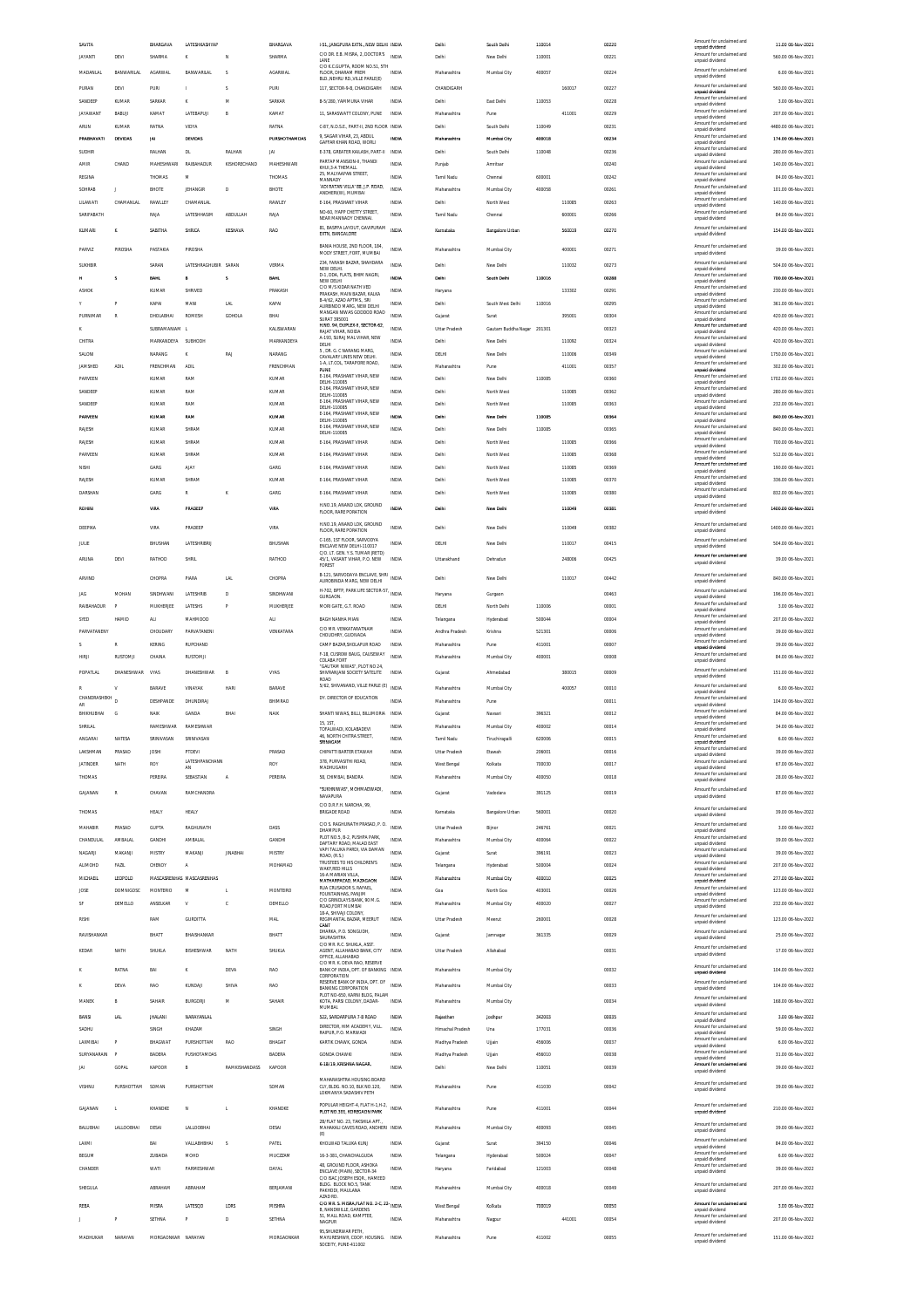| TEHMINA                           | CURSETJI           | COOPER                | CURSETJI                |                  | COOPER              | AVAN COTTAGE, MALCOM BAUG,                                                              | INDIA        | Maharashtra   | Mumbai City         |                  |        | 00058          | Amount for unclaimed and                                       | 84.00 06-Nov-2022                       |
|-----------------------------------|--------------------|-----------------------|-------------------------|------------------|---------------------|-----------------------------------------------------------------------------------------|--------------|---------------|---------------------|------------------|--------|----------------|----------------------------------------------------------------|-----------------------------------------|
| SOHRAB                            |                    | HORMUSJI              | <b>HORMUSJI</b>         |                  | VAKHARIA            | JOGESHWARI, MUMBAI.<br>8/414, BALAN VILLA, STATION                                      | INDIA        | Telangana     | Warangal            | 506002           |        | 00060          | unpaid dividend<br>Amount for unclaimed and                    | 39.00 06-Nov-2022                       |
|                                   |                    |                       |                         |                  |                     | ROAD WARANGAL<br>1572, KATRA NARAIN DASS, NAHAR                                         |              |               |                     |                  |        |                | unpaid dividend<br>Amount for unclaimed and                    |                                         |
| RAM                               |                    | NATH                  | RANWAR                  | <b>LALL</b>      | <b>GUPTA</b>        | SADAT KHAN, NEW<br>DELHI-110006                                                         | INDIA        | Delhi         | North Delhi         | 110006           |        | 00062          | unpaid dividend                                                | 168.00.06.Nov-2022                      |
| <b>AUDREY</b>                     | DA                 | SILVA                 | <b>ADVERD</b>           | DA               | SILVA               | HEIMAT MAIN AVENUE. SANTA<br>CRUZ                                                       | INDIA        | Maharashtra   | Mumbai City         | 400054           |        | 00065          | Amount for unclaimed and<br>unpaid dividend                    | 168.00.06-Nov-2022                      |
| G                                 |                    | SUSAINATHAN           | G                       | P                | PILLAY              | 32, HILLS ROAD, EGMORA                                                                  | INDIA        | Tamil Nadu    | Chennai             | 600006           |        | 00066          | Amount for unclaimed and<br>unpaid dividend                    | 20.00 06-Nov-2022                       |
| <b>SLIRESH</b>                    | N                  | PARKH                 | NARASIKHI AI            |                  |                     | NEW SHARDA MANDIR ROAD,<br>VASANT KUNJ, BANGLA NO-54,                                   | INDIA        | Gujarat       | Ahmedabad           |                  |        | 00070          | Amount for unclaimed and                                       | 56.00 06-Nov-2022                       |
|                                   |                    |                       |                         |                  |                     | PALDO AHMEDABAD<br>5, PRASANNA NESBIT ROAD,                                             |              |               |                     |                  |        |                | unpaid dividend<br>Amount for unclaimed and                    |                                         |
| ANTHONY                           | CHARLESD           | <b>MONTERIO</b>       | D                       | c                | MONTEIRO            | MAZAGAON, MUMBA                                                                         | <b>INDIA</b> | Maharashtra   | Mumbai City         | 400010           |        | 00074          | unpaid dividend<br>Amount for unclaimed and                    | 90.00 06-Nov-2022                       |
| BHIKHUBHA                         | GANDHABHA          | NAI                   | GANDA                   | BHAI             | NAIK                | SHANTI NIWAS. BILLI. BILLIMORIA<br>30/3, SHAKTI NAGAR, SUBZI                            | <b>INDV</b>  | Gujarat       | Surat               | 395003           |        | 00075          | unpaid dividend<br>Amount for unclaimed and                    | 95.00 06-Nov-2022                       |
| RAM                               |                    | VADHAI                | SANT                    | DURGA            | DATT                | MANDI<br>M 88/4. BASANT NAGAR, CHENNAI                                                  | <b>INDIA</b> | Delhi         | North Delhi         | 110007           |        | 00080          | unpaid dividend<br>Amount for unclaimed and                    | 70.00 06-Nov-2022                       |
| s                                 |                    | SUBRAMANIAM SAMBASIRA |                         |                  | <b>IYER</b>         | 600090<br>CONSULTANT THERATRONICS                                                       | INDIA        | Tamil Nadu    | Chennai             | 600090           |        | 00081          | unpaid dividend                                                | 84.00 06-Nov-2022                       |
| MANOHAR                           | LAL                | SETHI                 | SANT                    | DURG/            | DATT                | INTERNATIONAL LTD. CANADA, D-<br>10, KIRTI NAGAR, NEW DELHI-                            | <b>INDV</b>  | Delhi         | West Delhi          | 110015           |        | 00082          | Amount for unclaimed and<br>unpaid dividend                    | 56.00 06-Nov-2022                       |
|                                   |                    |                       |                         |                  |                     | 110015<br>C-289 BLOCK NO 25 FASTEND                                                     |              |               |                     |                  |        |                |                                                                |                                         |
| ANGARAI                           | RAMALINGAM         | SUBRAMANIAM A         |                         | N                | RAMALINGAM          | APT. NEAR NEW ASHOK NAGAR<br>CHILLA                                                     | INDIA        | Delhi         | East Delhi          | 110096           |        | 00084          | Amount for unclaimed and<br>unpaid dividend                    | 168.00.06-Nov-2022                      |
| RAJINI                            | CHHAYA             | ASRANI                | GOVIND                  | M                | ASRANI              | 33-A, SAINIK FARMS, KHANPUR                                                             | INDIA        | Delhi         | South Delhi         | 110062           |        | 00085          | Amount for unclaimed and<br>unnaid dividend                    | 140.00 06-Nov-2022                      |
| BHAGWATI                          |                    | MATHUR                | GIRISH                  |                  | CHANDRA             | C/O MR. GIRISH CHANDRA, C-79,<br>NITI BAGH                                              | INDIA        | DELHI         | South Delhi         |                  | 110049 | 00087          | Amount for unclaimed and<br>unpaid dividend                    | 84.00 06-Nov-2022                       |
| SUMITRALAXMI V                    |                    | PANDYA                | VIRMAN                  | <b>LAL</b>       | PANDYA              | 1. AANGAN APTS, VASTRAPUR.<br>AHMEDABAD.                                                | INDIA        | Gujarat       | Ahmedabad           | 380015           |        | 00088          | Amount for unclaimed and<br>unpaid dividend                    | 280.00 06-Nov-2022                      |
| <b>NANAK</b>                      | CHAND              | BHATIA                | LABH                    | CHAND            | BHATIA              | 13/21. WEST PATEL NAGAR                                                                 | <b>INDIA</b> | Delhi         | Central Delhi       | 110008           |        | 00089          | Amount for unclaimed and<br>unpaid dividend                    | 14.00 06-Nov-2022                       |
| DAYA                              | WANTI              | GROVER                | RAM                     | LAL              | GROVER              | C/O MR. RAM LAL GROVER.<br>CENTRAL BANK OF INDIA,                                       | INDIA        | Delhi         | New Delhi           | 110001           |        | 00090          | Amount for unclaimed and                                       | 28.00 06-Nov-2022                       |
|                                   |                    |                       |                         |                  |                     | PARLIAMENT STREET<br>THE CENTRAL BANK OF INDIA                                          |              |               |                     |                  |        |                | unpaid dividend<br>Amount for unclaimed and                    |                                         |
| RAM                               | LAL                | GROVER                | SAHIB                   |                  | RAM                 | PARLIAMENT STREET                                                                       | INDIA        | Delhi         | New Delhi           | 110001           |        | 00091          | unpaid dividend<br>Amount for unclaimed and                    | 28.00 06-Nov-2022                       |
| RAM                               | CHAND              | DHINGRA               | THANA                   |                  | RAM                 | E-157. GREATER KAILASH-II                                                               | <b>INDIA</b> | Delhi         | South Delhi         | 110048           |        | 00092          | unpaid dividend                                                | 56.00 06-Nov-2022                       |
| <b>RAM</b>                        | <b>PRAKASH</b>     | SUCHDEVA              | $\mathbf{I}$            | SANTRAM          | SUCHDEVA            | DG-113/D, (1ST FLOOR), LIG FLATS,<br><b>D.D.A. G-8. AREA RAJOURI</b>                    | <b>INDIA</b> | Delhi         | West Delhi          | 110064           |        | 00095          | Amount for unclaimed and<br>unpaid dividend                    | 84.00 06-Nov-2022                       |
|                                   |                    |                       |                         |                  |                     | GARDEN, HARI NAGAR                                                                      |              |               |                     |                  |        |                | Amount for unclaimed and                                       |                                         |
| SHAM                              | LAL                | <b>TANFIA</b>         | TEJ                     | RHAN             | TANEJA              | E-3/11. MODEL TOWN                                                                      | <b>INDIA</b> | Delhi         | North West          | 110009           |        | 00097          | unpaid dividend<br>Amount for unclaimed and                    | 140.00 06-Nov-2022                      |
| JAGDISH                           | CHANDAR            | BHATIA                | LATEL                   | KHUSHIRAM        | BHATIA              | I-D-97/98, LAJPAT NAGAR<br>CHAWLA HOUSE, CIRCUS GROUND                                  | <b>INDIA</b> | Delhi         | South Delhi         | 110024           |        | 00098          | unpaid dividend                                                | 56.00 06-Nov-2022                       |
| HANS                              | RAJ                | CHAWLA                | <b>JASWANT</b>          |                  | RAJ                 | CHOTI LANE. MODEL TOWN.<br>YAMLINA NAGAR                                                | INDIA        | Haryana       | Yamuna Nagar        | 135001           |        | 00099          | Amount for unclaimed and<br>unpaid dividend                    | 28.00 06-Nov-2022                       |
| SURAJ                             | PRAKASH            | TOTEJA                | SHRIBALMOKAUND          |                  | TOTEJA              | 34-B, VIJAY NAGAR, KINGSWAY.P.O.<br>NEW DELHI                                           | <b>INDIA</b> | Delhi         | New Delhi           |                  | 110009 | 00100          | Amount for unclaimed and                                       | 420.00.06-Nov-2022                      |
| B                                 | L                  | BHAGAT                | LATESHISHAWARD<br>AS    |                  | BHAGAT              | 40-A. LAJPAT NAGAR-IV. RING<br>ROAD, NEW DELHI                                          | INDIA        | Delhi         | South Delhi         | 110024           |        | 00101          | unpaid dividend<br>Amount for unclaimed and<br>unpaid dividend | 613.00 06-Nov-2022                      |
| SAVITA                            |                    | BHARGAVA              | LATESHKASHYAP           |                  | <b>BHARGAVA</b>     | <b>I-51, JANGPURA EXTN.</b>                                                             | INDIA        | Delhi         | South Delhi         |                  | 110014 | 00102          | Amount for unclaimed and                                       | 28.00 06-Nov-2022                       |
| RUP                               | <b>SINGH</b>       | SASAN                 | s                       | ATMASINGH        | SASAN               | I-51, JANGPURA EXTN.                                                                    | INDIA        | Delhi         | South Delhi         | 110014           |        | 00103          | unpaid dividend<br>Amount for unclaimed and                    | 28.00 06-Nov-2022                       |
| R                                 | c                  | SHARMA                | PTBHAWANI               |                  | SAHA                | C/99, NEW MUTAN NAGAR                                                                   | <b>INDIA</b> | Delhi         | North West          |                  | 110058 | 00105          | unpaid dividend<br>Amount for unclaimed and                    | 216.00 06-Nov-2022                      |
| RANJIT                            | SINGH              | GILL                  | WARYAM                  |                  | SINGH               | ROHTAK ROAD<br>C/O MRS R K MALIK 21-A                                                   | <b>INDIA</b> | Delhi         | South Delhi         | 110013           |        | 00107          | unpaid dividend<br>Amount for unclaimed and                    | 140.00 06-Nov-2022                      |
| ROSHAN                            | н                  | KOLHAPURWALA HORMUSJI |                         | RATANI           | KOLHAPURWALA        | NIZAMUDDIN WEST<br>11, KHORSHED, MANSION TOP                                            | INDIA        | Maharashtra   | Mumbai City         |                  |        | 00108          | unpaid dividend<br>Amount for unclaimed and                    | 560.00 06-Nov-2022                      |
| NAWA7                             | н                  | KOLHAPURWALA HORMUSJI |                         | RATANI           | KOLHAPURWALA        | FLOOR NASIK ROAD MUMBAL<br>11, KHORSHED, MANSION TOP                                    | <b>INDIA</b> | Maharashtra   | Mumbai City         |                  |        | 00109          | unpaid dividend<br>Amount for unclaimed and                    | 560.00 06-Nov-2022                      |
|                                   |                    |                       |                         |                  |                     | FLOOR, NASIK ROAD, MUMBAI                                                               |              |               |                     |                  |        |                | unpaid dividend<br>Amount for unclaimed and                    |                                         |
| RAM                               |                    | CHAMELI               | LATESHLAKSHMI           | DAS              |                     | 17/4, SPECIAI WING, PREM NAGAR INDIA<br>C/O JOSE D. MONTEIRO RUA                        |              | Uttarakhand   | Dehradun            | 248007           |        | 00110          | unpaid dividend<br>Amount for unclaimed and                    | 56.00 06-Nov-2022                       |
| MARIE                             | <b>MASCARENHAS</b> | <b>MONTEIRO</b>       | DOMINGOS                | CAETANO          | <b>MONTERIO</b>     | CRUSADR, PANJIM, FOUNTAINHAS                                                            | INDIA        | Goa           |                     |                  | 403001 | 00111          | unpaid dividend                                                | 42.00 06-Nov-2022                       |
| <b>ANTHONY</b>                    | CHARLESD.          | <b>MONTFIRD</b>       | LATESHRID               | Ċ                | <b>MONTFIRD</b>     | 5, PRASANNA NESBIT ROAD,<br>MAZAGAON                                                    | <b>INDIA</b> | Maharashtra   | Mumbai City         |                  | 400010 | 00112          | Amount for unclaimed and<br>unpaid dividend                    | 42.00 06-Nov-2022                       |
| <b>MYRA</b>                       | <b>DUARTE</b>      | MONTEIRO              | SEBASTIAO               | E                | MONTEIRO            | C/O. DR. A.C.D. MONTEIRO 5<br>PRASANNA NESBIT ROAD.                                     | <b>INDIA</b> | Maharashtra   | Mumbai City         |                  | 400010 | 00113          | Amount for unclaimed and                                       | 28.00 06-Nov-2022                       |
|                                   |                    |                       |                         |                  |                     | MAZAGAON<br>C/O. DR. A.C.D. MONTEIRO                                                    |              |               |                     |                  |        |                | unpaid dividend                                                |                                         |
| <b>FREDDERICK</b>                 |                    | MONTEIRO              | D                       | c                | MONTEIRO            | 5. PRASANNA NESBIT ROAD.<br>MAZAGAON, MUMBAI                                            | <b>INDIA</b> | Maharashtra   | Mumbai City         | 400010           |        | 00114          | Amount for unclaimed and<br>unpaid dividend                    | 28.00 06-Nov-2022                       |
| MARIE                             | MASCERANHAS        | MONTEIRO              | DOMINGOS                | c                | MONTEIRO            | 5, PRASANNA NESBIT ROAD,<br>MAZAGAON MUMBAL                                             | INDIA        | Maharashtra   | Mumbai City         |                  |        | 00115          | Amount for unclaimed and<br>unpaid dividend                    | 17.00 06-Nov-2022                       |
| <b>ANTHONY</b>                    | CHARLESD           | MONTEIRO              | D                       | Ċ                | MONTEIRO            | 5. PRASANNA NESBIT ROAD.<br>MAZAGAON, MUMBAI.                                           | <b>INDIA</b> | Maharashtra   | Mumbai City         |                  |        | 00116          | Amount for unclaimed and<br>unpaid dividend                    | 17.00 06-Nov-2022                       |
| <b>SEBASTIAO</b>                  | EDUARTE            | <b>MONTEIRO</b>       | D                       | c                | MONTEIRO            | C/O DR. A.C.D. MONTEIRO.5.<br>PRASSANA NESBIT ROAD.                                     | INDIA        | Maharashtra   | Mumbai City         | 400010           |        | 00117          | Amount for unclaimed and                                       | 17.00 06-Nov-2022                       |
|                                   |                    |                       |                         |                  |                     | MAZAGAON<br>C/O. DR. A.C.D. MONTEIRO                                                    |              |               |                     |                  |        |                | unpaid dividend                                                |                                         |
| <b>FREDDERICK</b>                 |                    | MONTEIRO              | $\mathbf{D}$            | Ċ                | <b>MONTFIRD</b>     | 5, PRASANNA NESBIT ROAD,<br>MAZAGAON, MUMBAI                                            | <b>INDIA</b> | Maharashtra   | Mumbai City         | 400010           |        | 00118          | Amount for unclaimed and<br>unpaid dividend                    | 17.00 06-Nov-2022                       |
| SOHRAB                            | <b>HORMUSJI</b>    | VAKHARIA              | <b>HORMUSJI</b>         |                  | MANCHARSHAW         | JUMMA MASJID ROAD, FORT,<br>(GUIRAT STATE) RROACH                                       | <b>INDIA</b> | Guiarat       | Bharuch             | 392001           |        | 00121          | Amount for unclaimed and<br>unpaid dividend                    | 246.00 06-Nov-2022                      |
| KAMALAMM                          |                    |                       | LATESHRIN               | K                | SESHEDISAGAR        | NO.466. I-BLOCK WCR. III. STAGE<br>BASWASHWARNAGAR                                      | INDIA        | Karnataka     | Bangalore Urban     | 560079           |        | 00124          | Amount for unclaimed and<br>unpaid dividend                    | 280.00 06-Nov-2022                      |
|                                   |                    |                       |                         |                  |                     |                                                                                         |              |               |                     |                  |        |                |                                                                |                                         |
| ROMESH                            |                    | SHUKLA                | KEDAR                   | NATH             | SHUKLA              | AGENT, ALLAHABAD BANK                                                                   | <b>INDIA</b> | Uttar Pradesh | Mirzapur            |                  |        | 00130          | Amount for unclaimed and                                       | 11.00 06-Nov-2022                       |
| RUP                               | CHANDRA<br>SINGH   | SASAN                 | $\overline{\mathbf{S}}$ | ATMASINGH        | SASAN               | MIRZAPUR                                                                                | <b>INDIA</b> | Delhi         |                     | 231001<br>110014 |        |                | unpaid dividend<br>Amount for unclaimed and                    | 11.00 06-Nov-2022                       |
|                                   |                    |                       |                         |                  |                     | 1-51, JANGPURA EXTN.<br>CASA BAPTISTA 2ND FLOOR 2ND                                     |              |               | South Delhi         |                  |        | 00134          | unpaid dividend                                                |                                         |
| AC                                | <b>DUARTE</b>      | MONETEIRO             | DRANTHONY               | CDUARTE          | MONETEIRO           | CROSS LANE ROAD, LADY C ROAD. INDIA<br>MAHIM. MUMBAI                                    |              | Maharashtra   | Mumbai City         |                  | 400016 | 00135          | Amount for unclaimed and<br>unpaid dividend                    | 25.00 06-Nov-2022                       |
| VIDYADHAR                         | <b>MANJULAL</b>    | THAKOR                | MANJULAL                | J                | THAKORE             | 23, PRITAM NAGAR, AHMEDABAD INDIA                                                       |              | Gujarat       | Ahmedabad           | 380006           |        | 00136          | Amount for unclaimed and<br>unpaid dividend                    | 1030.00 06-Nov-2022                     |
| <b>AMMEMBAL</b>                   | VITTAL             | PAI                   | A                       | SRINIVASA        | PAI                 | 41-D. SUJAN SINGH PARK. NEW<br>DELHI                                                    | INDIA        | Delhi         | New Delhi           | 110003           |        | 00142          | Amount for unclaimed and<br>unpaid dividend                    | 28.00 06-Nov-2022                       |
| KANCHANBEN                        | <b>H</b>           | SONI                  | <b>HARKISONDAS</b>      | н                | PAREKH              | OPP. TELEPHONE EXCHANGE                                                                 | <b>INDIA</b> | Gujarat       | Valsad              |                  | 396001 | 00144          | Amount for unclaimed and                                       | 675.00 06-Nov-2022                      |
|                                   |                    |                       |                         |                  |                     | <b>BULSAR 396001</b>                                                                    |              |               |                     |                  |        |                | unpaid dividend<br>Amount for unclaimed and                    |                                         |
| BHAGWATI                          |                    | VASISHTHA             | PTSHIV                  | NARAIN           | VASISHTHA           | SHIV NIWAS, GURGAON<br>M/S. KUMAR WOOL SHOP,                                            | INDIA        | Haryana       | Gurgson             | 122001           |        | 00147          | unpaid dividend                                                | 280.00 06-Nov-2022                      |
| FAQUIR                            |                    | CHAND                 | HAR                     |                  | DAYAL               | 4772/15. MAIN BAZAR. PAHAR<br>GANI                                                      | INDIA        | Delhi         | Central Delhi       | 110055           |        | 00148          | Amount for unclaimed and<br>unnaid dividend                    | 28.00 06-Nov-2022                       |
| P                                 | ĸ                  | BANSAL                | $\mathbf{L}$            | <b>JAGDISH</b>   | PRASAD              | 2-B, D.D.A. (M.I.G.) FLATS, NIRMAN INDIA                                                |              | Delhi         | East Delhi          | 110092           |        | 00149          | Amount for unclaimed and                                       | 28.00 06-Nov-2022                       |
| TRILOK                            | NATH               | NANDA                 | RAM                     | NATH             | NANDA               | VIHAR<br>M/S. RAM NATH KIDAR NATH                                                       | <b>INDIA</b> | Delhi         | North Delhi         | 110006           |        | 00150          | unpaid dividend<br>Amount for unclaimed and                    | 140.00 06-Nov-2022                      |
| C.                                | D                  | GAUR                  | NATHOO                  |                  | RAM                 | NANDA, CHAWRI BAZAR<br>1932-A/147, GANESHPURA,                                          | <b>INDIA</b> | Delhi         | North West          | 110035           |        | 00151          | unpaid dividend<br>Amount for unclaimed and                    | 28.00 06-Nov-2022                       |
| SURINDER                          | KUMARI             | KHANNA                | PARVESH                 | CHAND            | KHANNA              | TRINAGAR<br>540. DOUBLE STOREY. NEW                                                     | INDIA        | Delhi         | Central Delhi       | 110060           |        | 00153          | unpaid dividend<br>Amount for unclaimed and                    | 140.00 06-Nov-2022                      |
| SOMESHWAR                         |                    | DATT                  | <b>GANPAT</b>           |                  | RAI                 | RAIINDER NAGAR. NEW DELHI<br>129-A, POCKET 'A', SUKHDEV                                 | INDIA        | Dethi         | South Delhi         | 110025           |        | 00155          | unpaid dividend<br>Amount for unclaimed and                    | 28.00 06-Nov-2022                       |
| SUMATI                            |                    | SHARMA                | B                       | D                | SHARMA              | VIHAR<br>I-45, SECTOR-41, NOIDA                                                         | INDIA        | Uttar Pradesh | Gautam Buddha Nagar |                  | 201303 | 00156          | unpaid dividend<br>Amount for unclaimed and                    | 84.00 06-Nov-2022                       |
| R                                 | B                  | SINHA                 | B                       | ANAND            | LALL                | 316, S.F.S., D.D.A. FLATS, HAUZ<br>KHAS                                                 | INDIA        | Delhi         | South West Delhi    | 110016           |        | 00157          | unpaid dividend<br>Amount for unclaimed and                    | 56.00 06-Nov-2022                       |
| BHAGWAN                           | DASS               | <b>GAUMBHIR</b>       | DHARAM                  | CHAND            | <b>GALIMBHIR</b>    | H NO 1640 SOHANGANI KRISHNA                                                             | <b>INDIA</b> | Delhi         | New Delhi           | 110006           |        | 00162          | unpaid dividend<br>Amount for unclaimed and<br>unpaid dividend | 28.00 06-Nov-2022                       |
| <b>TRILOK</b>                     | CHAND              | VU                    | L.                      | <b>JAIRAM</b>    | DAS                 | GALI, SUBZIMANDI<br>1601. DHEERAJ VALLEY TOWER<br>NEAR SALBARAR COMPLEX                 | INDIA        | Maharashtra   | Mumbai City         |                  | 400063 | 00163          | Amount for unclaimed and                                       | 420.00.06-Nov-2022                      |
|                                   |                    |                       |                         |                  |                     | GOREGAON (EAST)<br>C/O. S. HARKISHEN SINGH, BLOCK                                       |              |               |                     |                  |        |                | unpaid dividend                                                |                                         |
| AIIT                              |                    | KAUR                  | $\overline{\mathbf{S}}$ | <b>HARKISHEN</b> | SINGH               | No.14, H.NO.1019, IIND FLOOR,<br>W.E.A.KAROL BAGH                                       | INDIA        | Delhi         | Central Delhi       | 110005           |        | 00164          | Amount for unclaimed and<br>unpaid dividend                    | 140.00 06-Nov-2022                      |
| s                                 | c                  | ANAND                 | B                       | s                | ANAND               | 15/32. EAST PUNJABI BAGH                                                                | <b>INDIA</b> | Delhi         | West Delhi          | 110026           |        | 00165          | Amount for unclaimed and                                       | 280.00.06-Nov-2022                      |
| ASHA                              |                    | MEHTA                 | $\mathbb R$             |                  | MEHTA               | H.NO. 7, PHASE - I, MUHALI                                                              | INDIA        | Chandigarh    | Chandigarh          | 160017           |        | 00167          | unpaid dividend<br>Amount for unclaimed and                    | 28.00 06-Nov-2022                       |
| AMRIT                             |                    | SODHI                 | N                       | Ś                | SODHI               | SARHIND CLUB, AMBALA CANTT.                                                             | INDIA        | Haryana       | Ambala              | 133001           |        | 00168          | unpaid dividend<br>Amount for unclaimed and                    | 28.00 06-Nov-2022                       |
| KAMLA                             |                    | <b>JAISWAL</b>        | $\mathbf{I}$            | p                | <b>JAISWAL</b>      | SANT THEATRE, JALANDHAR                                                                 | <b>INDIA</b> | Punjab        | Jalandhar           | 144008           |        | 00172          | unpaid dividend<br>Amount for unclaimed and                    | 3.00 06-Nov-2022                        |
| v                                 | D                  | KHOSLA                | s                       | N                | KHOSLA              | 35/2, E.C. ROAD                                                                         | INDIA        | Uttarakhand   | Dehradun            | 248001           |        | 00173          | unpaid dividend<br>Amount for unclaimed and                    | 56.00 06-Nov-2022                       |
| SHARMILA                          | MARIELOUISE        | DEMELLO               | ERIC                    | R                | KHOSLA              | C/O GRINDLAYS BANK, 270, D.N.                                                           | INDIA        | Maharashtra   | Mumbai City         | 400001           |        | 00175          | unpaid dividend<br>Amount for unclaimed and                    | 70.00 06-Nov-2022                       |
|                                   |                    |                       |                         |                  |                     | ROAD, POST BOX NO.48<br>C/O M/S. PLACE SIDDONS &                                        |              |               |                     |                  |        |                | unpaid dividend<br>Amount for unclaimed and                    |                                         |
| SUBHASH                           | CHANDRA            | CHATTERJEE            | SUDHIR                  | CHANDRA          | CHATTERJEE          | COUGH (P) LTD., 6, LYONS RANGE                                                          | INDIA        | West Bengal   | Kolkata             | 700001           |        | 00177          | unpaid dividend                                                | 3.00 06-Nov-2022                        |
| SHASHIKALA                        | PADMAKER           | KHANDKE               | PADMAKER                | LAXMAN           | KHANDKE             | LAXMIBAI MANSION, BLOCK-6                                                               |              | Maharashtra   | Mumbai City         |                  |        | 00178          | Amount for unclaimed and                                       | 840.00 06-Nov-2022                      |
|                                   |                    |                       |                         |                  |                     | 2ND FLOOR, NEAR ROXY CINEMA, INDIA<br>QUEEN ROAD, MUMBAI                                |              |               |                     |                  |        |                | unpaid dividend                                                |                                         |
| <b>IRENE</b>                      | JOYCE              | ROSARIO               | CHARLES                 | <b>HENRY</b>     | ROSARIO             | 7, MANJU MANSION, 54<br>WOODHOUSE,                                                      | <b>INDIA</b> | Maharashtra   | Mumbai City         | 400005           |        | 00179          | Amount for unclaimed and<br>unpaid dividend                    | 87.00 06-Nov-2022                       |
|                                   |                    |                       |                         |                  |                     | COLABA<br>NO. 7, SANT NYNESHWAR, SANT                                                   |              |               |                     |                  |        |                | Amount for unclaimed and                                       |                                         |
| LAXM                              |                    | <b>AGATE</b>          | NARAYAN                 | v                | <b>AGATE</b>        | NAGAR SOCIETY                                                                           | INDIA        | Maharashtra   | Pune                | 411009           |        | 00181          | unpaid dividend                                                | 56.00 06-Nov-2022                       |
|                                   |                    | LOWE                  | LATESQNLDR              | J                | MLOWE               | E-295, EAST OF KAILASH                                                                  | <b>INDIA</b> | Delhi         | South Delhi         |                  | 110065 | 00183          | Amount for unclaimed and<br>unpaid dividend                    | 280.00 06-Nov-2022                      |
| s                                 | J.                 | KHANDKE               | <b>IANARDAN</b>         |                  | LAXMAN              | 1/22, PARMANAND BLDG., DR.A.K.<br><b>RANGEKAR MARG</b>                                  | INDIA        | Maharashtra   | Mumbai City         | 400007           |        | 00184          | Amount for unclaimed and<br>unpaid dividend                    | 526.00 06-Nov-2022                      |
| B                                 | N                  | KHANDKE               | NAMDEO                  | L.               | KHANDKE             | 38-A/5, GANESH PRASAD, SLEATOR<br>ROAD, TARDEO                                          | <b>INDIA</b> | Maharashtra   | Mumbai City         | 400007           |        | 00185          | Amount for unclaimed and<br>unpaid dividend                    | 140.00 06-Nov-2022                      |
|                                   |                    |                       |                         | ٨                |                     | C/O GRINDLAYS BANK, 270, D.N.                                                           | INDIA        |               |                     |                  |        |                | Amount for unclaimed and                                       |                                         |
| ANNE<br>OLIVA                     | LEONILDA           | SALDANHA<br>FONESCA   | ROBERT<br>A             | c                | SALDANHA<br>FONESCA | ROAD, POST BOX NO.48<br>292. CHURCH ROAD, GUN                                           | <b>INDIA</b> | Maharashtra   | Mumbai City         | 400001<br>500001 |        | 00187<br>00190 | unpaid dividend<br>Amount for unclaimed and                    | 162.00 06-Nov-2022<br>84.00 06-Nov-2022 |
|                                   |                    |                       |                         |                  |                     | <b>FOUNDARY</b><br>ABDEALI CHAMBERS, 1ST FLOOR                                          |              | Telangana     | Hyderabad           |                  |        |                | unpaid dividend<br>Amount for unclaimed and                    |                                         |
| ARNAVAZ                           | PHIROZE            | WADIA                 |                         | B                | <b>WADIA</b>        | OPP. MINERVA TALKIES,<br>LAMINGTON ROAD                                                 | <b>INDIA</b> | Maharashtra   | Mumbai City         | 400007           |        | 00192          | unpaid dividend                                                | 11.00 06-Nov-2022                       |
| DHUNBAI                           | SAVAKHA            | THANEWALLA            | -S                      | P                | THANEWALLA          | C/O MR.P.S. PASTAKIA, 184, MODI<br>STREET FORT                                          | <b>INDIA</b> | Maharashtra   | Mumbai City         | 400021           |        | 00195          | Amount for unclaimed and<br>unpaid dividend                    | 84.00 06-Nov-2022                       |
| <b>STHELENSNOMI</b><br>NEESPVTLTD |                    |                       | COMPANY                 |                  |                     | C/O STANDARD CHARTERED BANK. INDIA<br>PB.NO. 558, 25, M.G. ROAD, FORT                   |              | Maharashtra   | Mumbai City         | 400001           |        | 00198          | Amount for unclaimed and<br>unpaid dividend                    | 280.00 06-Nov-2022                      |
|                                   |                    |                       |                         |                  |                     | C/O R.G. KHANDKE.H/2. POPULAR                                                           |              |               |                     |                  |        |                | Amount for unclaimed and                                       |                                         |
| DNYANSHWAR                        | NAMDEO             | KHANDKE               | NAMDEO                  | t.               | KHANDKE             | HEIGHTSNO.4, 301, KOREGAON<br>PARK                                                      | INDIA        | Maharashtra   | Pune                | 411001           |        | 00204          | unpaid dividend                                                | 420.00 06-Nov-2022                      |
|                                   |                    |                       |                         |                  |                     | A-42, KENWOOD TOWERS, EROS                                                              |              |               |                     |                  |        |                | Amount for unclaimed and                                       |                                         |
| PRAMOD                            | BEHAR              | MATHUR                | LATESHRIK               | B                | <b>MATHUR</b>       | GARDEN, CHARWOOD VILLAGE<br>SURAJ KUND ROAD, FARIDABAD<br>14-B/4, NORTH EXTENSION AREA, | <b>INDIA</b> | Haryana       | Faridabad           |                  | 121009 | 00205          | unpaid dividend<br>Amount for unclaimed and                    | 280.00 06-Nov-2022                      |